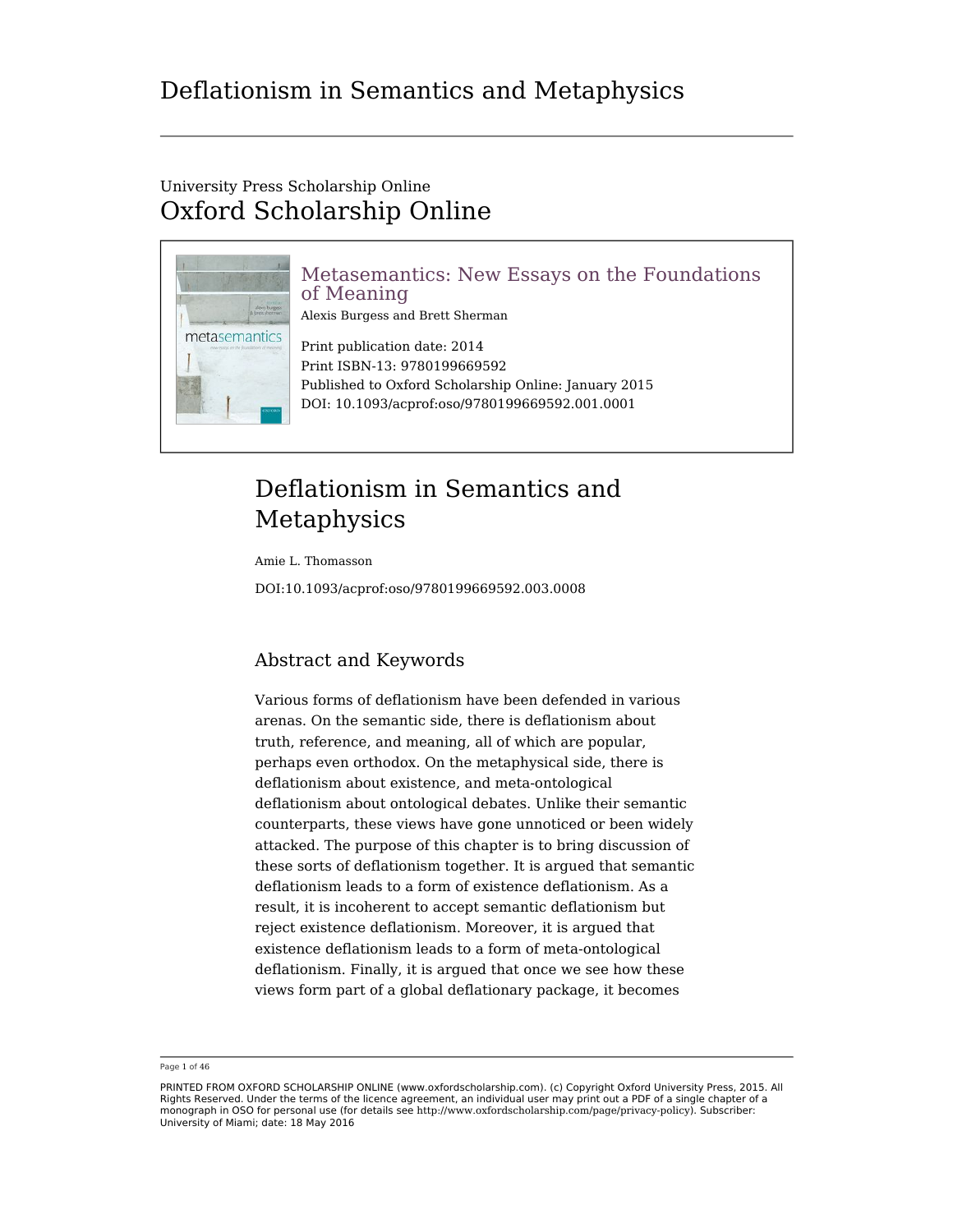evident that they are more defensible than they have often seemed when examined in isolation.

Keywords: deflationism, truth, reference, meaning, existence, meta-ontology

#### 1 Introduction

Various forms of deflationism have been defended in various arenas. On the semantic side we have deflationism about truth and deflationism about reference and meaning; on the metaphysical side we have deflationism about existence.<sup>1</sup> While the term 'deflationism' is used in many ways, here I will use it to describe theories that deny that the relevant concept (of truth, reference, or existence) is even attempting to refer to a substantive property the nature of which we can investigate and hope to discover. As a result, deflationary theories renounce the search for reductive generalizations of the form: x is true iff … (x corresponds to the facts, is made true by truthmakers, is verifiable, is ideally warranted …);  $\langle n \rangle$  refers to x if  $\langle n \rangle$  bears ... to x (is causally linked to x, evolved with the function of indicating the presence of xs …); Ks exist iff ... (Ks are causally potent, mind-independent, posited by our best scientific theory …). Instead, each holds that the relevant concept maybe grasped by grasping certain trivial platitudes governing the concept. Each thus gives a sort of no-theory attitude towards the concept in question, holding that we were wrong to think that we need a theory to uncover what truth, reference, or existence consists in. As a result, adopting the relevant form of deflationism leads one to reject any number of different philosophical proposals to identify the deeper or more substantive nature of truth, reference, or existence.2

(p.186) Semantic deflationism has been on the map and considered a serious contender for some time. Indeed, it has been called "one of the most popular approaches to truth in the twentieth century" (Stoljar and Damnjanovic 2012). Deflationism about existence has hardly been noticed as an option by the contenders in most contemporary ontological debates.<sup>3</sup> Indeed, it is only by ignoring the very possibility of a deflationary view of existence that the vast majority of debates in ontology—about whether or not entities of various sorts

Page 2 of 46

PRINTED FROM OXFORD SCHOLARSHIP ONLINE (www.oxfordscholarship.com). (c) Copyright Oxford University Press, 2015. All Rights Reserved. Under the terms of the licence agreement, an individual user may print out a PDF of a single chapter of a monograph in OSO for personal use (for details see http://www.oxfordscholarship.com/page/privacy-policy). Subscriber: University of Miami; date: 18 May 2016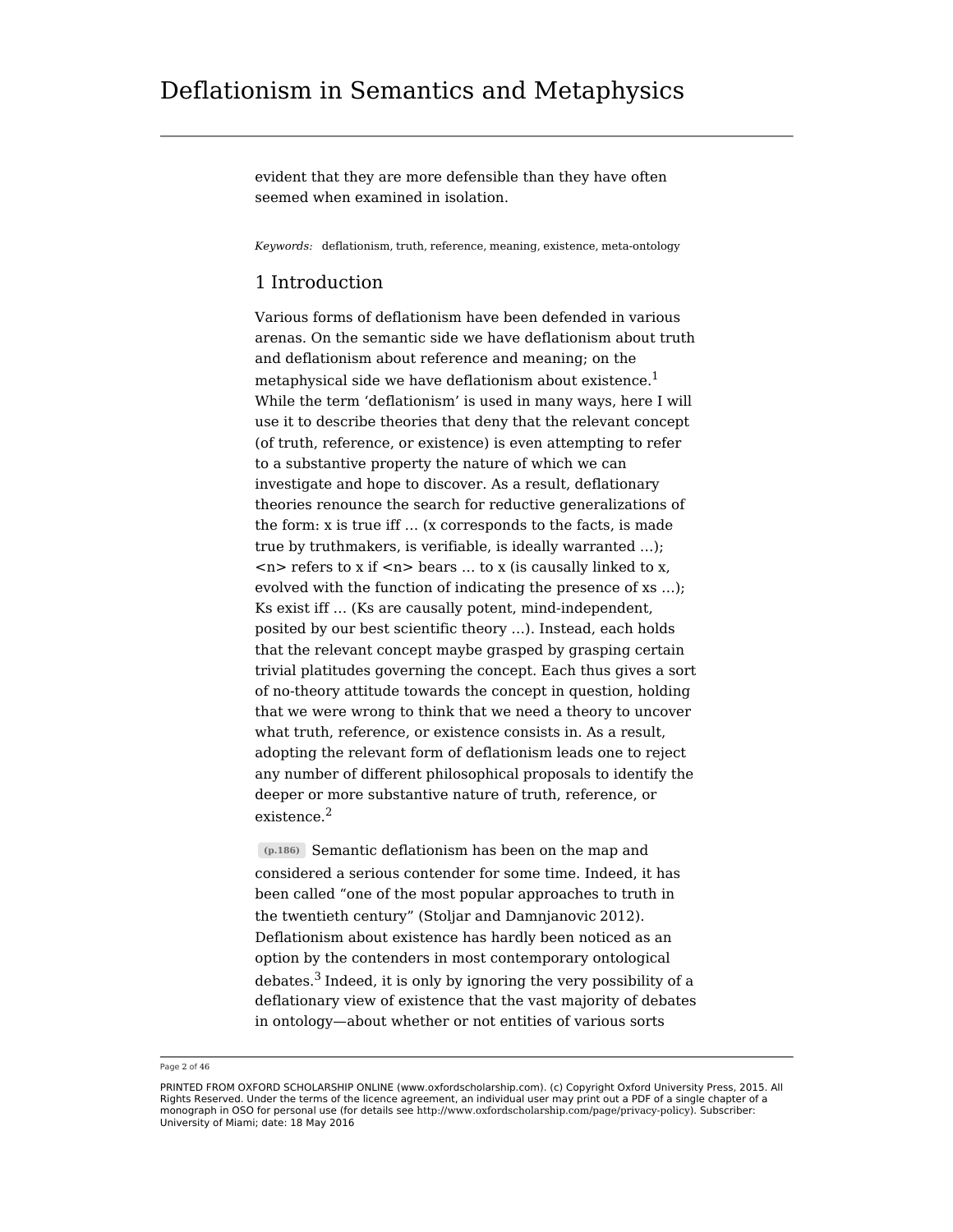such as numbers, properties, mental states, etc. 'really' existcan proceed as they do. Deflationism about existence thus also leads to a certain sort of meta-ontological deflationism: holding that something is wrong with a great many standard debates in ontology. Meta-ontological deflationism, however, has also been unpopular, and where it has been articulated it has been roundly attacked.

The differences in the familiarity and popularity of these deflationary views— semantic deflationism about truth and meaning on the one hand, and metaphysical deflationism about existence and the consequent meta-ontological deflationism—are striking. The purpose of this chapter is to bring discussion of these sorts of deflationism together. I will not attempt here to argue for or defend any form of deflationism (though I have argued for or defended certain forms of meta-metaphysical deflationism elsewhere (Thomasson 2007a, 2008, 2009)). Instead, I will begin by discussing deflationism about truth and deflationism about existence—showing all that they have in common, which should make the contrasting fates of the views more surprising. I will then go on to discuss the main problem originally thought to plague existence deflationism. I will argue, however, that familiar forms of deflationism about truth give us a model for how to avoid this problem. Moreover, adopting a deflationary use theory of meaning enables us to develop a form of existence deflationism that clearly avoids this problem. This takes us some way towards establishing that existence deflationism is both defensible and similar to more popular semantic forms of deflationism.

Thereafter, I will go beyond this to argue that semantic deflationism in fact leads to a form of existence deflationism, so that it is not only surprising but also incoherent to accept semantic deflationism but reject existence deflationism. This of course makes even more surprising—and less defensible the difference in popularity between these deflationary positions. Moreover, I will show how existence deflationism leads to a form of meta-ontological deflationism. This is a fact that has been little noticed, but noticing it may make a big difference to the prospects of semantic and metaphysical forms of deflationism alike.

Page 3 of 46

PRINTED FROM OXFORD SCHOLARSHIP ONLINE (www.oxfordscholarship.com). (c) Copyright Oxford University Press, 2015. All Rights Reserved. Under the terms of the licence agreement, an individual user may print out a PDF of a single chapter of a monograph in OSO for personal use (for details see http://www.oxfordscholarship.com/page/privacy-policy). Subscriber: University of Miami; date: 18 May 2016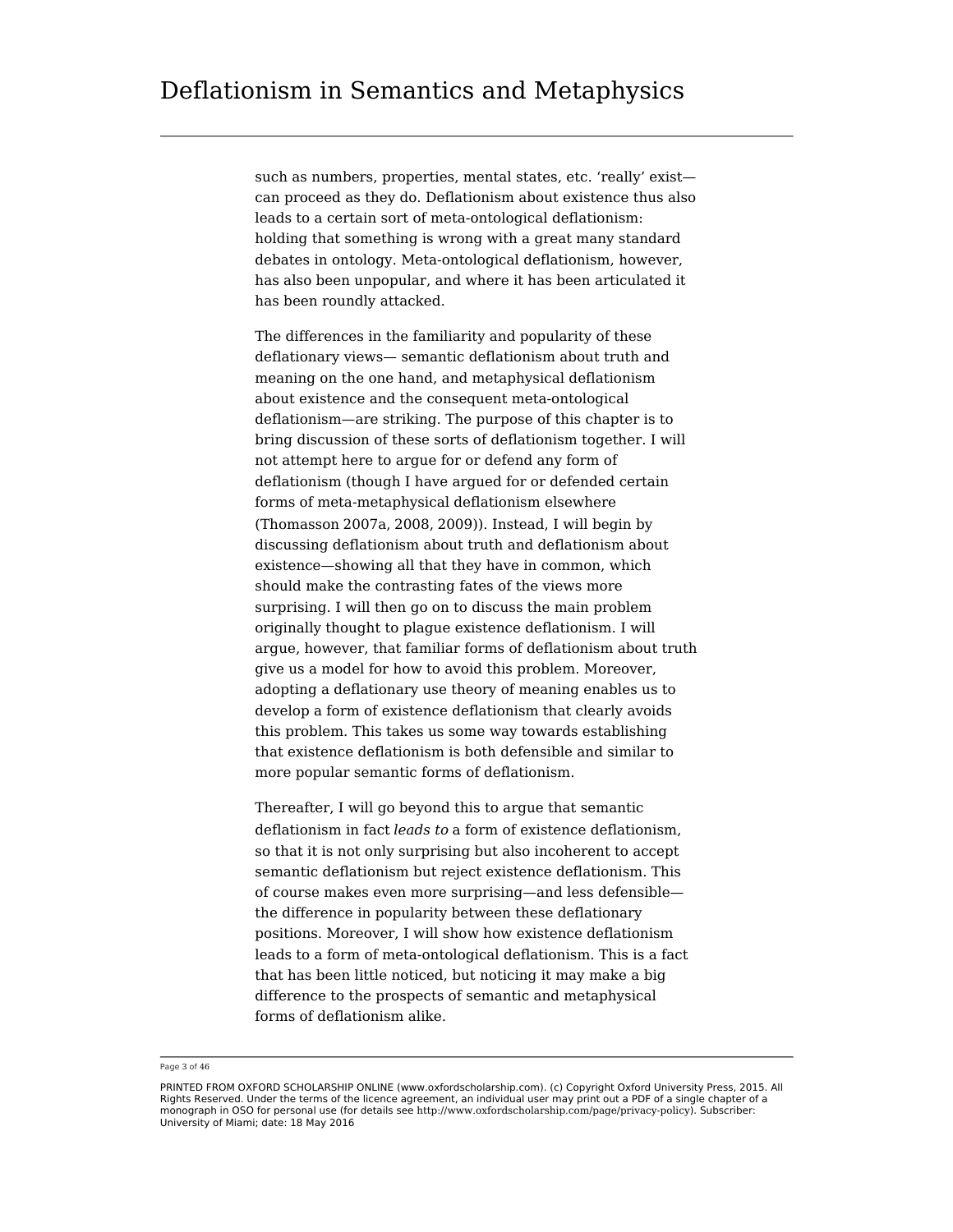(p.187) Finally, I will discuss what follows if, as I have argued, these forms of semantic and metaphysical deflationism do in fact come as a package. $4$  Are the links between these varieties of deflationism a good thing or a bad thing for each of the views in question? I will argue that although association with metaphysical deflationism may cast more suspicion on semantic deflationism in the eyes of ambitious metaphysicians, overall the links between them are a good thing. For, taken together, the theories form a broader deflationary view that makes it evident why various forms of objection that have been raised to each side (considered as a separate view) were wrong-headed. In short, by seeing how these views form part of a global deflationary package, we can also more readily see why they are more defensible than they have often seemed when examined in isolation.

#### 2 Semantic deflationism

The most venerable form of deflationism is deflationism about truth. A deflationary understanding of truth may be traced back at least to Frege, who wrote:

It is worthy of notice that the sentence 'I smell the scent of violets' has the same content as the sentence 'it is true that I smell the scent of violets'. So it seems, then, that nothing is added to my thought by my ascribing to it the property of truth. (1956: 293; compare Stoljar and Damnjanovic 2012)

While there are many versions of deflationism about truth,<sup>5</sup> the basic idea is that the meaning of 'true' is captured in the trivial equivalence schema (using angle brackets to mark propositions and their constituents): " $is true iff p$ " (Horwich 1998:103)— and by the view that any further investigation hoping to discover the nature of truth would be out of place. The function of the truth predicate, on Paul Horwich's version of the deflationary view, is simply to serve as a device of generalization, enabling us to say, for example, 'Everything that Sally says is true', without restating and reaffirming each thing Sally has said. But this is a function that can be perfectly well fulfilled by the concept of truth expressed in the trivial equivalence schema. For if we have

Page 4 of 46

PRINTED FROM OXFORD SCHOLARSHIP ONLINE (www.oxfordscholarship.com). (c) Copyright Oxford University Press, 2015. All Rights Reserved. Under the terms of the licence agreement, an individual user may print out a PDF of a single chapter of a monograph in OSO for personal use (for details see http://www.oxfordscholarship.com/page/privacy-policy). Subscriber: University of Miami; date: 18 May 2016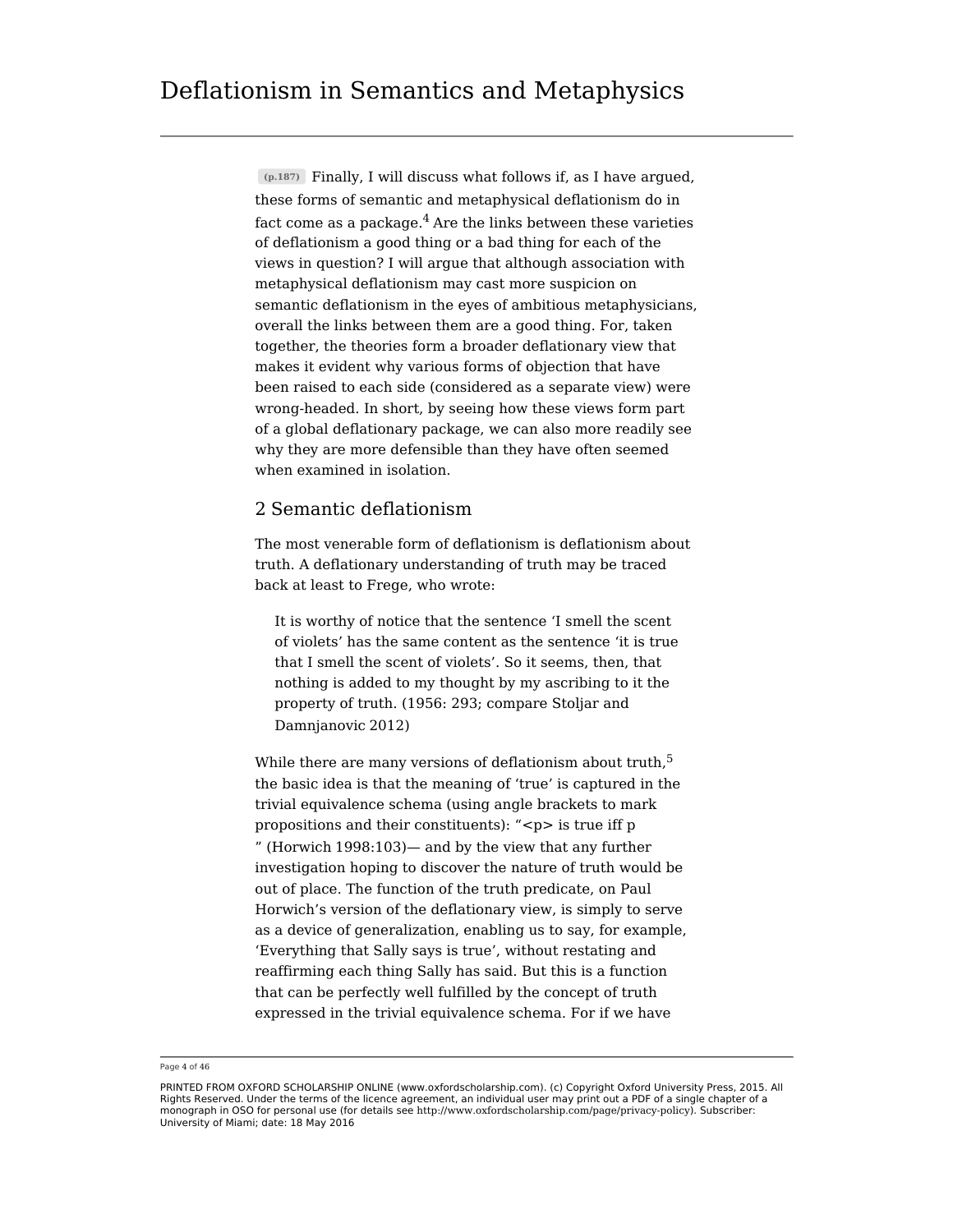mastered the rule expressed in the equivalence schema, then we are able to use the (p.188) concept of truth as a device of generalization. According to the deflationary position, there is no more to be said about the nature of truth, no deeper and more substantial theory to be uncovered, so attempts to look for one (in a correspondence, coherence, verificationist, or other theory of truth) are one and all misguided.

As Horwich has argued, deflationism about truth goes naturally and inextricably with a deflationary approach to other semantic notions, specifically:

The deflationary conceptions of truth, being true of, and reference go hand in hand with one another. These notions are inter-definable, so any substantive analysis of one would imply substantive analyses of the others. And any argument for deflationism with respect to one of the notions … will be convertible into an argument for deflationism about the other notions too. (2004: 74)

Perhaps the easiest way to see this is to see the concepts <refers to> and <true of> as linked to the concept of truth as follows. Using angle brackets to mark propositions and their constituents (singular and general concepts), we can say:

 $\langle$  <n is P> is true iff  $\langle$ n> refers to n and  $\langle$ P> is true of n

This triviality shows that the concepts <refers to > and <true of> maybe introduced by way of the concept of truth: if someone only had the concept of truth, we could introduce them to the concepts of reference and true-of in this way. (Tough we needn't be committed to seeing one direction as prior to the other; perhaps if someone possessed the concepts of true-of and of reference, one could introduce them to the concept of truth in this way.)

Given these trivial conceptual connections between the concepts of truth and reference,  $6$  a substantive analysis of reference is appropriate only if it is also appropriate for truth —making it clear that forms of deflationism about these semantic notions go together. But how exactly should we understand deflationism about reference?

Page 5 of 46

PRINTED FROM OXFORD SCHOLARSHIP ONLINE (www.oxfordscholarship.com). (c) Copyright Oxford University Press, 2015. All Rights Reserved. Under the terms of the licence agreement, an individual user may print out a PDF of a single chapter of a monograph in OSO for personal use (for details see http://www.oxfordscholarship.com/page/privacy-policy). Subscriber: University of Miami; date: 18 May 2016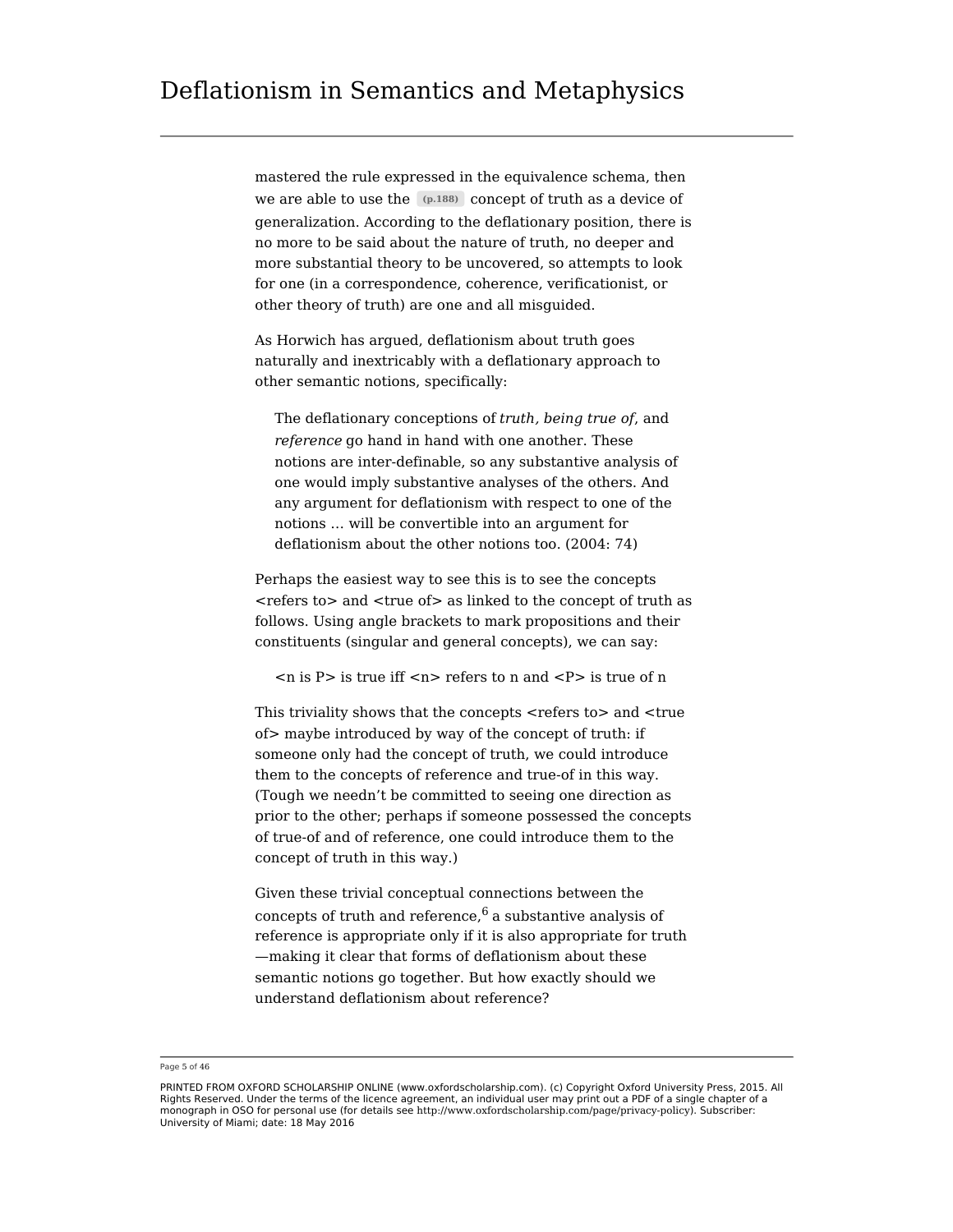The basic idea behind deflationism about reference is that the meaning of'reference' for singular terms is captured roughly in the platitude that a singular term x referring to y is "a matter of x being the singular term 'n' (in quotes) and y being the thing n (out of quotes)" (Horwich 1998: 115)—or, for singular concepts, a matter of x being  $\langle n \rangle$  and y being the thing  $n^7$  On the deflationary view of reference, such trivialities as that 'Aristotle' refers to Aristotle, Horwich argues, are "not merely the start of the story [about the reference of singular terms] but the whole story" (1998: 118). We should expect no informative and substantive theory of what the reference relation consists in (whether causal, descriptive, teleological, etc.). Understanding reference is not a matter of our accepting anything of the form 'tokens of \*n\* refer to x iff  $n^*$  (p.189) bears R to x', where 'R' names a substantive relation thought to 'explain' why our term refers to what it does (Horwich 1998:120). (The \* notation marks that the term is to be individuated by its meaning, enabling us to put aside worries about ambiguous singular terms (Horwich 1998: 118).) Instead, grasping the concept of reference (as applied to non-context-sensitive singular terms in our home language) is roughly a matter of grasping the trivial schema:

For singular terms (individuated by meaning):

 $(\forall x)$ (tokens of \*n\* refer to x iffn = x) (Horwich 1998:119)

If we work with singular concepts instead of singular terms, we can say:

 $(\forall x)(\le n$  refers to x iff  $n = x)$ 

As a result, all across-the-board theories purporting to give a substantive analysis of what the reference relation consists in (whether they are causal theories, teleological theories, or whatever) are to be rejected, although they may leave us with insights about how terms of certain particular kinds work.<sup>8</sup>

Just as a deflationary theory of truth denies that there is any deep and substantive answer to the question of what the property of truth consists in, and deflationism about reference denies that there is any substantive answer to the question

Page 6 of 46

PRINTED FROM OXFORD SCHOLARSHIP ONLINE (www.oxfordscholarship.com). (c) Copyright Oxford University Press, 2015. All Rights Reserved. Under the terms of the licence agreement, an individual user may print out a PDF of a single chapter of a monograph in OSO for personal use (for details see http://www.oxfordscholarship.com/page/privacy-policy). Subscriber: University of Miami; date: 18 May 2016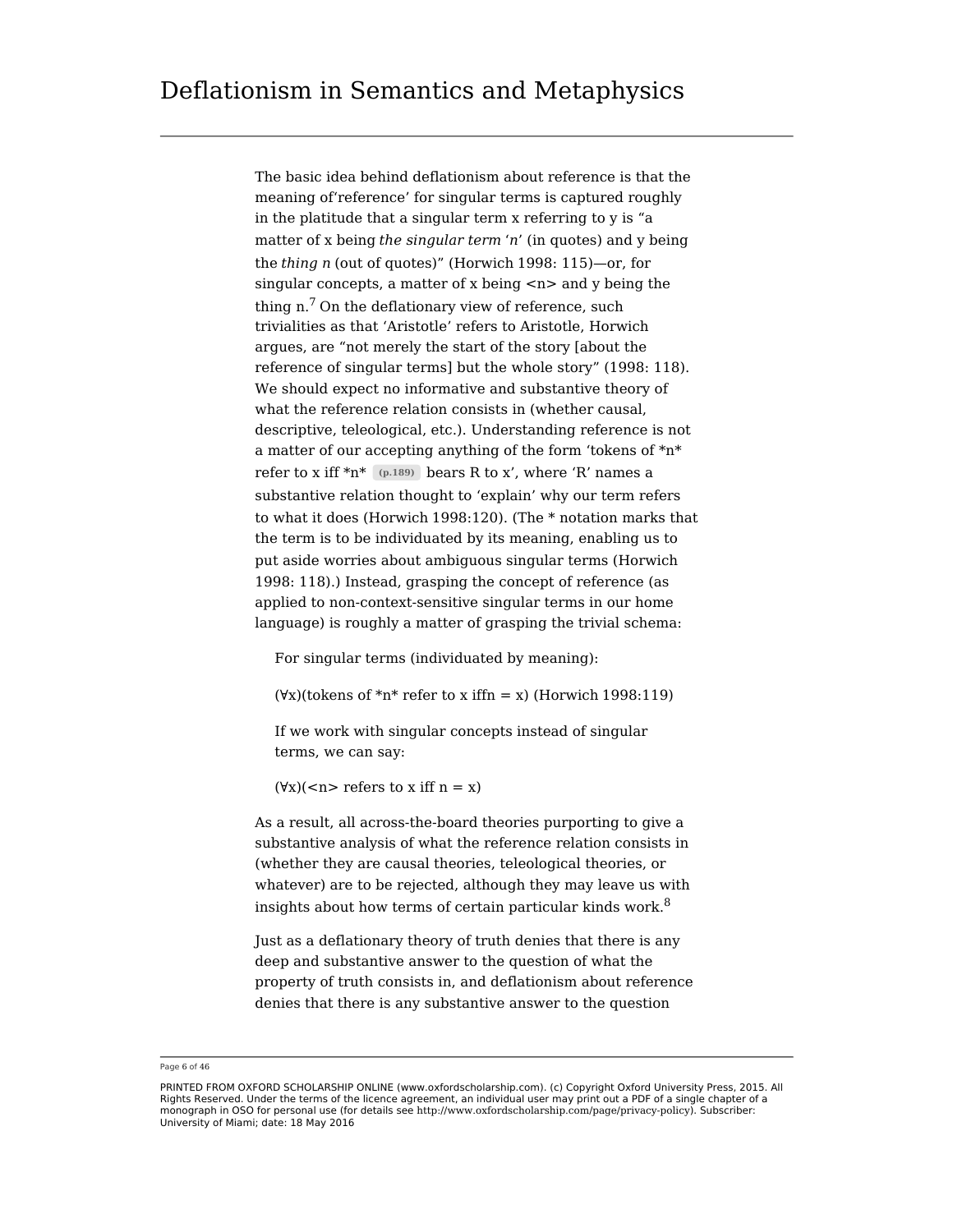what the reference relation consists in, deflationism about meaning denies that there is any special (non-semantic) property of meaning F to uncover the nature of, enabling us to say in general what meaning F consists in.

Deflationism about truth opens up the way for deflationism about meaning. For the standard idea that the meaning of a predicate determines its extension (or what it is true-of) follows trivially from the equivalence schema for truth. More precisely, the following meaning-to-truth conditional is trivial for general predicates x:

x means  $\langle$  dog $\rangle \rightarrow$  x is true of all and only dogs (Horwich 1998:110)

Or, put more formally, for monadic predicates:

x means  $\langle F \rangle \rightarrow (\forall y)(x)$  is true of y iff Fy)<sup>9</sup>

Since this is a trivial consequence of the equivalence schema, in giving a theory of meaning we then are not constrained to look for some substantive relationship hooking up a term to those things in the world it is true-of: we need not answer the question—in virtue of what is the term 'dog' about dogs?—and seek some substantive relation (of causal connection, function, etc.) to explain this. It is instead seen as a triviality. As a result, by adopting deflationism about truth we are also ultimately freed from the demand to offer a substantive general analysis of what relation in general (p.190) holds between a term and those things it is true of: we need not say what meaning in general consists in. Instead, it maybe that:

'x means DOG'; consists in something or other, 'x means ELECTRON' consists in something else … and so on—but that there is no general account of the structure 'x means F'. We might call such a view of meaning, 'deflationary', both because it is parallel to, and because it is justified by, the deflationary view of truth. (Horwich 1998:113).

On this view, we have no reason to expect that there will be something more substantive to be said about the property of x meaning F (beyond what is expressed in the trivial schema);

Page 7 of 46

PRINTED FROM OXFORD SCHOLARSHIP ONLINE (www.oxfordscholarship.com). (c) Copyright Oxford University Press, 2015. All Rights Reserved. Under the terms of the licence agreement, an individual user may print out a PDF of a single chapter of a monograph in OSO for personal use (for details see http://www.oxfordscholarship.com/page/privacy-policy). Subscriber: University of Miami; date: 18 May 2016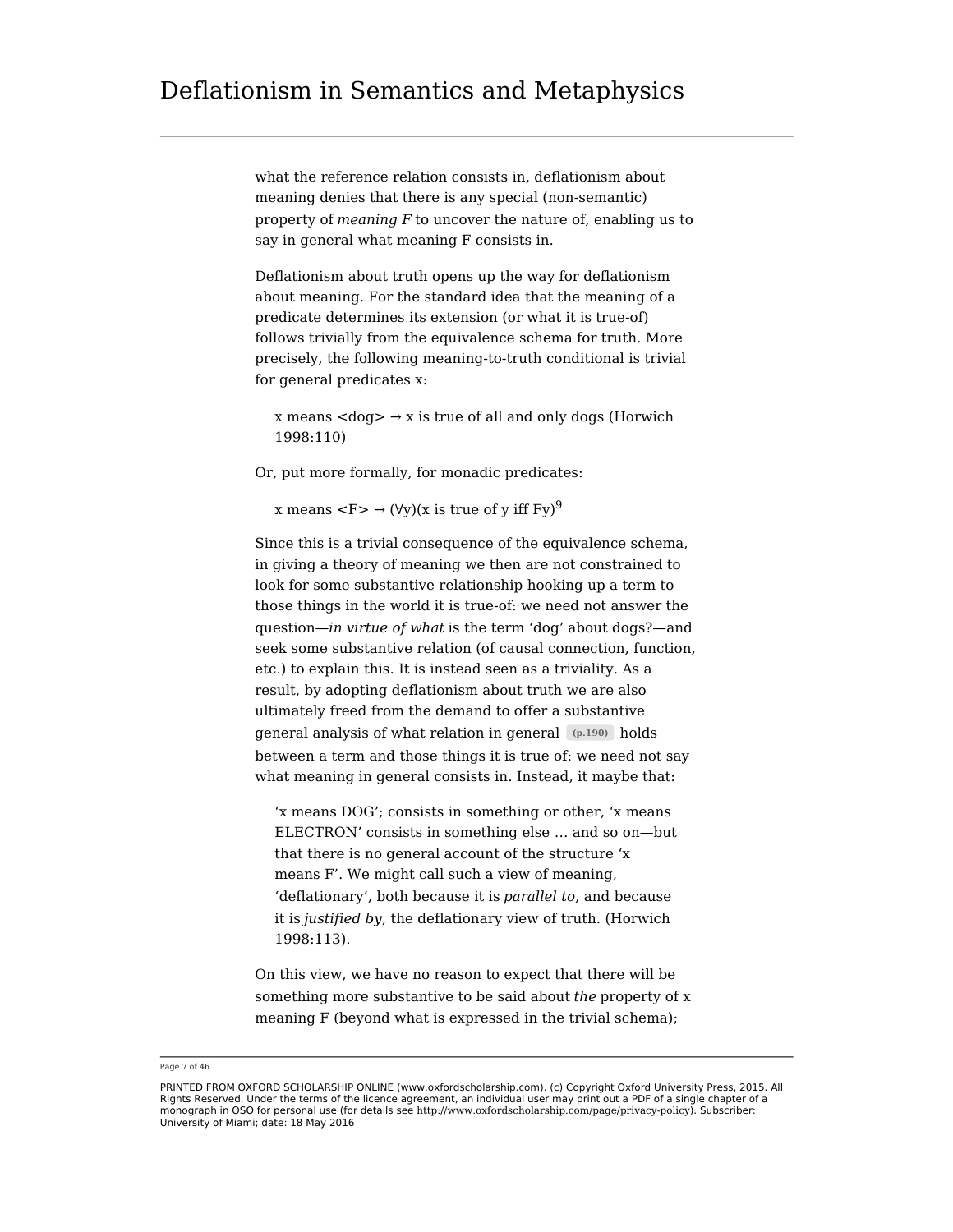that it may be subjected to some sort of reductive analysis. Thus on this model all theories of meaning that would reduce meaning to some other more substantive property—such as being causally connected to the right (sort of) object, having evolved to fulfill a particular indicating function, being associated with a certain mental picture, etc.—are to be rejected, and we have instead a deflationary view of meaning (Horwich 2004: 52–3).

One theory of meaning compatible with deflationism about meaning is a use theory.<sup>10</sup> Use theories of meaning of course take many different forms, traced back to Wittgenstein and Sellars, and reappearing in the form of different versions of inferential role semantics. On a use theory of meaning, the meaning of a term is said to be constituted by<sup>11</sup> its basic useregularity that explains the acceptance of sentences containing the word (on naturalistic versions, e.g. Horwich 1998:45–7) or (on normativist versions) by rules or norms governing its use.<sup>12</sup> For what follows here, not much hinges on the differences among these views.13 For simplicity (and consistency with my prior work), I will speak below of 'rules' rather than 'regularities' of use.

(p.191) One must take care in describing exactly the sense in which a use theory of meaning is and is not deflationary. For we do have views about what sort of thing constitutes different meaning properties in different cases, and we also allow that it may take some serious investigation to figure out, in particular cases, exactly what the relevant rules of use for a given term are. But it is deflationary in the sense that we give up the search for any uniform theory specifying some kind of relation that always holds between a term and what it means (e.g. that x means <F> iff any appropriate tokenings of x would be caused by something if and only if that thing is an F; or that x means <F> iff the function of x is to indicate the presence of Fs, etc.) (Horwich 2004:111–12). On the use theory the meaning-constituting propertymaybe quite different in different cases: for example, color terms, mentalistic predicates, and number terms may operate very differently (Horwich 2005: 20), and all of these maybe quite different from those for natural kind terms such as 'wolf', or logical

Page 8 of 46

PRINTED FROM OXFORD SCHOLARSHIP ONLINE (www.oxfordscholarship.com). (c) Copyright Oxford University Press, 2015. All Rights Reserved. Under the terms of the licence agreement, an individual user may print out a PDF of a single chapter of a monograph in OSO for personal use (for details see http://www.oxfordscholarship.com/page/privacy-policy). Subscriber: University of Miami; date: 18 May 2016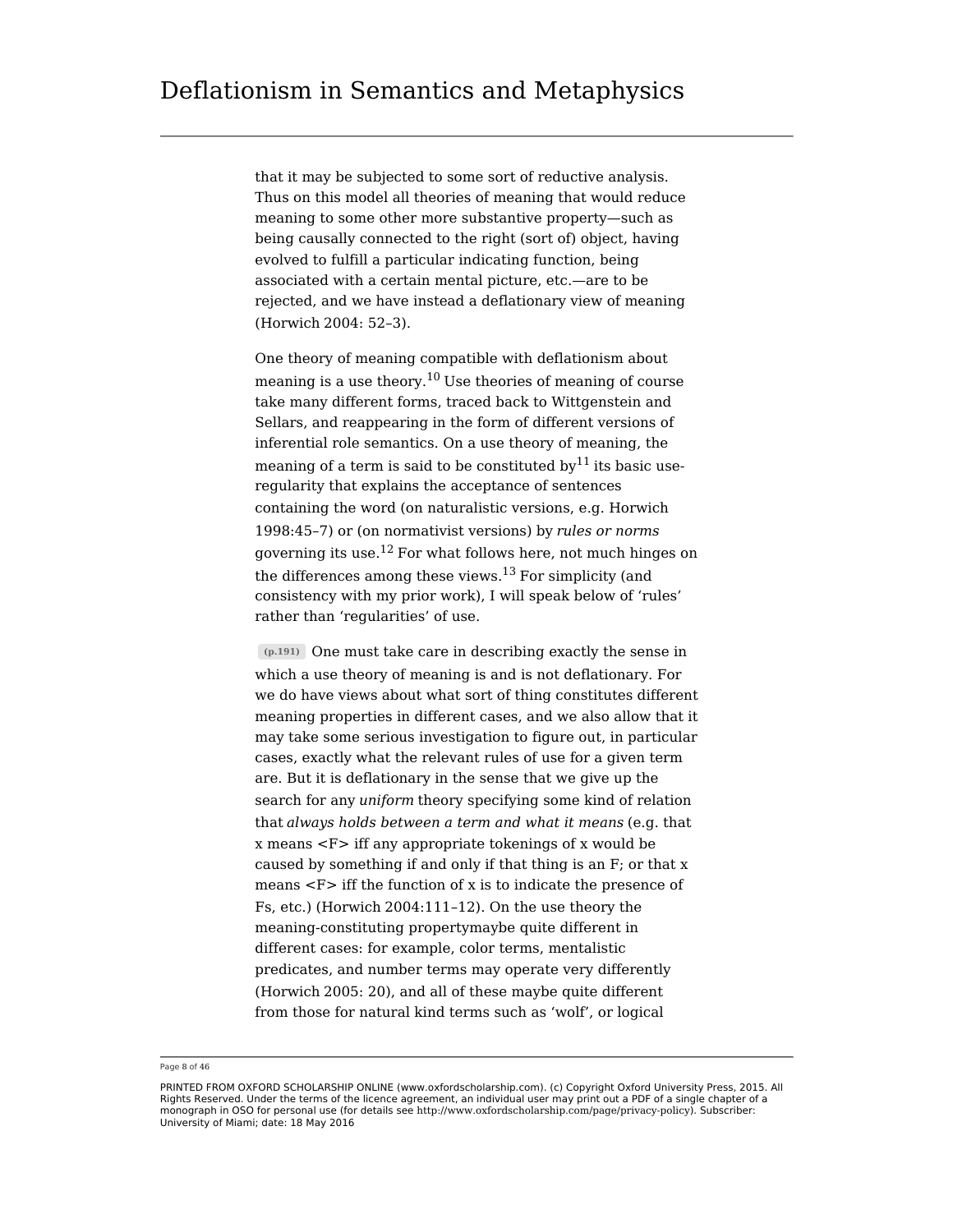connectives such as 'and' (Horwich 2004: 45)—and they needn't constitute a relation between the term and what it means. The deflationist is clear that we may end up with a different story in different cases about how the term works: a pluralist view that does not identify meaning in general with some particular other property or relation between a word and what it means, but that does allow that we may identify differing particular rules as constituting the meanings of different words.

#### 3 Existence deflationism

Deflationism about existence takes of from a very similar observation to that which inspires deflationism about truth. Just as Frege observed that apparent ascriptions of truth add nothing to the content of a thought, so Hume noted that existence "makes no addition" to the idea of any object—to think of an existing cow adds nothing to thinking of a cow. Instead, Hume held, existence is "the very same with the idea of what we conceive to be existent" (1739/1985: 500–6, Bk 1, Part II, § vi, para. 55). Kant, following Hume, denied that 'exists' is a predicate. Ayer, too, expressing the view common to the Vienna Circle, denied that when we say that something exists we even attempt to ascribe an attribute to that thing (1936/1952: 43). So there is a robust philosophical history of thinking that grammar may mislead us into thinking that 'exists' describes a property or activity of objects.

But unlike semantic deflationism, which Simon Blackburn calls "an increasingly popular, almost orthodox, position in the philosophy of truth" (2006: 249), deflationism about existence has become somewhat of a lost and forgotten position despite its respectable historical roots. Debates about whether numbers, fictional (p.192) characters, properties, colors, and the like 'really' exist, are typically based on arguments that the purported entities are or are not causally potent, mindindependent, etc.—presupposing that existence has a substantive nature tied to possessing some such feature. Other contemporary metaphysicians take the common neo-Quinean approach of arguing that we should accept/deny the existence of the purported entities since we do/do not need to quantify over them in our best scientific theories—a view also

Page 9 of 46

PRINTED FROM OXFORD SCHOLARSHIP ONLINE (www.oxfordscholarship.com). (c) Copyright Oxford University Press, 2015. All Rights Reserved. Under the terms of the licence agreement, an individual user may print out a PDF of a single chapter of a monograph in OSO for personal use (for details see http://www.oxfordscholarship.com/page/privacy-policy). Subscriber: University of Miami; date: 18 May 2016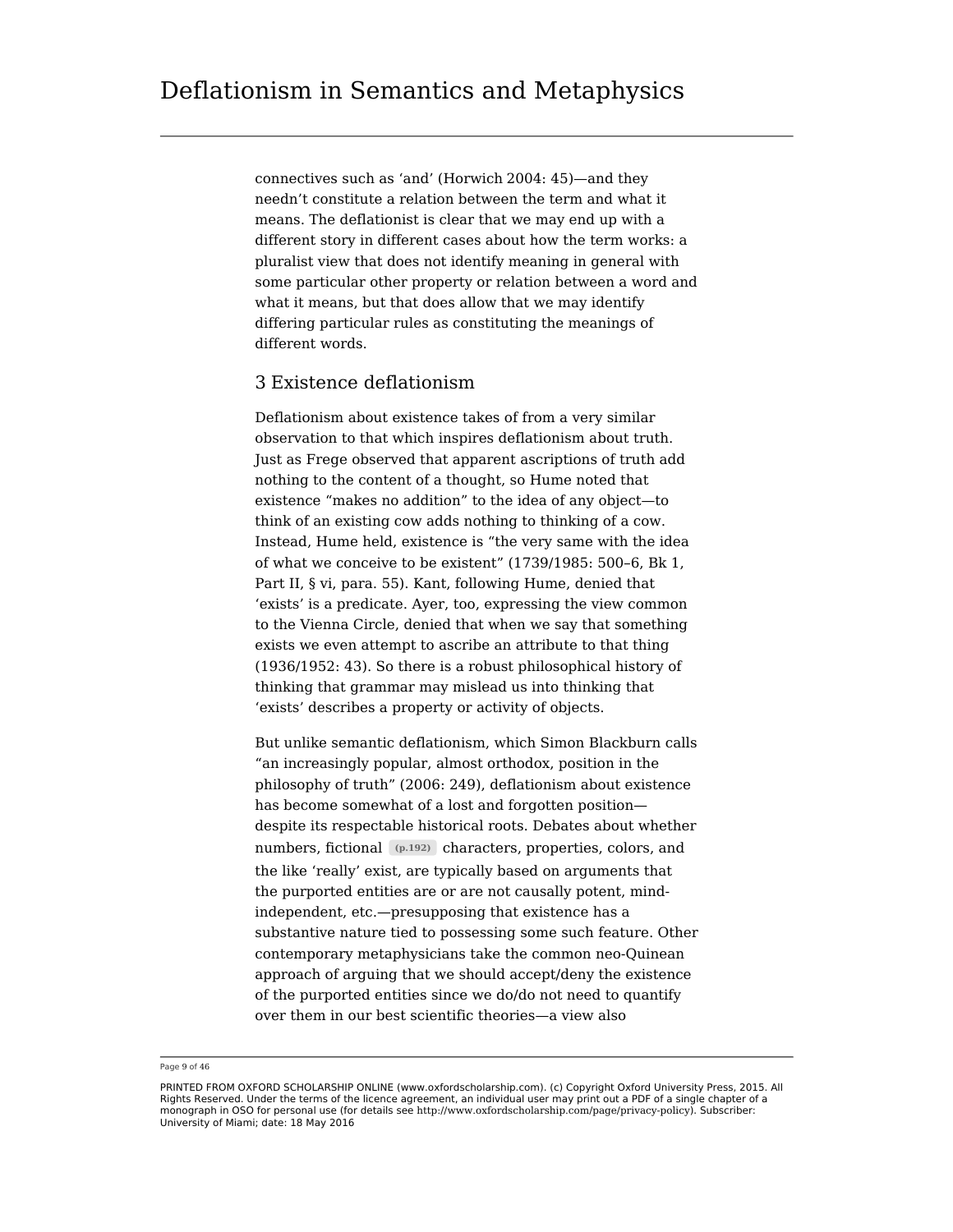inconsistent with deflationism about existence, as I will discuss below.<sup>14</sup>

But debates conducted in this way are sustainable only if one rejects or ignores the possibility of a deflationary theory of existence. For deflationary views of existence reject the idea that 'exists' or 'existing' names (or even attempts to name) a property or activity of objects the substantive nature of which w*e can investigate.* $^{15}$  On the deflationary view, existence is simply not a property or activity the deeper nature of which one could hope to uncover with a philosophical theory. As a result, all substantive theories of existence, whether they identify existing with having (distinctive) causal powers, being mind-independent, being physical, observable, or trackable, would alike be rejected as wrong-headed, much as the semantic deflationist rejects all of the diverse proposals about what the property of truth or the relation of reference really consists in. Instead, in each case, the deflationist may hold that across different cases in which a sentence is true or an object exists, there is no common substantive property (of truth or existing) the nature of which we can investigate (compare Stoljar and Damnjanovic 2012: § 5). But if there is no substantive property of existence to be discovered, then all arguments about whether or not entities of various kinds exist that are based on their having or lacking some such property such as causal relevance, mind-independence, physicality, etc. (thought of as an across-the-board requirement for existence) are brought into question.

Why has deflationism about existence become practically invisible, while semantic deflation has become nearorthodoxy? One might think that views about existence along these lines were killed off by a prominent criticism of early versions of the view, leaving deflationism about existence of the menu of options. Peter Geach summarizes the idea (traced back to Hume) that the concept of existence adds nothing to the idea of an object as follows:

To be sure, people guilty of this confusion would say it is improper to speak of the concept of existence; for the assertion sign adds no concept, so their very confusion

Page 10 of 46

PRINTED FROM OXFORD SCHOLARSHIP ONLINE (www.oxfordscholarship.com). (c) Copyright Oxford University Press, 2015. All Rights Reserved. Under the terms of the licence agreement, an individual user may print out a PDF of a single chapter of a monograph in OSO for personal use (for details see http://www.oxfordscholarship.com/page/privacy-policy). Subscriber: University of Miami; date: 18 May 2016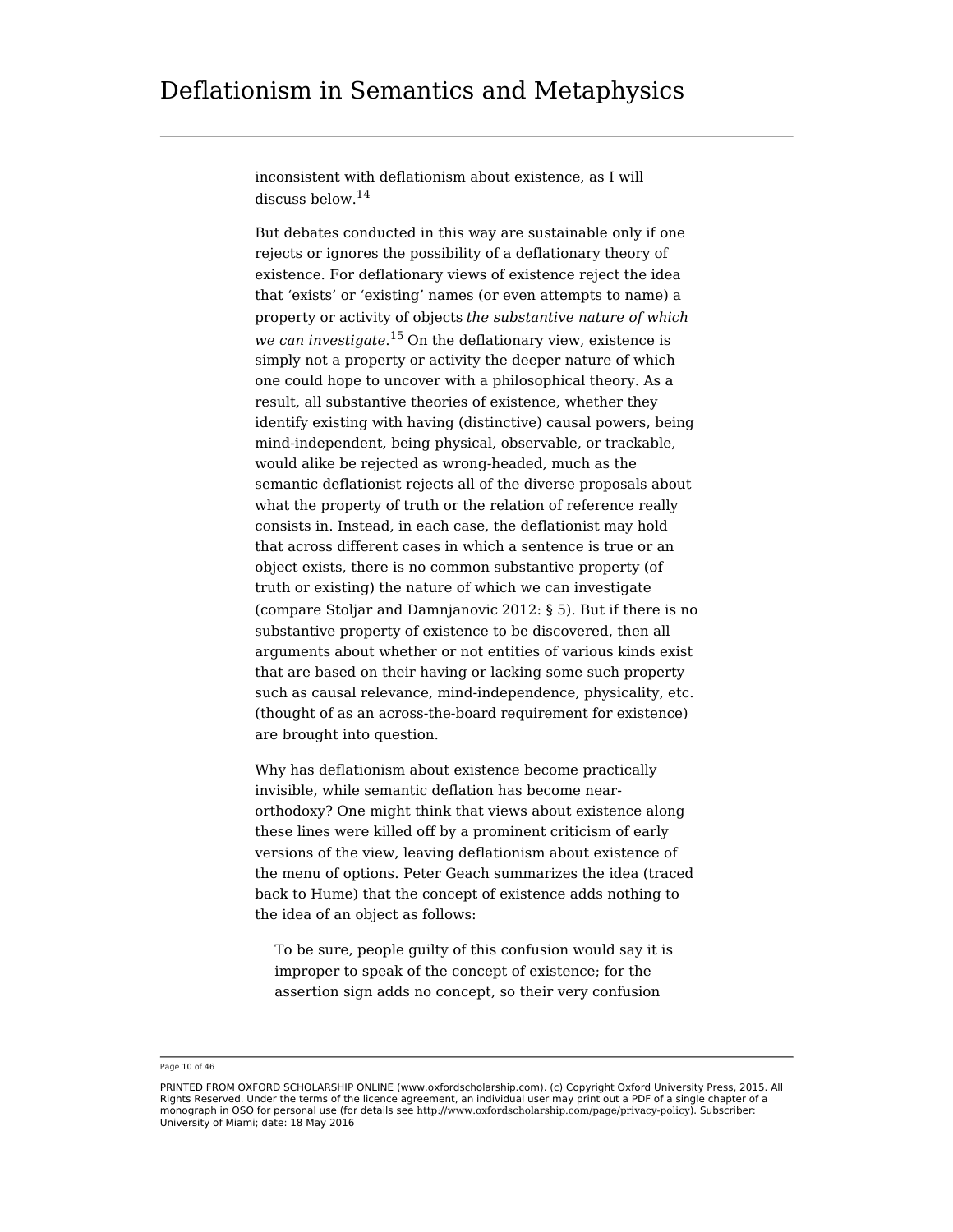makes them deny that the verb 'exists' or 'there is' adds a concept either. What 'there is an A' or 'an A exists' adds over and above the bare term 'an A' is not a concept, they say; rather, there is a transition from the (p.193) bare concept of an A to a judgment, and it is the act of judgment that mirrors existence.… (1965: 458)

The relevant judgment that occurs when we add 'existence' to the conception of some object, on Hume's view, was simply that we "join belief to the conception, and are persuaded of the truth of what we conceive" (1739/1985: Bk 1, § vii).

Geach goes on to attack the idea that 'existence' functions only to form a judgment or belief in the object as "hopelessly erroneous." For an existential proposition "may occur unasserted without change of content" (Geach 1965: 458), for example, in disjunctions (e.g. in 'either a Loch Ness monster exists or many observers have been unreliable') and in conditionals ('if canals on Mars exist then Mars is inhabited' (Geach 1965:459)). In those contexts, one may entertain existential propositions like 'the Loch Ness monster exists' and 'Martians exist' without believing in the monster or aliens, as the existential propositions appear in force-stripping contexts. Moreover, one cannot respond that the meaning of the existence claim differs in the embedded context from its meaning in the unembedded context, on pain of making simple modus ponens arguments invalid on grounds of equivocation. For the following argument is clearly valid:

- (1) If Fiona is right, then the Loch Ness Monster exists
- (2) Fiona is right
- (3) Therefore the Loch Ness Monster exists

But if existence claims had a different meaning in embedded and unembedded contexts, then the above argument would be invalid on grounds of equivocation between (1) and (3). Thus Geach concludes that, contrary to the deflationary position, adding 'exists' does not serve (merely) to form a belief in the object. Moreover, he holds that adding the term 'exists' introduces a new concept into the proposition, whether the proposition is asserted or not (Geach 1965: 459).

Page 11 of 46

PRINTED FROM OXFORD SCHOLARSHIP ONLINE (www.oxfordscholarship.com). (c) Copyright Oxford University Press, 2015. All Rights Reserved. Under the terms of the licence agreement, an individual user may print out a PDF of a single chapter of a monograph in OSO for personal use (for details see http://www.oxfordscholarship.com/page/privacy-policy). Subscriber: University of Miami; date: 18 May 2016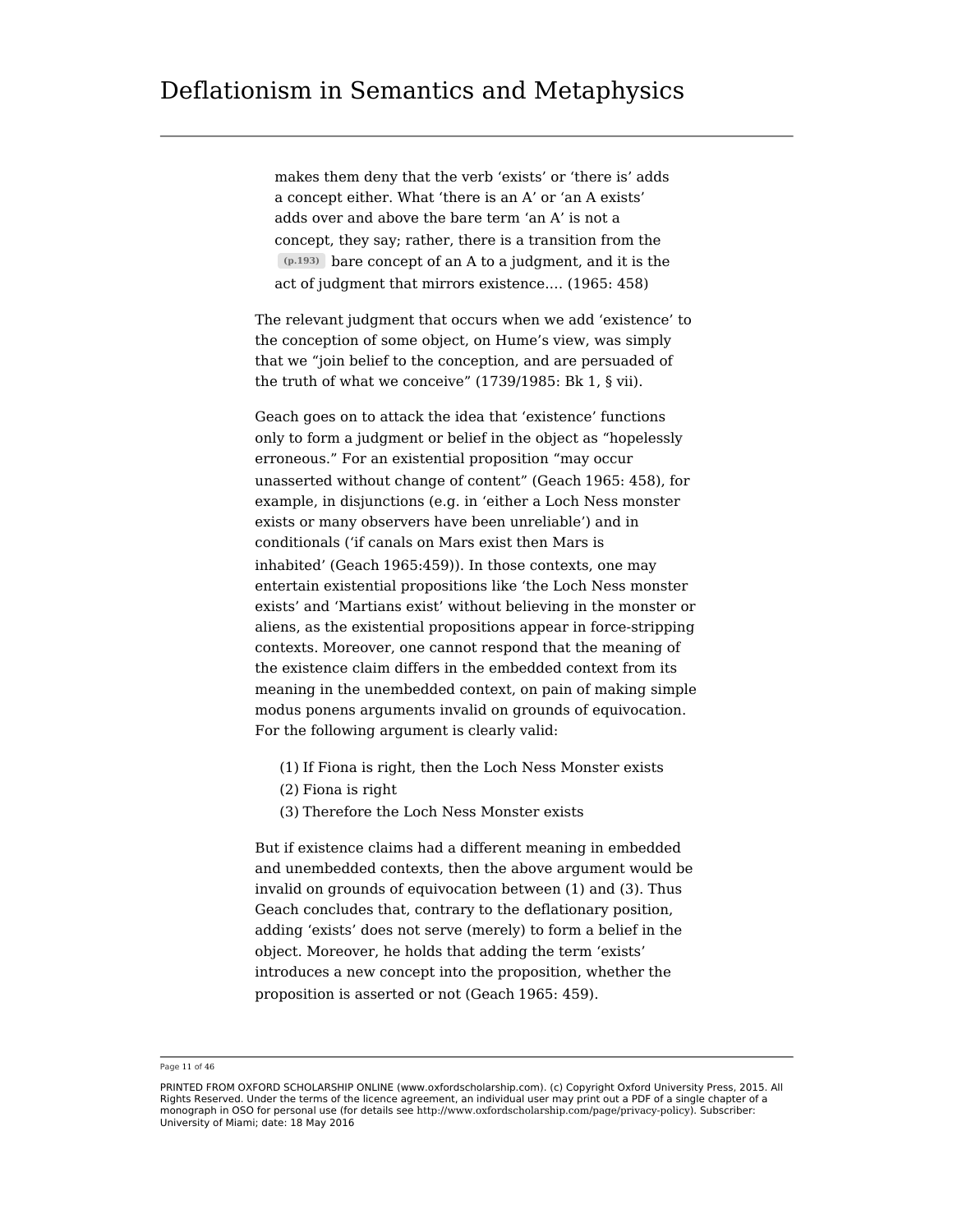To avoid the problem Geach identifies, one must be able to give an account of the meaning of 'exists' such that the meaning remains constant across changes in force, preserving the validity of simple inferences like that above. Do we have to give up on any deflationary approach to existence in order to meet these requirements? I will return to address that question in Section 7.5. First, it will be useful to see how similar worries have been addressed by semantic deflationists, as this will provide insight about how the worry may best be handled by deflationists about existence.

### 4 The Frege-Geach Problem and Semantic Deflationism

Deflationism about existence was of course not the only view attacked by Geach. For, developing what would become known as the 'Frege-Geach problem', Geach (p.194) conducts a sustained attack on any attempts to explicate the meaning of a term in terms of its contribution to the force of an utterance. (Much the same point is made by Searle 1969). Geach traces his criticism back to what he calls "The Frege Point": that a thought may have just the same content whether it is asserted or not, and a proposition may have a truth value independently of being asserted (1965: 449). Any thought or proposition maybe embedded in a force-stripping context, such as a conditional. Yet it has the same meaning regardless of whether it is in a conditional or in an unembedded context. Thus we cannot identify the meaning of an expression with its contribution to the force of utterances in which it appears. Geach famously uses this line of argument to attack not only the Humean view of existence, but a variety of other views including the view that negation simply functions to reject a statement; that 'good' functions to commend an action; and that to say 'it is true that P' is just to assert P. Thus the Frege-Geach point would appear to undermine a certain form of deflationism about truth just as much as it undermines (a certain form of) deflationism about existence.

How have contemporary deflationists about truth gotten around this problem, to retain their view in the face of this notorious objection? Ayer had proposed an early form of

Page 12 of 46

PRINTED FROM OXFORD SCHOLARSHIP ONLINE (www.oxfordscholarship.com). (c) Copyright Oxford University Press, 2015. All Rights Reserved. Under the terms of the licence agreement, an individual user may print out a PDF of a single chapter of a monograph in OSO for personal use (for details see http://www.oxfordscholarship.com/page/privacy-policy). Subscriber: University of Miami; date: 18 May 2016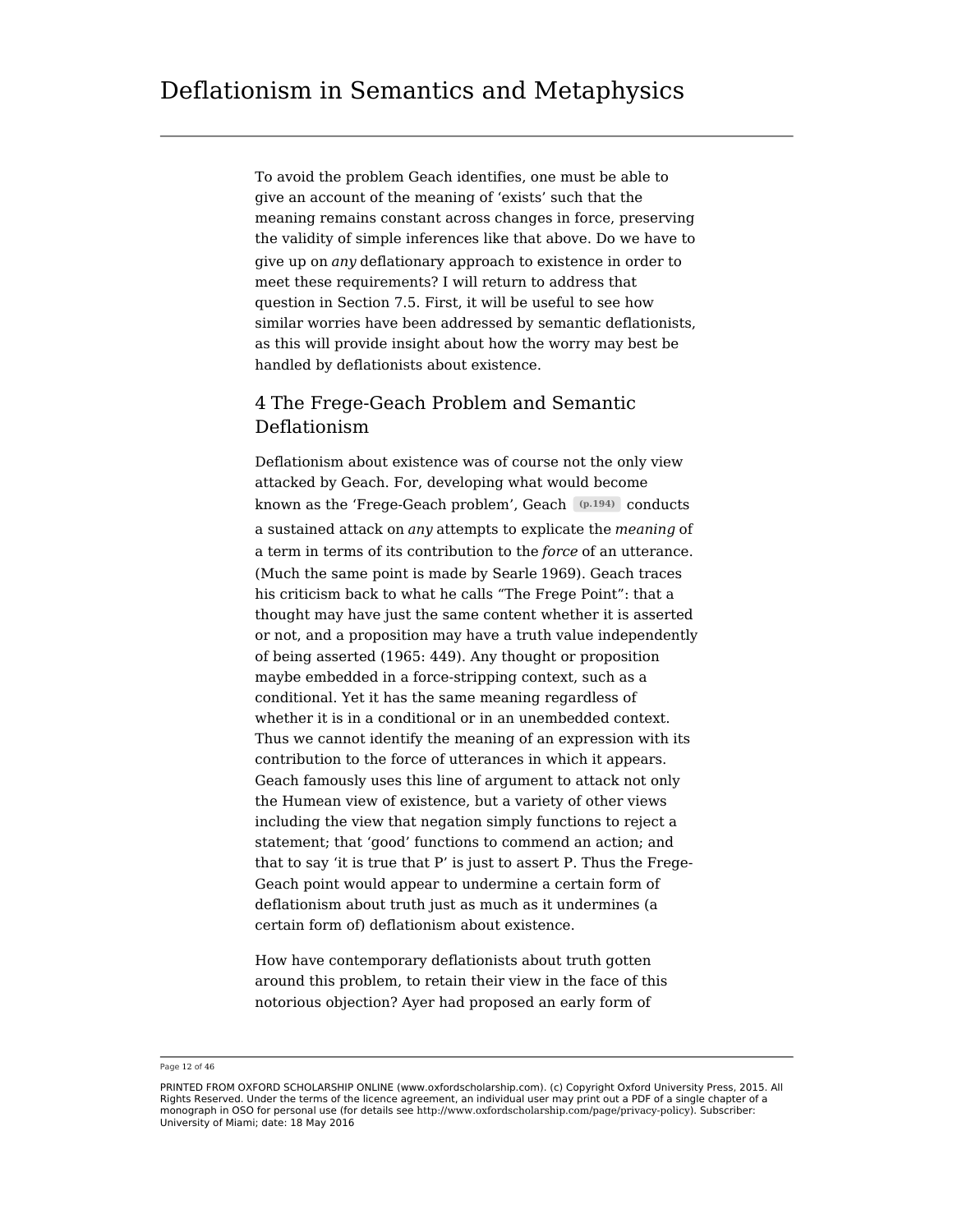deflationism about truth, treating 'It is true that…' simply as a 'mark of assertion' so that 'p is true' adds no content to 'p', but merely marks the force (of assertion): "To say that p is true is simply a way of asserting p" (Ayer 1936/1952:89). But this early form of the view, which is susceptible to the Freqe-Geach objection, differs from contemporary deflationisms about truth (such as Horwich's) in two important respects. First, there is a difference in what each identifies as the function of the term 'true': while Ayer treated it as a forcemarker (a mark of assertion), Horwich treats its function as serving as a device of generalization. Second, and more crucially for present purposes, contemporary deflationism about truth does not identify the meaning of the term with its contribution to force or with its function, but instead seeks a view of the meaning of a term that explains how it can fulfill its function.

But then what is the meaning of the truth predicate, according to contemporary deflationary views? As mentioned above, contemporary deflationism about truth is typically allied with a use theory of meaning, which enables the deflationist to give an account of the meaning of the truth predicate that neither equates it with its function or contribution to force, nor treats it as acquiring its meaning in virtue of a relation to some substantive property whose nature we can investigate.

We can now see that there is good reason for pairing the deflationary approach to truth with a use theory of meaning: for then we may treat the meaning of '… is true' as constituted by the core rule of use captured by the trivial equivalence schema: "<p> is true iff p" (Horwich 2004: 71-2). That rule of use remains regardless of whether 'it is true that…' appears in an embedded or unembedded context. In that way we can clearly meet the demand imposed by the Frege-Geach problem of specifying what the meaning of the disputed term is that may remain constant across changes of force (and preserve the validity of inferences using the term)—and yet do so without abandoning the core deflationary idea that there is no substantive property (p.195) of truth with a nature to be uncovered by scientific or philosophical investigation. We can also connect this to the original functional analysis by showing how a term governed by that rule of use enables it to fulfill its

Page 13 of 46

PRINTED FROM OXFORD SCHOLARSHIP ONLINE (www.oxfordscholarship.com). (c) Copyright Oxford University Press, 2015. All Rights Reserved. Under the terms of the licence agreement, an individual user may print out a PDF of a single chapter of a monograph in OSO for personal use (for details see http://www.oxfordscholarship.com/page/privacy-policy). Subscriber: University of Miami; date: 18 May 2016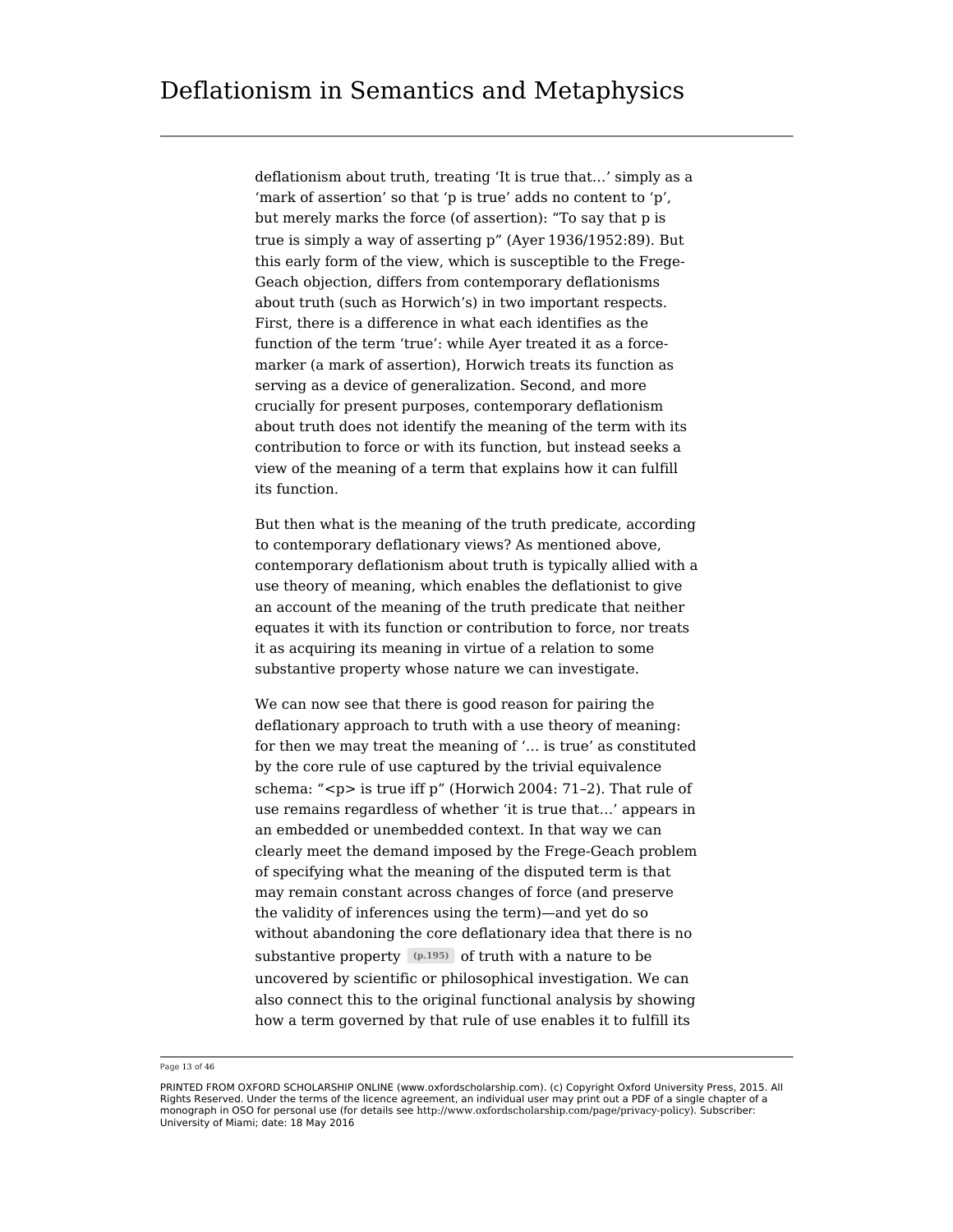function (of serving as a device of generalization). In short, adopting a use theory of meaning is useful to defending truth deflationism, as it enables us to retain the idea that 'truth' may be meaningful (and retain its meaning across changes in force) without thinking of it as representing some substantive property of being true that is referred to and of which we may seek a reductive account.

Might a similar approach rescue deflationism about existence from the grips of Geach's argument? It may, if we can identify a core rule of use for 'exists' that plays a central role in constituting the meaning of the concept, without requiring that 'exists' acquires its meaning by referring to some property of existing, the substantive nature of which may be investigated by metaphysicians. I will argue below that we can do just that, and indeed that the core rule of use for 'exists' is importantly connected to the core rule of use for 'refers' (and 'true of')—in such a way that popular forms of semantic deflationism turn out to entail the rather overlooked position of deflationism about existence.

### 5 How semantic deflationism leads to existence deflationism

Familiar forms of semantic deflationism lead to less familiar forms of metaphysical deflationism: deflationism about existence and deflationism about ontological debates themselves. For from a simple truth claim, we may trivially derive both singular and general existence claims, given only the equivalence schema for truth along with standard assumptions about how to state things in quantificational terms and about the relation between a quantified claim and an existence claim. For we may reason as follows:16

 $(1)$  <n is P is true  $(2)$  <n is P is true iff n is P (3) n is P (4) n is P iff  $\exists x ((n=x) \& Px)$  $(5) \exists x ((n=x) \& Px)$  $\lceil (p.196) \rceil$  (6)  $\exists x ((n=x) \& Px) \rightarrow > \exists x (n=x)$  $(7) \exists x (n=x)$ 

Page 14 of 46

PRINTED FROM OXFORD SCHOLARSHIP ONLINE (www.oxfordscholarship.com). (c) Copyright Oxford University Press, 2015. All Rights Reserved. Under the terms of the licence agreement, an individual user may print out a PDF of a single chapter of a monograph in OSO for personal use (for details see http://www.oxfordscholarship.com/page/privacy-policy). Subscriber: University of Miami; date: 18 May 2016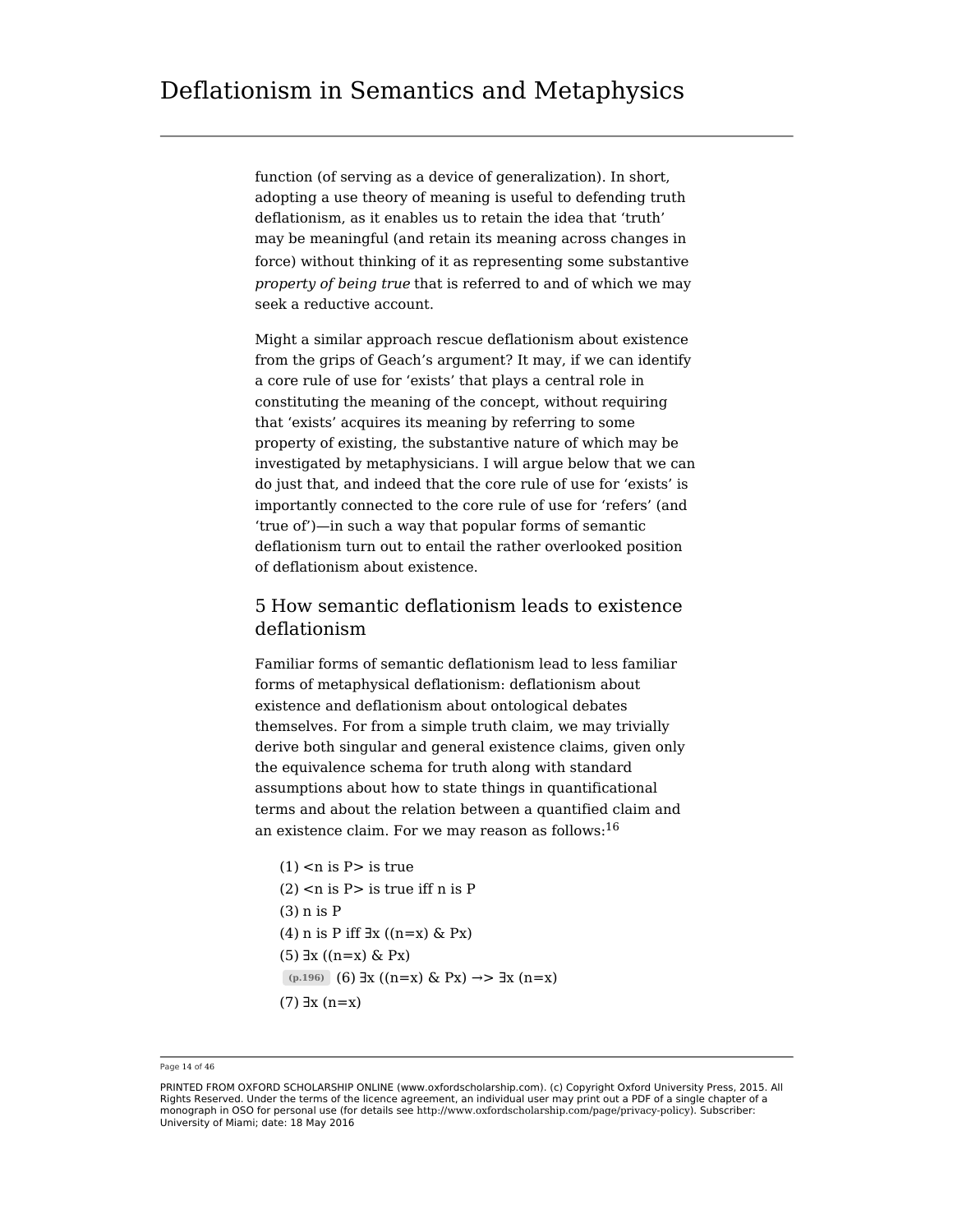(8)  $\exists x (n=x)$  iff n exists (9) n exists  $(10) \exists x ((n=x) \& Px) \rightarrow \exists x (Px)$  $(11) \exists x(Px)$  $(12)$   $\exists$ x $(Px)$  iff Ps exist (13) Ps exist

Since we can always derive existence claims (singular and general) from truth claims, there is some substantive acrossthe-board criterion for existence only if the same is available for truth. But if (as the deflationist holds) there is no general substantive condition required for a proposition to be true, then we may derive different existence claims from the truth of diverse propositions—without any common condition holding, and so without any single substantive criterion for existence being fulfilled across all cases. So, since the deflationist about truth denies that there is any across-theboard condition for a proposition to be true, she is also led to deny that there is any across-the-board criterion for existence. The truth deflationist should thus also embrace deflationism about existence.

In neither case does this mean denying that it takes something of the world for a particular claim to be true, or for a thing (or things of a certain kind) to exist. What it does mean, however, is that we should expect no robust across-the-board criteria for truth or for existence in either case. Instead (for extensional first-order predicates), we can simply move from a true proposition to derive the relevant existence claim. So if we have a true proposition such as  $\lt$ the table is brown> we can move from there to infer that tables (and brown things) exist; from <five is odd> we can infer that the number five (and an odd thing) exists.<sup>17</sup> Given these entailments, the only way to doubt the existence claim is if one also doubts the truth of the original propositions (<the table is brown> or <five is odd>). The original propositions certainly seem true, however. It seems that doubts about their truth are only raised (except by the mathematically or perceptually incompetent) for metaphysical reasons: doubts, for example, about what the truthmakers for the relevant claims could be or whether we should countenance the alleged truthmakers (given that they

Page 15 of 46

PRINTED FROM OXFORD SCHOLARSHIP ONLINE (www.oxfordscholarship.com). (c) Copyright Oxford University Press, 2015. All Rights Reserved. Under the terms of the licence agreement, an individual user may print out a PDF of a single chapter of a monograph in OSO for personal use (for details see http://www.oxfordscholarship.com/page/privacy-policy). Subscriber: University of Miami; date: 18 May 2016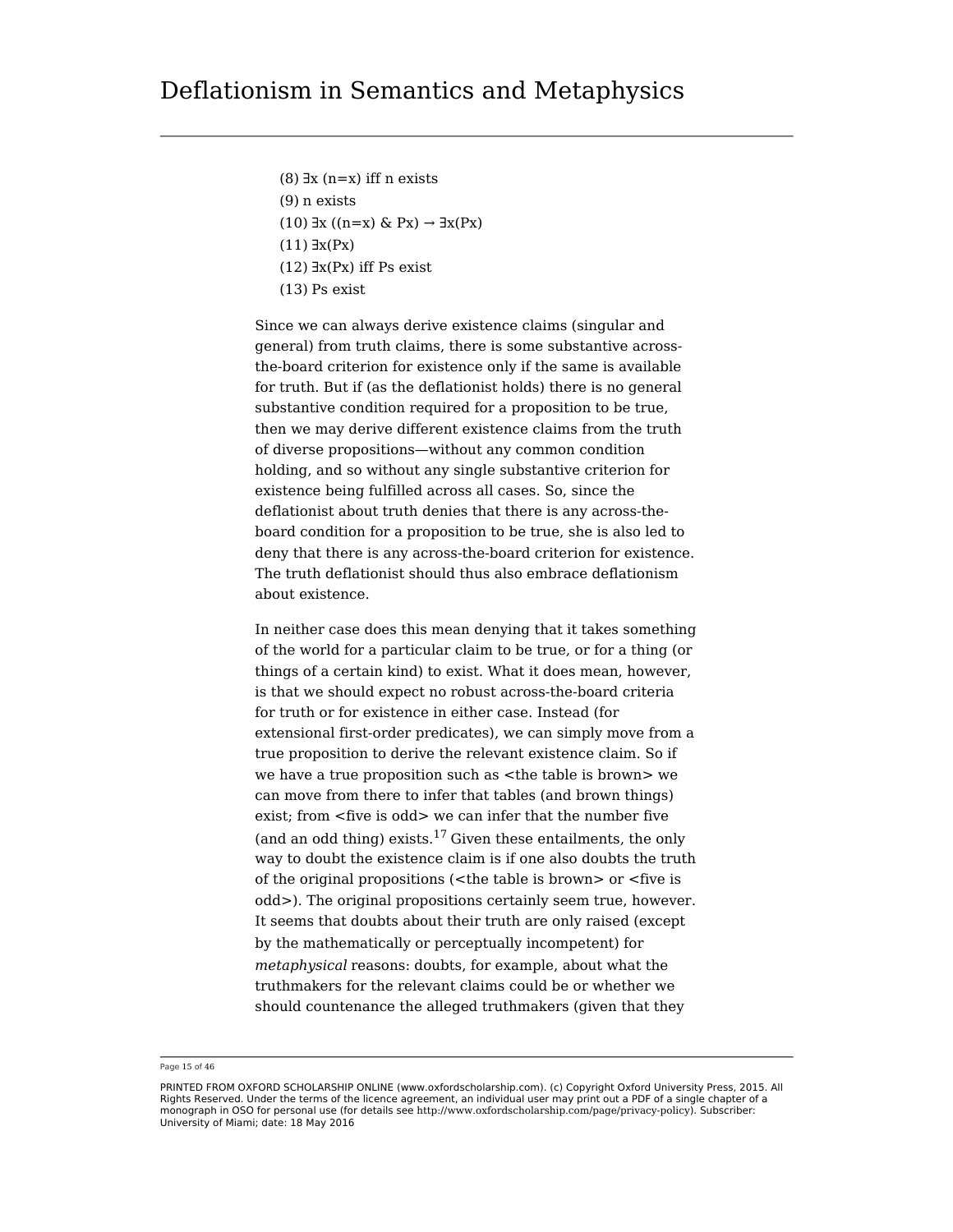may not be causally (p.197) relevant, etc.) But those worries are out of place if we accept a deflationary theory of truth, which rejects across-the-board demands such as the requirement that truths have truthmakers.<sup>18</sup> On this deflationary view, we should thus give up the search for some 'criterion of existence' telling us what it is for something to exist, just as semantic deflationists give up the search for the nature of reference, meaning or truth.

Given the conceptual connections between reference and truth, it should come as no surprise that there are also conceptual connections between the notions of reference and existence—indeed these may be the more fundamental conceptual links.

For singular concepts, as we have seen, the deflationist holds that the notion of reference maybe roughly<sup>19</sup> captured in the following schema:

 $\forall x$  (<n> refers to x iff n = x)

If we are also willing to say that a general concept refers to whatever is in its extension, we can also offer the following schema for the reference of monadic predicates:

 $\forall x$  (<P> refers to x [or: has x in its extension] iff Px)

In addition to the relational notion of what a singular concept refers to, or what a general concept has in its extension, we also have and need a semantic notion of when a concept refers at all (or has anything in its extension), as opposed to when it fails to refer. For it is often crucial to be able to identify which concepts (singular or general) refer (or have an extension) and which fail to refer (or fail to have anything in their extension).

We may define the monadic notion of being a referring concept in terms of the relational notion of referring to as follows.20 For singular concepts:

 $\langle n \rangle$  refers iff  $\exists x (x = n)$ 

And for general concepts:

 $< P$  refers iff  $\exists x (Px)$ 

Page 16 of 46

PRINTED FROM OXFORD SCHOLARSHIP ONLINE (www.oxfordscholarship.com). (c) Copyright Oxford University Press, 2015. All Rights Reserved. Under the terms of the licence agreement, an individual user may print out a PDF of a single chapter of a monograph in OSO for personal use (for details see http://www.oxfordscholarship.com/page/privacy-policy). Subscriber: University of Miami; date: 18 May 2016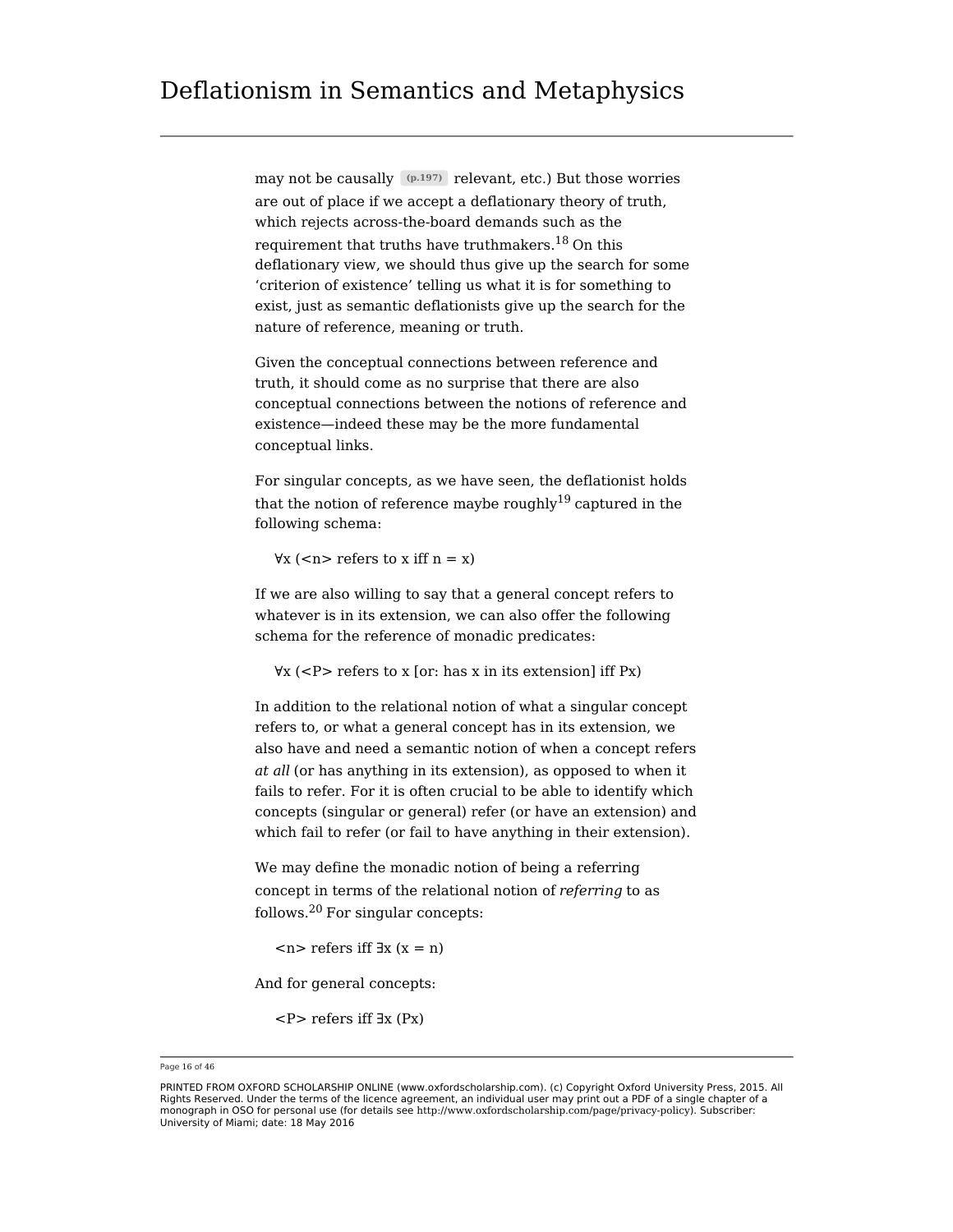Clearly we should accept a deflationary understanding of the monadic notion of being a referring term if we are deflationists about the relational notion of referring to something (or having something in its extension). Given the common assumption of the interdefinability of the existential quantifier and 'existence' (as:  $\exists x (x = n)$  iff n exists, and:  $\exists x (Px)$ iff Ps exist) we can also get, via transitivity:

(p.198) E: <n> refers iff n exists

 $E^*$ : <P> refers iff Ps exist

These should be taken as conceptual truths, giving a core rule of use for 'exists'. In fact, there is reason for thinking that this is the more fundamental conceptual link, from which the conceptual connections between the notions of existence and truth follow. For, as discussed above, it is a triviality that <n is P> is true iff <n> refers to n and <P> is true of n. But given E, if n doesn't exist we can infer that it's not the case that there is some n that <n> refers to, and so that it's not the case that  $\langle n \rangle$  is  $\langle n \rangle$  is true. Similarly, given  $E^*$ , if Ps don't exist, we can infer that there is nothing  $\langle P \rangle$  is true of and so again that it's not the case that  $\langle n \rangle$  is true. We have reason to think that the conceptual connection between existence and reference is more fundamental than that between existence and truth, since we may derive the latter from the former, and also since the former takes the form of a nice tight biconditional rather than a long one-directional derivation.

So on this view the concepts of truth, reference, truth-of, and existence are all interlinked by trivial rules, and deflationisms about any of these notions stand or fall together.<sup>21</sup> This is not to claim that these are the only rules actually governing the term 'exists' (or the concept it expresses). But they do seem to be among the core rules constituting the meaning of the term, with E and  $E^*$  perhaps being the most fundamental. In fact, they seem to be what we were looking for: core rules of use for 'exists' that help constitute its meaning, so that we can understand how 'exists' maybe meaningful without requiring that it acquire its meaning in virtue of a connection to some property of existing, the nature of which we may investigate.

Page 17 of 46

PRINTED FROM OXFORD SCHOLARSHIP ONLINE (www.oxfordscholarship.com). (c) Copyright Oxford University Press, 2015. All Rights Reserved. Under the terms of the licence agreement, an individual user may print out a PDF of a single chapter of a monograph in OSO for personal use (for details see http://www.oxfordscholarship.com/page/privacy-policy). Subscriber: University of Miami; date: 18 May 2016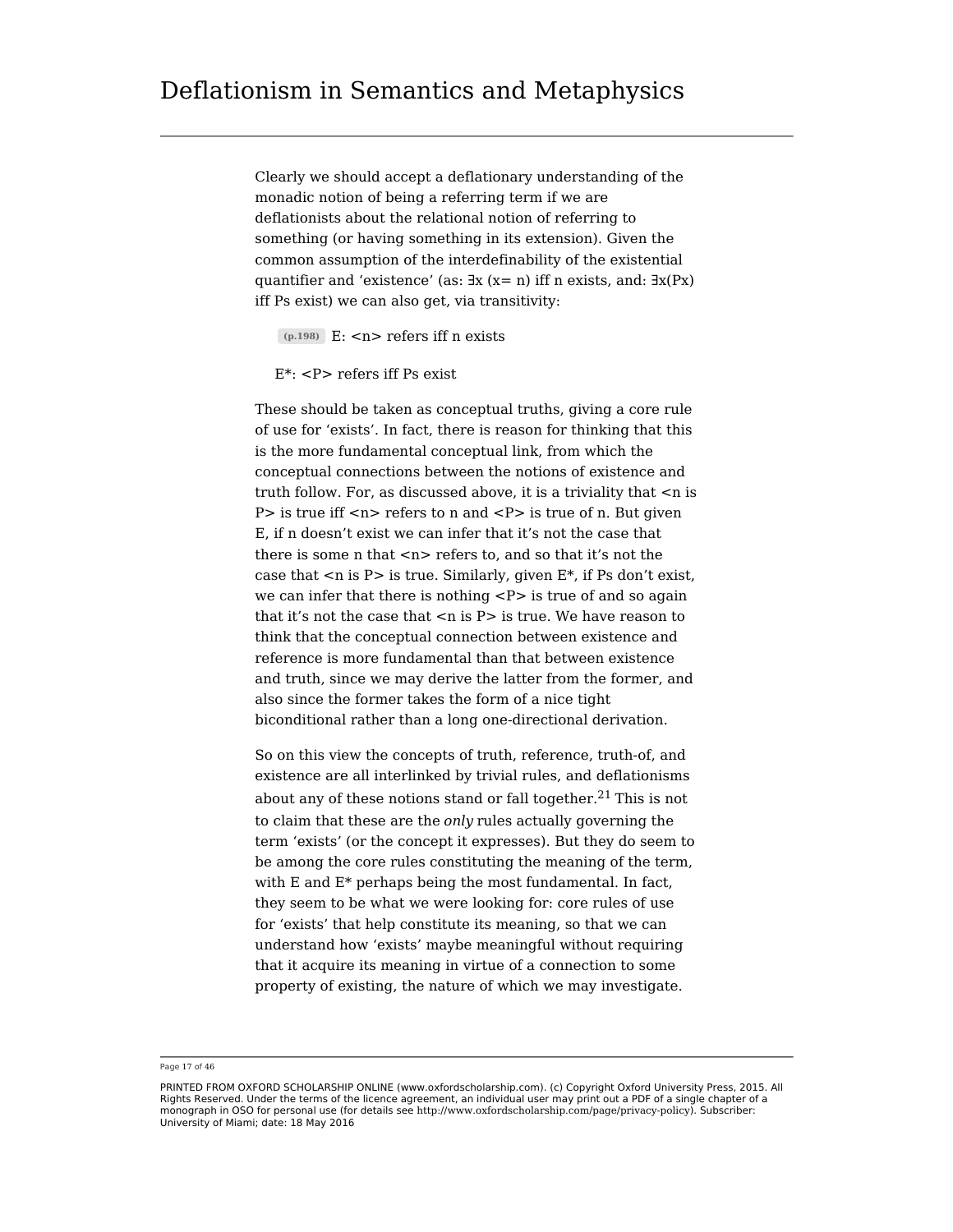#### 6 The function of exists

The view developed above enables us to preserve the original insights of deflationism about existence: that 'exists' does not attempt to name a property or activity of objects the nature of which maybe investigated. $^{22}$  But it does not (with the earlier versions of existence deflationism criticized by Geach) fall into the mistake of confusing the meaning of 'exists' with its function or contribution to force. We may still want to give a functional analysis of the term 'exists' or the concept <exists>, but we needn't identify that function with the meaning. Instead (as with the concept of truth) we can show how a term that has a meaning constituted by these rules can fulfill its function.

(p.199) So what is the function of <exists>: why would we want to have such a concept or term? It may be better to begin by examining the function of claims that things of some kind do not exist. For positive existence claims are seldom used in ordinary English conversation, except to rebut claims of nonexistence, and so the latter seem to play a more basic role. What then might the function of non-existence claims be? Typically, they are used to disabuse listeners of mistakes we think they are making, in expecting people to have been talking about (or drawing or …) something, when in fact they are making a mistake, telling a story, etc. So, for example, we might comfort a child by telling her that monsters don't exist they are just talked about in stories and movies. Where existence claims are used, they are typically used with a 'doch' function, of rebutting a non-existence claim or insinuation; and in that case they may (as Hume had it) function to (re-)join 'belief to the conception.

But why do we need a concept of existence, if we have one of reference? One important use of the concept of (non)existence may be that it enables us to call attention to certain kinds of mistake, while remaining in the object language. For it is far more natural to most speakers to use the object language than to shift to a metalanguage in which we explicitly talk about whether certain concepts or terms refer.

Page 18 of 46

PRINTED FROM OXFORD SCHOLARSHIP ONLINE (www.oxfordscholarship.com). (c) Copyright Oxford University Press, 2015. All Rights Reserved. Under the terms of the licence agreement, an individual user may print out a PDF of a single chapter of a monograph in OSO for personal use (for details see http://www.oxfordscholarship.com/page/privacy-policy). Subscriber: University of Miami; date: 18 May 2016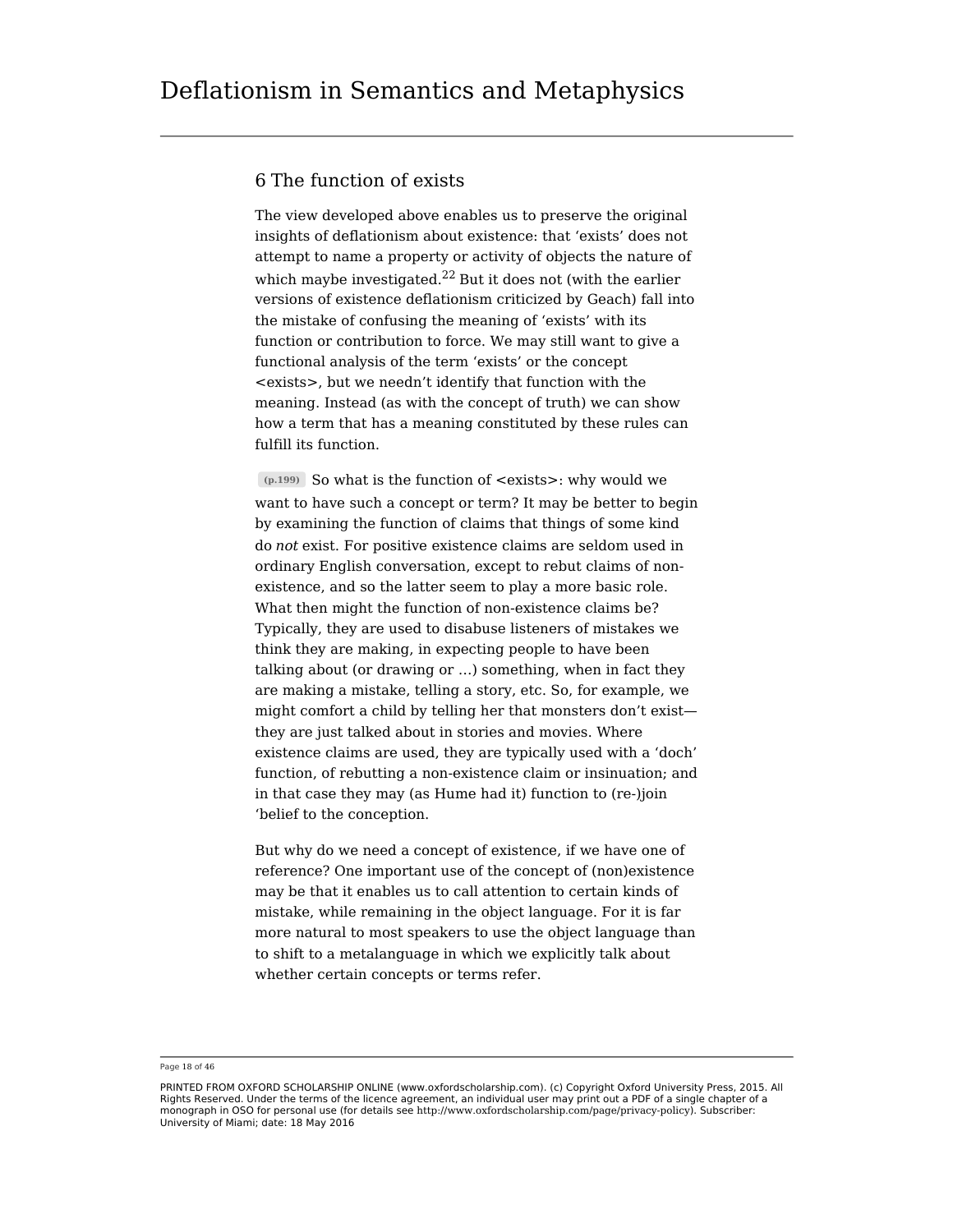If the rules of use for the terms 'true', 'refers', 'true of', and 'exists' are linked in the ways suggested above, then the term exists' so understood may ably perform the function of correcting mistaken assumptions about reference. For if we start from a general nonexistence claim such as 'monsters don't exist', we may infer that there is some problem with the use of the allied term or concept: for we may infer that it is not the case that there is something that is a monster, from which we may infer that it is not the case that there is something that  $\lt$  is a monster $>$  is true of—and that the it would be a mistake to assume that  $\lt$  is a monster> functions as  $\lt$  is a grizzly bear> does. Similarly, from a singular nonexistence claim such as 'Santa Claus doesn't exist' we may infer that there is nothing that is identical with Santa, and so that the singular concept <Santa Claus> is defective, and doesn't work in the way indoctrinated children had supposed. $^{23}$  But in each case, the term 'exists' can ably fulfill its function of enabling us to make these kinds of mistake evident, while staying in the object language.

Yet here an objection may arise: since this analysis links the concept <exist> with the semantic concepts of <truth> and <reference>, it seems to follow that speakers may only have the concept of existence if they also possess these semantic concepts. This may (to some) seem implausible: <existence>, they might say, is surely the more basic concept, and one that could be possessed without possessing any semantic concepts such as <reference>.

 $(p.200)$  It may well be that most world-oriented concepts may be possessed prior to and independently of semantic concepts, but <existence> is an unusual concept. Presumably, for any concept <C> one can possess <C> only if one also possesses the concept of  $\langle \text{not-}C \rangle$ ; one possesses the concept of  $\langle \text{red} \rangle$ for example only if one can not only apply it to red things, but also refuse it where things are not red. Often this can be taught ostensively, as we learn to correctly classify those things that are, and are not, red. But we can't acquire the concept of  $\leq$  not existing  $\geq$  ostensively, or learn to classify things into the categories of existent and not existent (since there is nothing to ostend or to place in the latter category). To understand denials of existence instead seems to require

Page 19 of 46

PRINTED FROM OXFORD SCHOLARSHIP ONLINE (www.oxfordscholarship.com). (c) Copyright Oxford University Press, 2015. All Rights Reserved. Under the terms of the licence agreement, an individual user may print out a PDF of a single chapter of a monograph in OSO for personal use (for details see http://www.oxfordscholarship.com/page/privacy-policy). Subscriber: University of Miami; date: 18 May 2016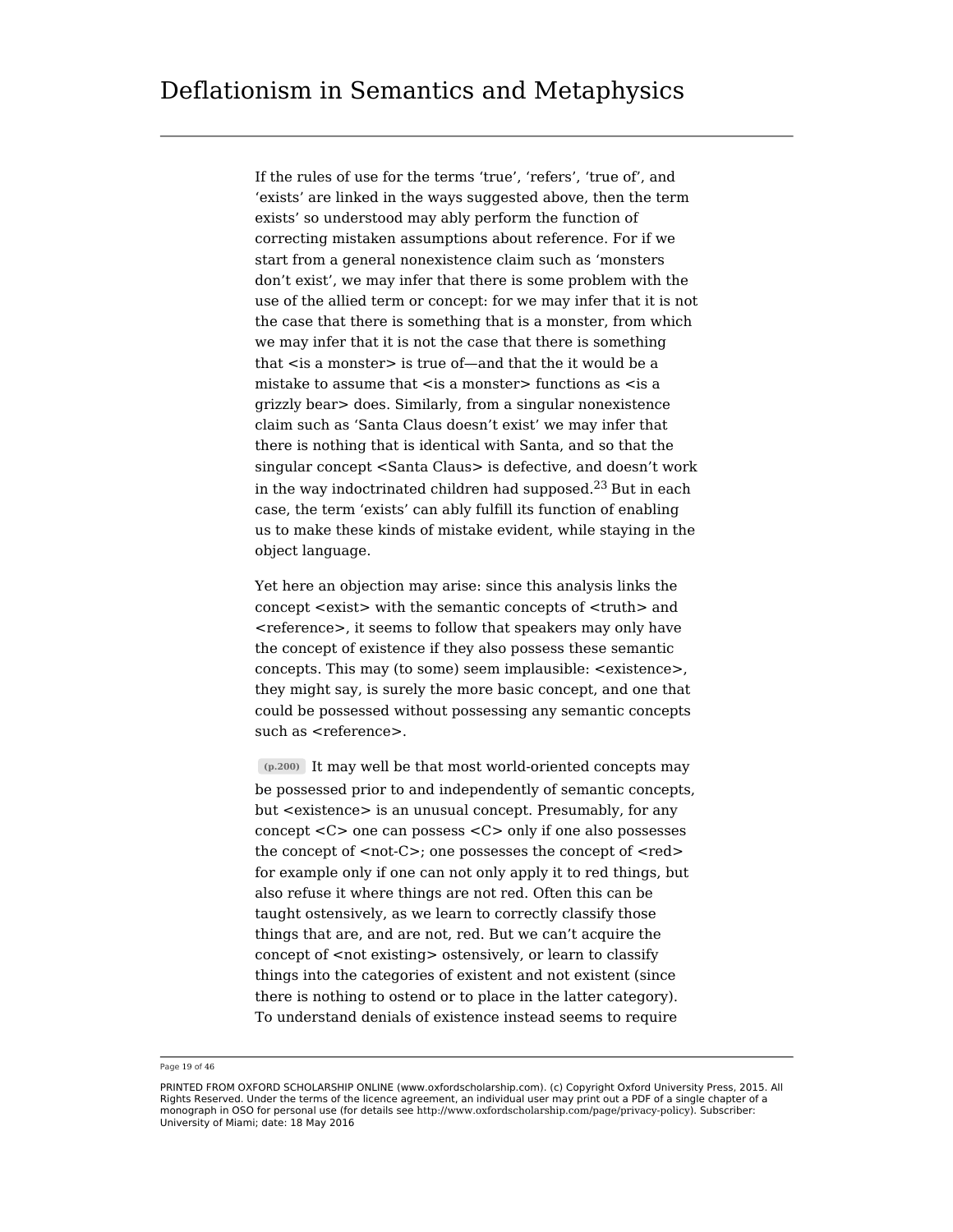having an idea of the difference between representation and reality, and understanding that words may be used (or pictures drawn or pretenses made) that aren't about anything (but are merely part of a made up story or are grounded in mistaken beliefs). But this does require having a rudimentary concept of reference: of the idea that our words (and other representations) may or may not be about anything (in the de re sense of aboutness). Of course one needn't possess an entire metalinguistic vocabulary to use and understand existence claims—indeed, I have suggested that part of their use is to enable us to call attention to certain kinds of mistake while remaining in the object language. Nonetheless, it does seem plausible that to understand a nonexistence claim (or an existence claim) one must have at least a rudimentary grasp of the difference between representations and reality, in order to understand the sort of mistake that maybe made in taking representations to be true when they are mistaken or intentionally fictional or pretending.

While I have given a suggestion about a function of the term 'exists', it is important to be clear that I am not identifying the meaning of the term with its function (or with what it is used to do, in simple claims of existence and nonexistence). Instead, on this view the meaning of 'exists' is constituted by the rules that link it conceptually to 'true' and 'refers'—rules that enable it to fulfill its function. In this way we can identify a meaning that remains constant across changes in force. Adopting a use theory of meaning enables us to give a clear and full response to the Frege-Geach problem, as we can identify a meaning of 'exists' that neither gives the meaning in terms of its contribution to force, nor identifies the meaning with some substantive (first-order) property referred to. In fact, we can even allow that 'exists' functions grammatically as a predicate, and that it does (as Geach insisted) introduce a new concept into the proposition—a concept constituted by the rules of use identified above.

Thus we can arrive at two important conclusions about existence deflationism. First, it follows from semantic deflationism, which has been far more familiar and popular. If we accept deflationism about truth it seems that we should accept deflationism about existence. Second, accepting

Page 20 of 46

PRINTED FROM OXFORD SCHOLARSHIP ONLINE (www.oxfordscholarship.com). (c) Copyright Oxford University Press, 2015. All Rights Reserved. Under the terms of the licence agreement, an individual user may print out a PDF of a single chapter of a monograph in OSO for personal use (for details see http://www.oxfordscholarship.com/page/privacy-policy). Subscriber: University of Miami; date: 18 May 2016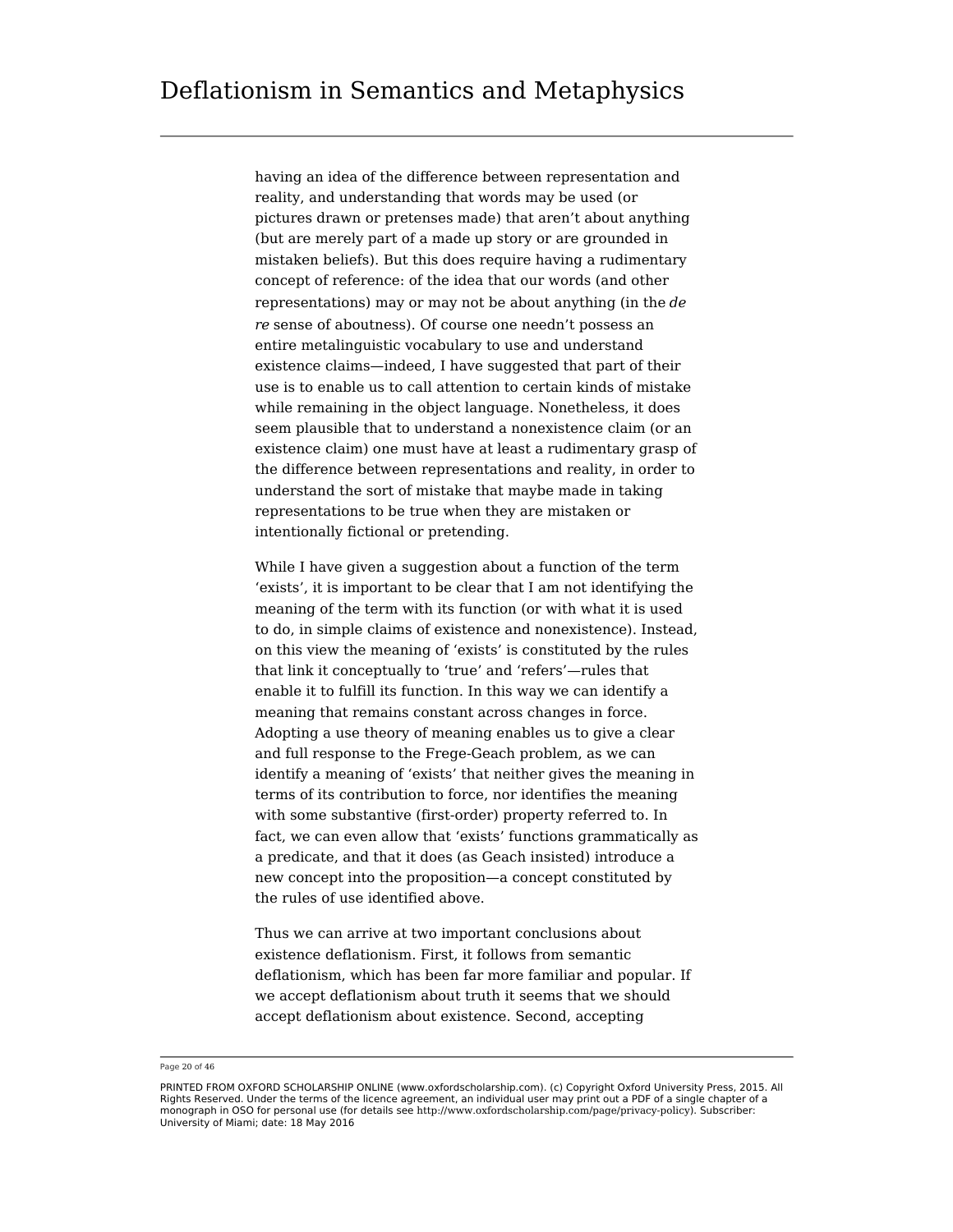deflationism about existence is not a bad thing— for, once combined with a use theory of meaning, we can clearly avoid the Frege- Geach problem that, nearly 50 years ago, was thought to remove the approach from the menu of options.

### (p.201) 7 Can we accept both semantic deflationism and existence defationism?

Other doubts maybe raised here, however, about whether we can coherently embrace both semantic deflationism and deflationism about existence. Considering the equivalence: Term 't' refers if t exists (the linguistic parallel to the conceptual '<t> refers iff t exists'), Alexis Burgess writes:

[T]he deflationist about reference does not read this biconditional from right to left, so to speak, as reducing ontological facts to semantic facts. That reading might constitute a genuine deflation or demotion of ontology.… If anything, the deflationist reads the biconditional from left to right, as reducing semantics to ontology. The two readings are mutually incompatible. It is therefore far from obvious that we can coherently deflate semantics and metaphysics at once, much less that doing the former provides a way to do the latter. (2012: 621–2; see also Burgess forthcoming: § 2).

What I am arguing for, however, is a view that neither reduces ontological facts to semantic facts, nor vice versa. Instead, the idea is that these concepts—of reference and existence (and also of meaning, quantification, and truth)—are closely interlinked in a conceptual circle. We may choose to explicate one in terms of another for various purposes (e.g. depending on the background of our interlocutor), but the idea is that the concepts of truth, meaning, reference, quantification and existence are interdefinable in a small circle, and none maybe given a reductive, substantive definition.

Thus these concepts are in much the same situation as the concepts of necessity, synonymy, and analyticity are on the analysis Grice and Strawson (1956) offer in response Quine's arguments in "Two Dogmas." The right lesson to draw, they argue, is that those concepts form a 'family-circle', where each

Page 21 of 46

PRINTED FROM OXFORD SCHOLARSHIP ONLINE (www.oxfordscholarship.com). (c) Copyright Oxford University Press, 2015. All Rights Reserved. Under the terms of the licence agreement, an individual user may print out a PDF of a single chapter of a monograph in OSO for personal use (for details see http://www.oxfordscholarship.com/page/privacy-policy). Subscriber: University of Miami; date: 18 May 2016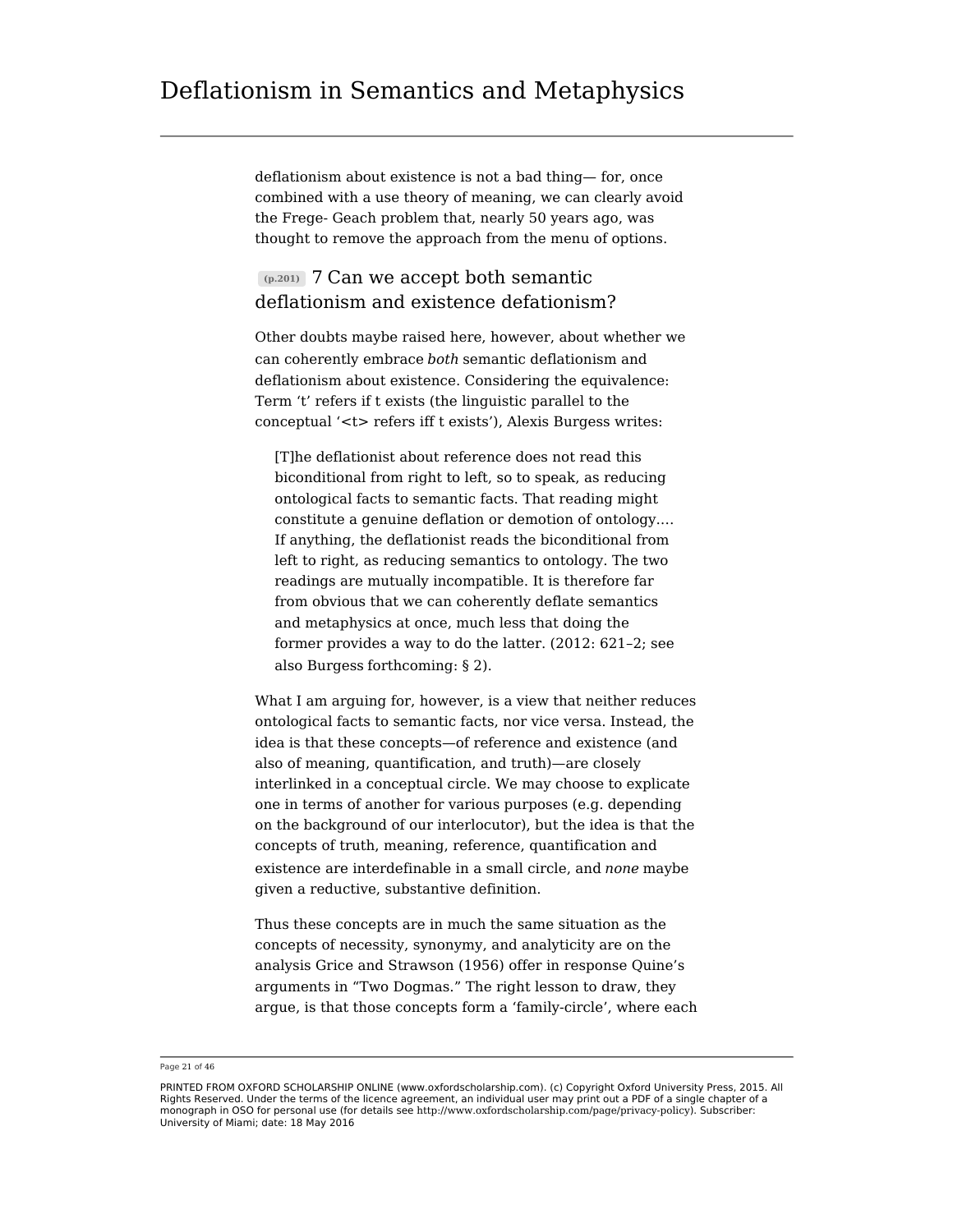maybe understood in terms of the others, though there may be no way to reductively define any of them in ways that reach outside the circle to provide necessary and sufficient conditions for their application specified in terms outside the circle (Grice and Strawson 1956:148). Such family circles of concepts, they suggest, are quite common (including moral concepts and semantic concepts), and the inability to give an explicit definition reaching outside the circle is no mark against their intelligibility. This, of course, is perfectly coherent with the deflationism developed here, where the idea is that none of these linked concepts (of truth, reference or existence) demand any sort of reductive definition reaching outside the circle of the form: <p> is true iff … <n> refers to x iff … or Ps exist if.…

It may be fairly obvious that the semantic concepts are interlinked; the only surprise is that <exists> (and quantification) forms part of the same circle. But the idea here is that <exists> and <refers> are linked by simple moves of semantic descent and ascent, just as 'Snow is white' and'<Snow is white> is true' are, according to the truth deflationist. One might wish to say: but we do need a substantive theory of when and why snow is white; so similarly we need a substantive theory of existence! There is something right and something wrong in this move. Yes, if we say platypuses exist if  $(p.202)$  and only if <platypus> refers, we may go on to investigate whether or not platypuses exist, to offer a view about what it would take for platypuses to exist (e.g. for there to be creatures of a kind ostended by those who grounded the reference of the term?), or a robust explanation of why platypuses exist (given in terms of a history of how platypuses came to evolve and roam the rivers of Australia). We can do this even while still being deflationists about existence and reference, just as one may seek a robust explanation of why snow is white (given in terms of its reflectance properties) without giving up deflationism about truth. But to engage in this kind of investigation or explanation does not mean giving a robust theory of existence (or reference): of what it is for something (anything whatsoever) to exist (or for any concept to refer), any more

Page 22 of 46

PRINTED FROM OXFORD SCHOLARSHIP ONLINE (www.oxfordscholarship.com). (c) Copyright Oxford University Press, 2015. All Rights Reserved. Under the terms of the licence agreement, an individual user may print out a PDF of a single chapter of a monograph in OSO for personal use (for details see http://www.oxfordscholarship.com/page/privacy-policy). Subscriber: University of Miami; date: 18 May 2016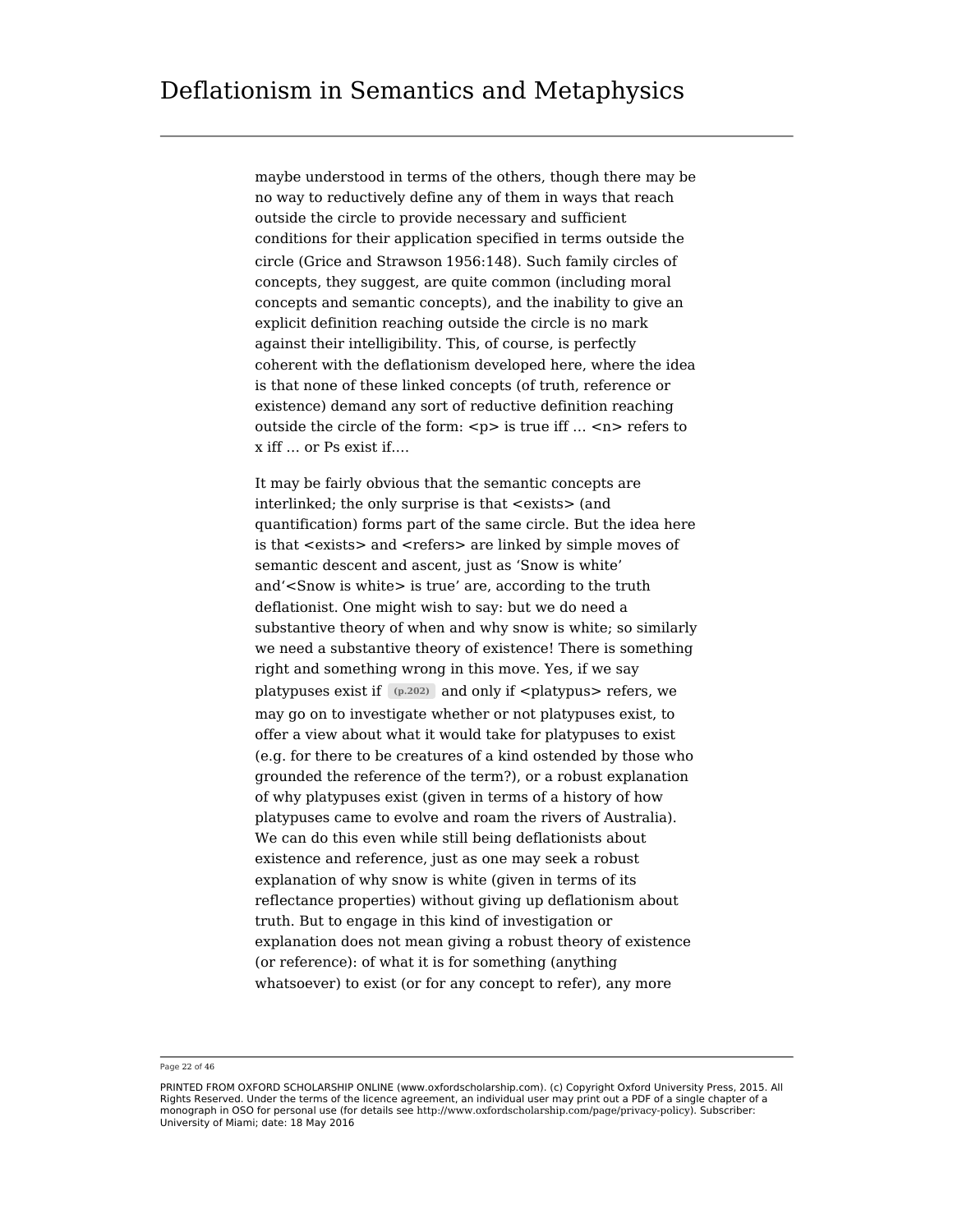than explaining why snow is white involves us in giving a substantive and across-the-board theory of truth.

### 8 From existence deflationism to metaontological deflationism

Though the argument that takes us to a deflationary view of existence is trivial, the potential impact is great. For if we accept semantic deflationism and are thus led to be deflationists about existence as well, we should reject all theories about what it is to exist: for example, we should reject the popular Eleatic criterion that to exist is to possess (distinctive) causal powers and reject all arguments for and against various entities that are based on making use of that criterion (see also Thomasson 2008). We should equally reject all arguments for or against entities of various sorts based on their success or failure at meeting other supposed 'criteria of existence', such as observability or mind-independence. Moreover, we should even reject the dominant neo-Quinean approach to existence questions: that we should accept the existence only of those entities ineliminably quantified over in our best scientific theories. For some concepts, for example <hat>, apparently refer regardless of whether or not we quantify over hats in our best scientific theories.<sup>24</sup>

This also leaves us with a form of meta-ontological deflationism, holding that something is wrong with the vast majority of recent debates about what exists—for all of those based on the neo-Quinean methodology or on appeal to some substantive criterion of existence turn out to be wrongheaded. This is a radical conclusion indeed that (if the above is correct) follows from the widely familiar and accepted deflationism (p.203) about truth, given that deflationisms about these ontological and semantic notions go together.

Stepping back from the particular details of the argument, however, perhaps we should not be so surprised that accepting deflationism about truth ultimately undermines the prospects for ambitious metaphysics aimed at determining what 'really' exists. For, as Huw Price puts it "quietism about metaphysics needs to go hand in hand with quietism about semantics" (2011:14). For accepting semantic minimalism

Page 23 of 46

PRINTED FROM OXFORD SCHOLARSHIP ONLINE (www.oxfordscholarship.com). (c) Copyright Oxford University Press, 2015. All Rights Reserved. Under the terms of the licence agreement, an individual user may print out a PDF of a single chapter of a monograph in OSO for personal use (for details see http://www.oxfordscholarship.com/page/privacy-policy). Subscriber: University of Miami; date: 18 May 2016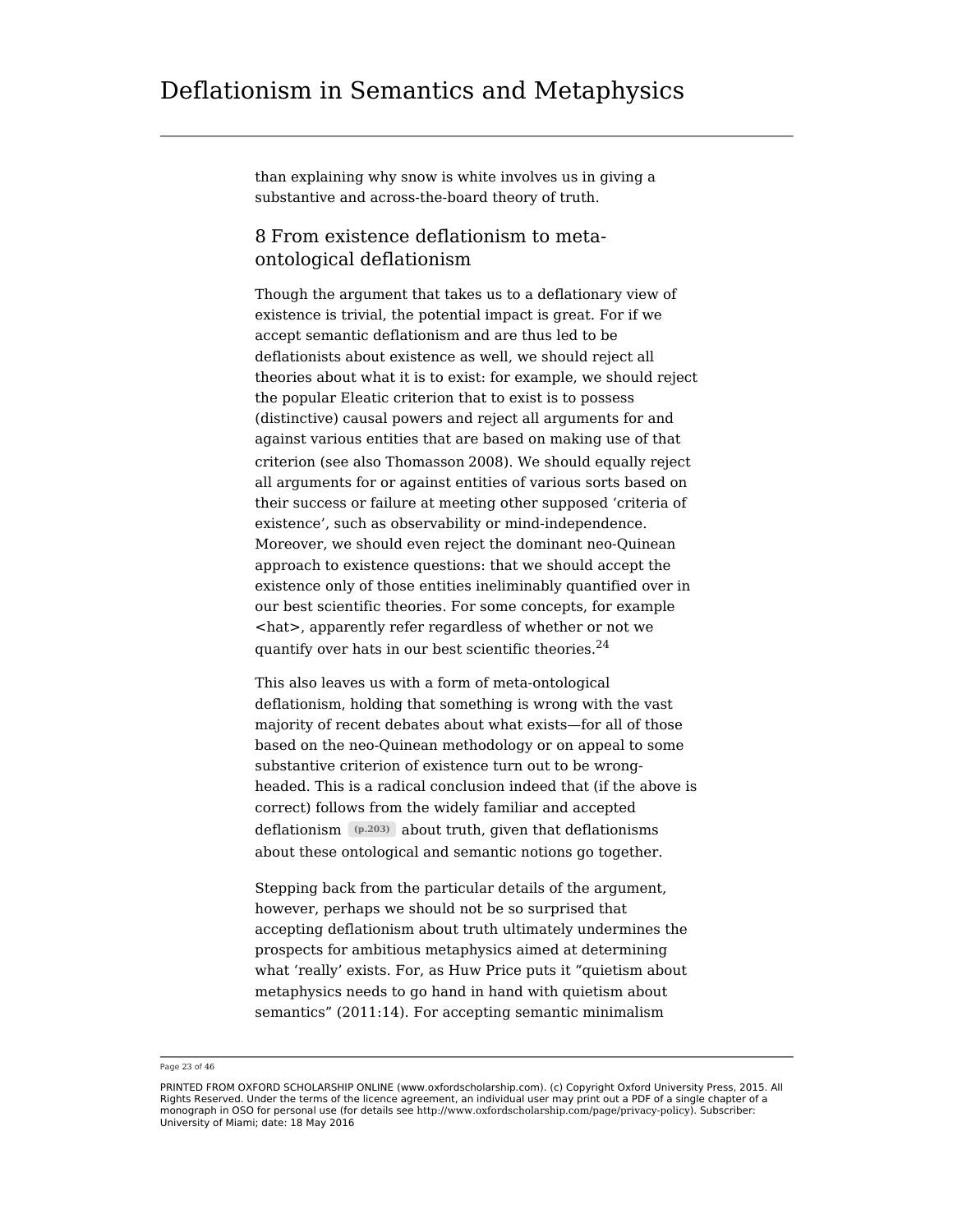undermines the representationalist picture of the relation between language and the world: the idea that all language has the function of representing the world, and that true statements 'match' features of the world (Price 2011: 3–4). The prevalence of the representationalist picture makes it seem that for any true statement 'P' we are entitled to ask what the truthmakers are for P—the facts in the world that explain what makes it true. Yet, as Price points out, "the representationalist conception of language is so deeply entrenched that it has been hard to see how directly it is challenged by semantic minimalism—hard to see what a radical thesis semantic minimalism is, in this sense" (2011: 242).25 Semantic minimalism encourages us to give up the representationalist picture. For if the notion of truth is simply captured in the equivalence schema, then there is no pressure to look for what states of affairs correspond to our true claims, what facts make them true, or what objects they are about in order to explain what makes them true.

Once we give up that picture, it seems that semantic minimalism is radical in another sense: it also should lead us to give up much of traditional metaphysics. For without the representationalist view of language, the metaphysician's traditional questions, such as 'Are there distinctive objects or properties referred to by our (social, evaluative, mathematical) terms?' and 'What are the truthmakers for our (aesthetic, moral, mathematical) claims?' do not arise. Once we reject representationalism, we cannot even formulate robust metaphysical positions about what 'really' exists, what could serve as the truthmakers for our diverse claims, and so on, and are left with a sort of metaphysical quietism (Price 2011: 235–6).<sup>26</sup> The quietest approach may leave us uttering the same truths as the ordinary person does about what numbers, obligations, or beauties there are. But we do so without raising—or purporting to make any sense of—deep metaphysical questions about whether the relevant terms really refer, whether the statements have truthmakers, or whether the objects described really exist—where the 'really' is supposed to avert to some deep and substantive criteria (p.204) that might fail to be met, even when the standard

Page 24 of 46

PRINTED FROM OXFORD SCHOLARSHIP ONLINE (www.oxfordscholarship.com). (c) Copyright Oxford University Press, 2015. All Rights Reserved. Under the terms of the licence agreement, an individual user may print out a PDF of a single chapter of a monograph in OSO for personal use (for details see http://www.oxfordscholarship.com/page/privacy-policy). Subscriber: University of Miami; date: 18 May 2016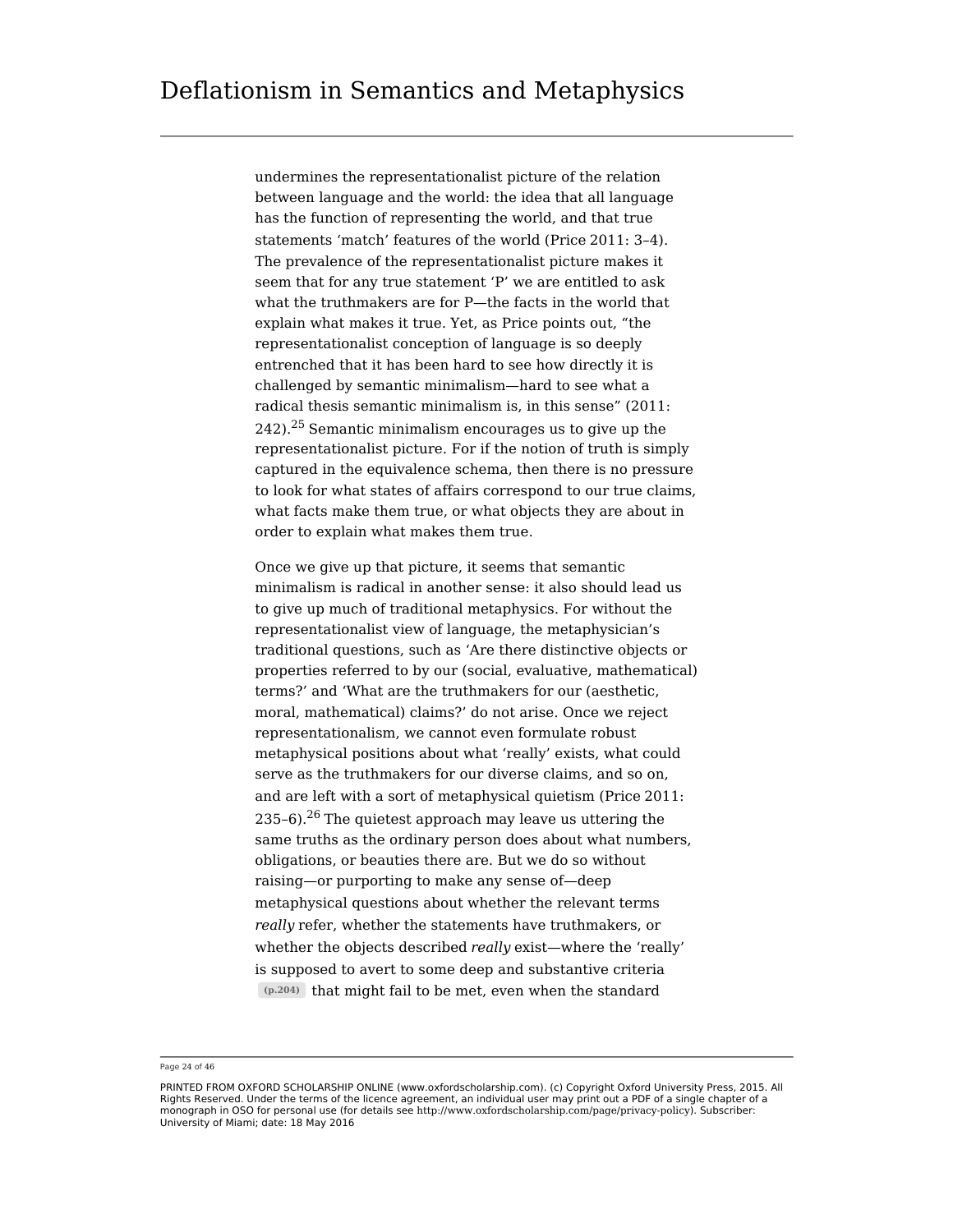conditions for reference given by the rules of use for the terms are satisfied.<sup>27</sup>

The conceptual links elucidated above between deflationism about truth, reference, and existence simply provide one explicit route for seeing how semantic minimalism, fully understood, gives grounds for deflating a great many serious debates in ontology.

### 9 How existence deflationism and the use theory of meaning lead to easy ontology

If we accept a deflationary view of existence, how should we address questions about what sorts of thing exist, if not by determining whether some criterion of existence is met, or whether we ineliminably quantify over the questioned entities in our best scientific theories? $28$  Given the relation between the rules of use for <exist> and <refers> we may do so via addressing questions about whether the relevant general concept refers (or has anything in its extension).

But how can we answer questions about whether a given general concept <P> refers?29 Deflationism about reference itself merely justifies renouncing a demand for a general answer to questions such as 'what relation holds between a concept and the things it refers to?' or 'under what conditions does a concept refer?'. For a positive answer to how we may go about resolving the question of whether a particular concept refers, we would have to turn to a positive view about the conditions under which concepts of diverse sorts refer, but —given the defationism—not expecting any single unified answer.

On the use theory of meaning described above, a meaning is a concept constituted by its constitutive rule(s) of use—but the structure and content of these rules may vary. Among these rules for general predicative concepts are application conditions: rules that license the application of the concept on various grounds, entitling us to say that the concept refers. So, it may be a core rule of use for <red> that the concept maybe properly applied in observational conditions like these. It maybe a core rule of use for  $\le$  squirrel> that it may be

Page 25 of 46

PRINTED FROM OXFORD SCHOLARSHIP ONLINE (www.oxfordscholarship.com). (c) Copyright Oxford University Press, 2015. All Rights Reserved. Under the terms of the licence agreement, an individual user may print out a PDF of a single chapter of a monograph in OSO for personal use (for details see http://www.oxfordscholarship.com/page/privacy-policy). Subscriber: University of Miami; date: 18 May 2016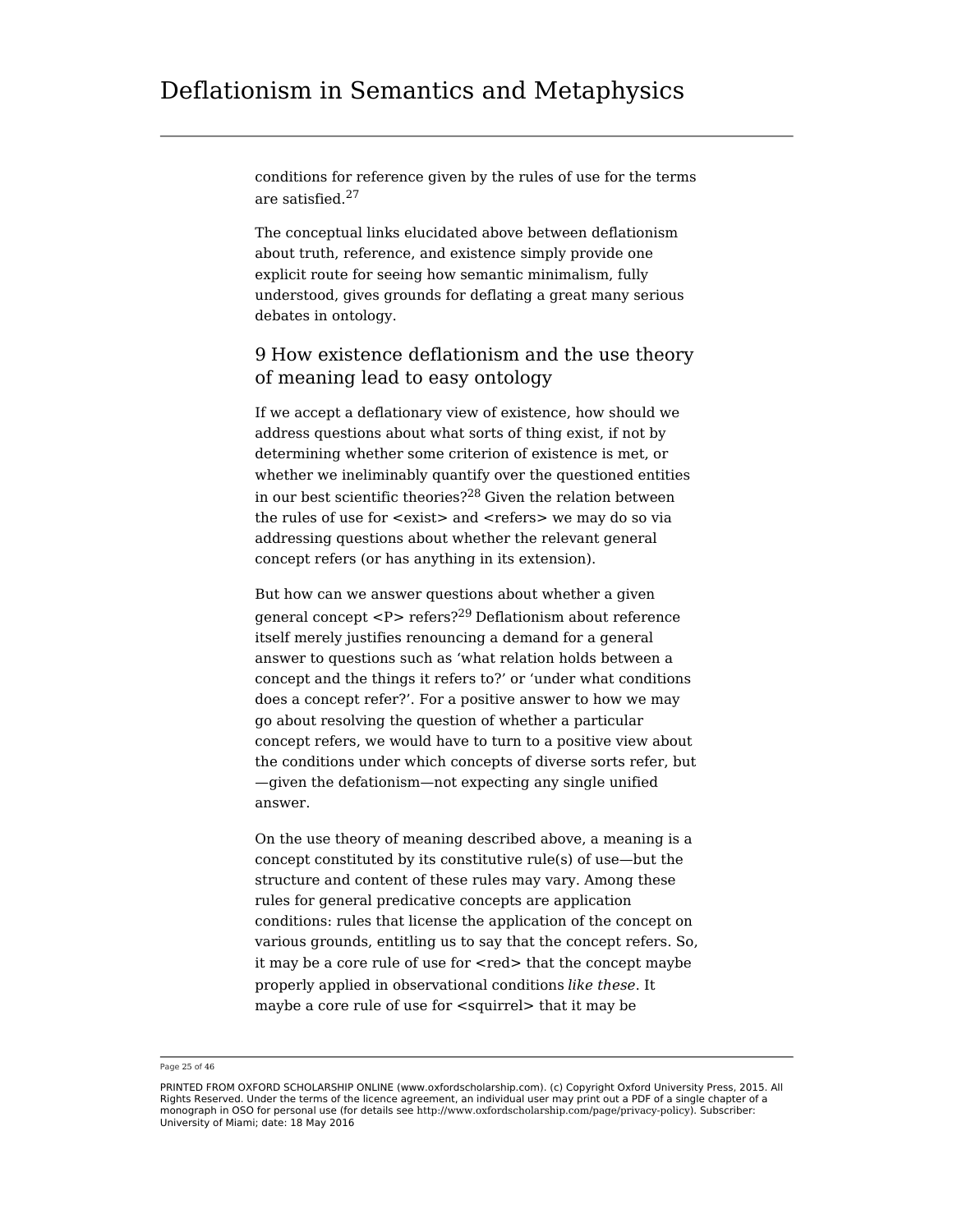properly applied to creatures with the same genetic structure as those creatures have.

In other cases, the rules of use may be quite different. So for example, it seems that concepts introduced to refer to abstract entities such as numbers or properties maybe introduced by way of rules that license us to introduce these new nominative (p.205) concepts by means of trivial inferences from uncontroversial propositions that made no use of those concepts (Schiffer 2003; and Hale and Wright 2001). For example, from  $\prec$ there are three cups on the table> we may introduce the concept of number and infer <the number of cups on the table is three>, and from <the notebook is blue> we may (given the rules that introduce the concept of property) infer <the property of blueness is possessed by the notebook>. But given our deflationary view of existence, from those truths involving the new nominative concepts of number and property, we are (generally) licensed to conclude that these concepts refer and that numbers and properties exist.<sup>30</sup>

An interesting upshot then is that, if we are deflationists about existence, and take the obvious route of combining this with the above sort of use theory of meaning (along with plausible assumptions about the rules of use for the concepts in question), then many of the most disputed existence questions may be answered quite straightforwardly. Some existence questions ('are there red things?') are answerable simply by observing the world and making use of our conceptual competence (to recognize observational conditions like these, and so conclude that the concept refers and that red things exist). Others—including many of those most hotly debated in metaphysics, about the existence of numbers, properties, propositions, events, and entities of many other sorts—may be answered by making use of our competence with the rules of use for the concepts in question, combined with our knowledge of uncontroversial truths. For, given conceptual mastery of the rules that introduce the concepts of numbers or properties, we may make trivial inferences from an uncontroversial truth that does not involve the concept in question (<there are three cups>, <the notebook is blue>) to conclude that the introduced concepts (<number>, <property>) refer and that there are entities of the disputed

Page 26 of 46

PRINTED FROM OXFORD SCHOLARSHIP ONLINE (www.oxfordscholarship.com). (c) Copyright Oxford University Press, 2015. All Rights Reserved. Under the terms of the licence agreement, an individual user may print out a PDF of a single chapter of a monograph in OSO for personal use (for details see http://www.oxfordscholarship.com/page/privacy-policy). Subscriber: University of Miami; date: 18 May 2016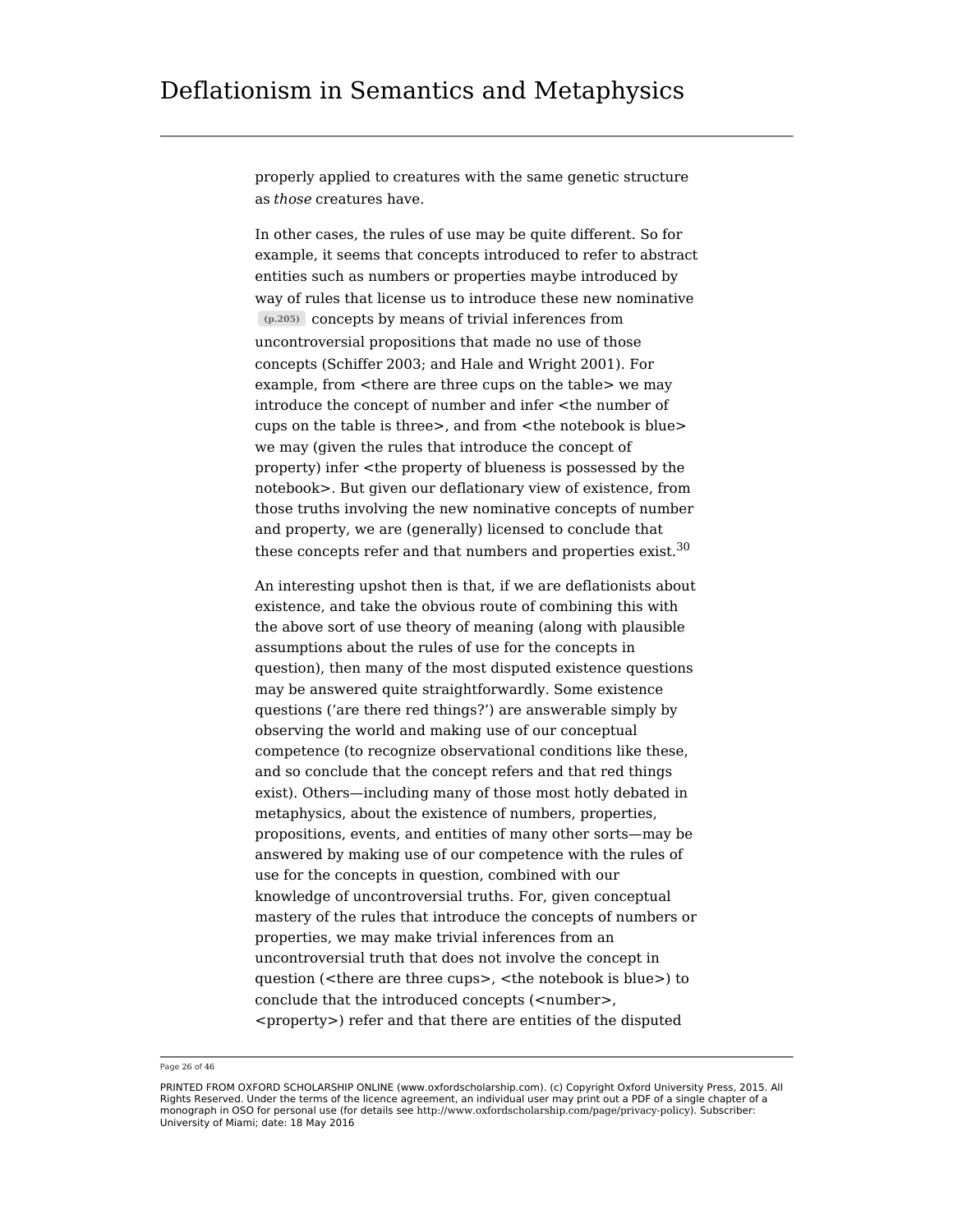sort (numbers, properties). These latter arguments follow the familiar pattern of easy ontological arguments, in holding that many existence questions may be answered by undertaking trivial inferences from an uncontested truth.<sup>31</sup>

In this way, existence deflationism, combined with a (particular form of a) use theory of meaning and a rather plausible view about the constitutive rules for certain concepts, leads to meta-ontological deflationism in a still broader sense than that identified earlier. For it suggests that something is wrong with many ontological debates— not just to the extent that many are based in either neo-Quinean methodology or the assumption that there is a substantive criterion of existence to draw on in defending (non-)existence claims—but rather precisely because we can answer those existence (p.206) questions by way of simple observations or via trivial inferences from uncontroversial truths (which, given the constitutive rules governing the concept, may guarantee that the concept refers and that things ofthat kind exist). This, however, makes answering these highly disputed existence questions so easy that serious metaphysical debates about these existence questions begin to look quite out of place.

#### 10 Results for deflationism

Suppose that the foregoing is correct and that deflationary semantics does lead to deflationary metaphysics, in the form of a deflationary view of existence and a deflationary metaontology What follows from this? First, although (as noted at the outset) semantic deflationism has been far more popular than metaphysical deflationism, it becomes clear that it is not merely odd but inconsistent to accept the first without accepting the second.

But if we can't accept the first without the second, is that a good thing or a bad thing, from the point of view of the deflationist?

At first glance, it might seem like a bad thing from the point of view of defenders of deflationary semantic positions, for they are then saddled with the quite unpopular metaphysical forms of deflationism. But popularity is no sure guide to truth or

Page 27 of 46

PRINTED FROM OXFORD SCHOLARSHIP ONLINE (www.oxfordscholarship.com). (c) Copyright Oxford University Press, 2015. All Rights Reserved. Under the terms of the licence agreement, an individual user may print out a PDF of a single chapter of a monograph in OSO for personal use (for details see http://www.oxfordscholarship.com/page/privacy-policy). Subscriber: University of Miami; date: 18 May 2016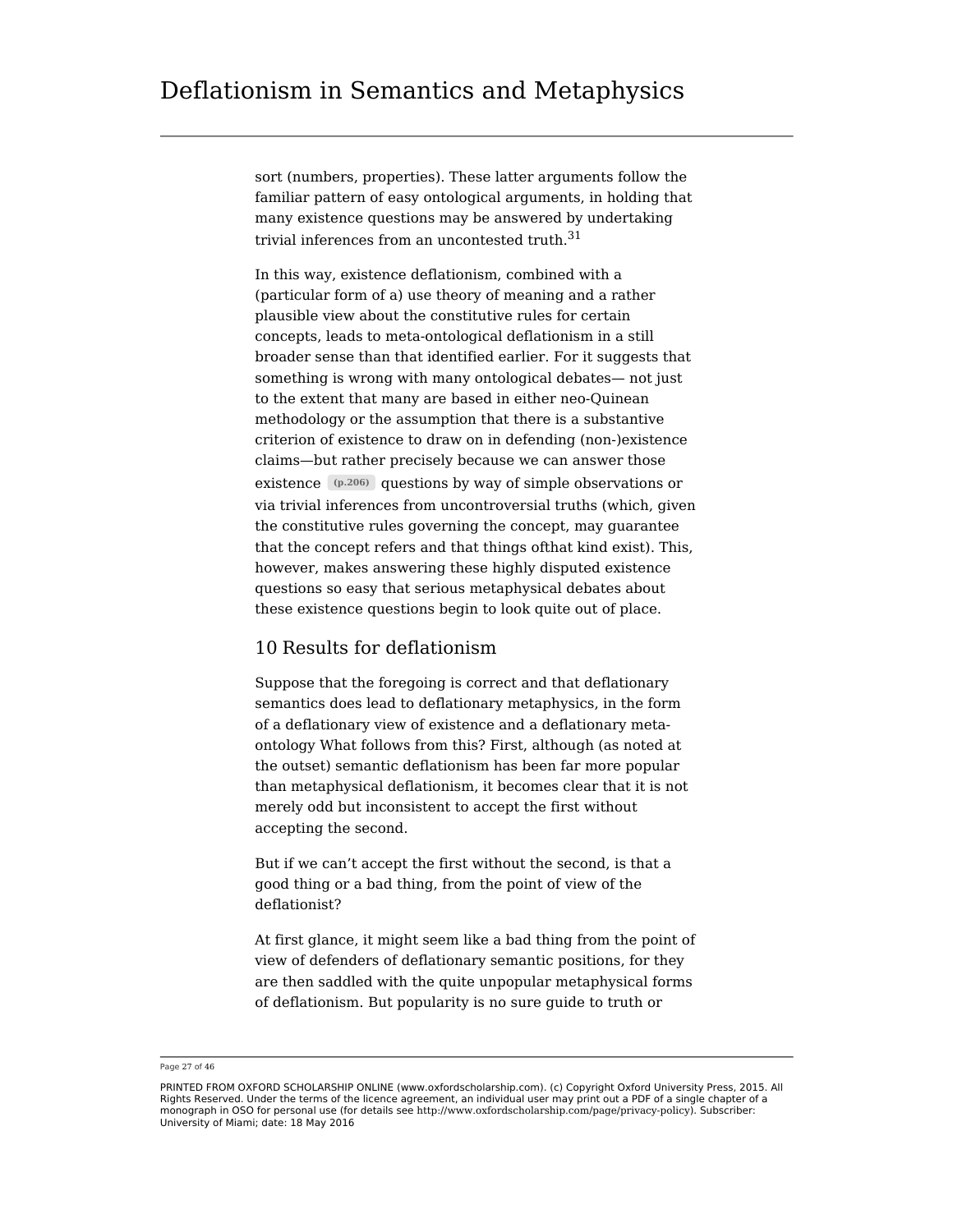defensibility, and metaphysicians who fervently oppose anything smelling of deflationism may have vested interests at stake.

Seen with a view to defensibility rather than popularity, it may well be a good thing for theorists on both the semantic and metaphysical sides to see their views as parts of a total deflationary package—for the comprehensiveness of the view makes it more defensible against a variety of objections.

### 11 How deflationary metaphysics helps deflationary semantics

Seeing the connection between deflationary semantic and metaphysical accounts makes it easier to see how to defend semantic deflationism against some familiar objections. It makes it obvious, for example, that the truth-deflationist need not deny that there really are facts about what statements or propositions are and are not true. For if we combine it with the easy approach to ontology we can make use of trivial inferences in each case to move from  $\langle p \rangle$  to  $\langle$  it is a fact that p>, to <there is a fact [namely that p]> and be thereby assured that there are facts, in the only sense that 'fact' has: a sense in part constituted by these inferences that license introduction of the term or concept.

But while we can then accept that there is a fact for each truth, this does not mean we are forced to accept the representationalist 'picture' theory according to which "contrary to minimalism, statements are made true by the existence of facts to which (p.207) they correspond" (Horwich 1998:105, emphasis added). For while there are such facts (the fact that p) for each truth (p), talk of facts is seen on this view as derivable by way of trivial inferences from p. Facts so understood cannot play a role in explaining p or the truth of <p>. To take facts (so understood) to explain what makes propositions true would be to fall prey to a dormitive virtue explanation. For just as we may move from saying that poppies make us sleepy to claim more pretentiously that poppies have the dormitive virtue (where this is taken merely as a fancier, nominalized way of making the original claim), so we may move from saying that <snow is white> is true to saying that

Page 28 of 46

PRINTED FROM OXFORD SCHOLARSHIP ONLINE (www.oxfordscholarship.com). (c) Copyright Oxford University Press, 2015. All Rights Reserved. Under the terms of the licence agreement, an individual user may print out a PDF of a single chapter of a monograph in OSO for personal use (for details see http://www.oxfordscholarship.com/page/privacy-policy). Subscriber: University of Miami; date: 18 May 2016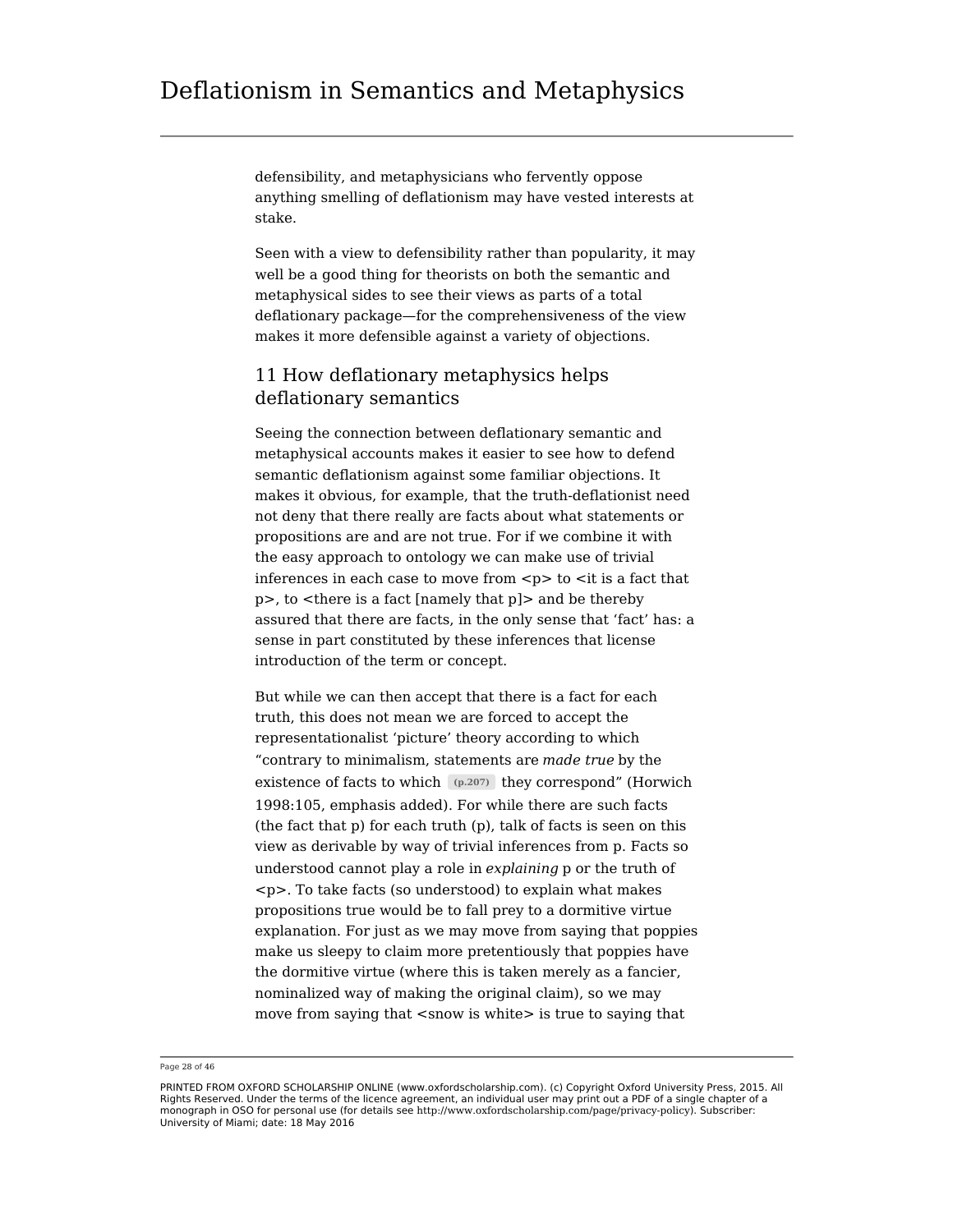it is a fact that snow is white. But the fact that snow is white then cannot be invoked to explain why snow is white, or why  $\leq$ snow is white $>$  or 'snow is white' is true.<sup>32</sup> Thus we can retain the intuition that there are facts of the relevant kinds, without falling back into a kind of picture theory according to which there are facts that explain what makes our propositions or statements true.

The ability of deflationary semantics, coupled with the deflationary easy approach to existence questions, to accept the existence of facts is also important given that one of the recurring objections raised against various forms of inferential role semantics is that there may (on that view) turn out to be no 'genuine facts' about the meanings of words, since there may be no such facts about conceptual or inferential role (see Horwich 2006: 45). But as Horwich points out "there is a perfectly legitimate deflationary sense of'fact' in which 'p' is trivially equivalent to 'It is a fact that p'; and when we attribute a meaning we obviously suppose there to be a 'fact', in that sense, as to what is meant" (2006: 45).

Some have objected specifically to normativist versions of use theories of meaning on grounds that there may be particular worries about "whether it could be a purely factual matter whether a certain normative condition obtains" (Greenberg and Harman 2006: 319). But normative truths no less than truths of other kinds permit feeding into the relevant inferences that take us from 'p' to 'it is a fact that p'. Adopting a metaphysically deflationary view, on which we may easily infer the existence of the fact that p from a true statement 'p', is sufficient to deflect such worries. For given the deflationary sense in which the metaphysical deflationist understands the question 'Do the relevant facts (about meaning or normative conditions or whatever) obtain?', critics can no longer flatfootedly say that the normativist about meaning "denies the very existence of semantic facts involving reference and truth" (Forrai 2009: 213).

Others have objected to versions of deflationism about truth that (like Horwich's) presuppose that the truth predicate applies primarily to propositions, on grounds that "propositions are highly dubious entities" (Horwich 1998: 86).

Page 29 of 46

PRINTED FROM OXFORD SCHOLARSHIP ONLINE (www.oxfordscholarship.com). (c) Copyright Oxford University Press, 2015. All Rights Reserved. Under the terms of the licence agreement, an individual user may print out a PDF of a single chapter of a monograph in OSO for personal use (for details see http://www.oxfordscholarship.com/page/privacy-policy). Subscriber: University of Miami; date: 18 May 2016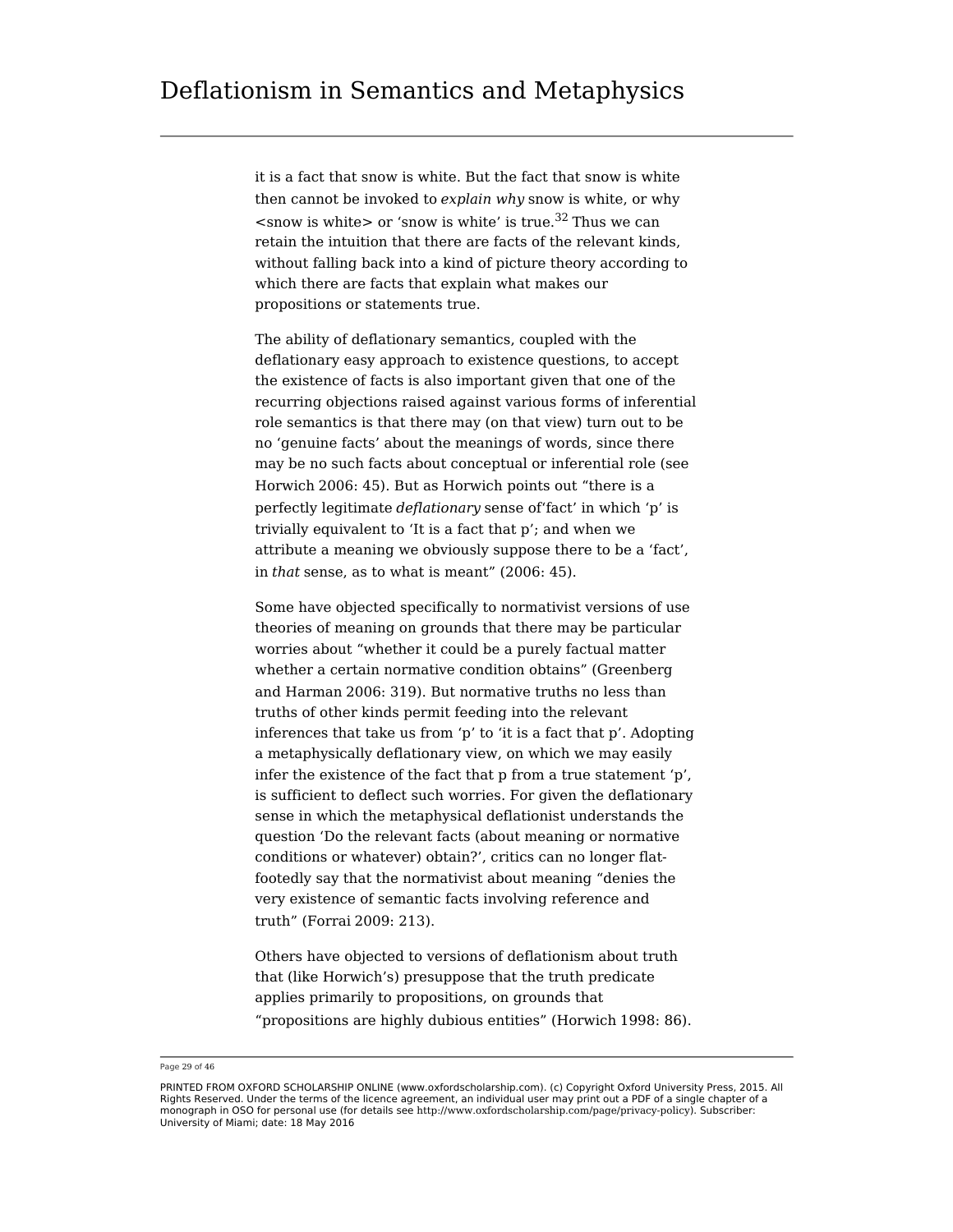But again, once we adopt the easy approach to existence questions that falls out naturally from our deflationary semantic theories combined with a use theory of meaning, we can see (p.208) how to counter these doubts (and see why we need not worry about the appeal to propositions throughout this chapter). For suppose, as Schiffer (2003) argues, that we may be assured of the existence of propositions by the very rules of use that introduce proposition talk into our vocabulary, licensing us to infer from 'Mary believes that whales are mammals' to 'There is something that Mary believes' to 'There is a proposition (believed by Mary)'. In that case doubts about whether there 'really' are propositions (doubts often grounded in worries about their failing to be causally efficacious, physical, or in general failing to meet some presumed general criterion of existence) are misplaced and properly put aside.

Similarly, even the standard way of expressing the deflationary theory of truth or reference shows up differently once we pair it with a deflationary 'easy' approach to ontology. For it is sometimes presented as denying that there is a property of truth, or a relation of referring. Yet paired with the easy approach to ontology, we can easily make inferences from: 'p is true' to 'p has the property of being-true' to 'there is a property of being true'; and similarly from "t' refers to x' to 't stands in the relation of referring to x' to 'there is a relation of referring'. Seen in this light, the semantic deflationist's view should not be expressed as denying that there is a property of truth or a relation of reference—and that is a good thing. For, as Horwich says:

That truth is a property almost goes without saying. We do, after all, distinguish two classes of statement: those that are true and those that aren't—so truth is what members of the first class have in common. (2004: 71)

But if the thoroughgoing deflationist comes to say that there is a property of truth or a relation of reference, how is the deflationary view after all to be distinguished from nondeflationary positions? I have alluded to this in my way of expressing the view already: the semantic deflationist need not (indeed should not) deny that there is a property of truth

Page 30 of 46

PRINTED FROM OXFORD SCHOLARSHIP ONLINE (www.oxfordscholarship.com). (c) Copyright Oxford University Press, 2015. All Rights Reserved. Under the terms of the licence agreement, an individual user may print out a PDF of a single chapter of a monograph in OSO for personal use (for details see http://www.oxfordscholarship.com/page/privacy-policy). Subscriber: University of Miami; date: 18 May 2016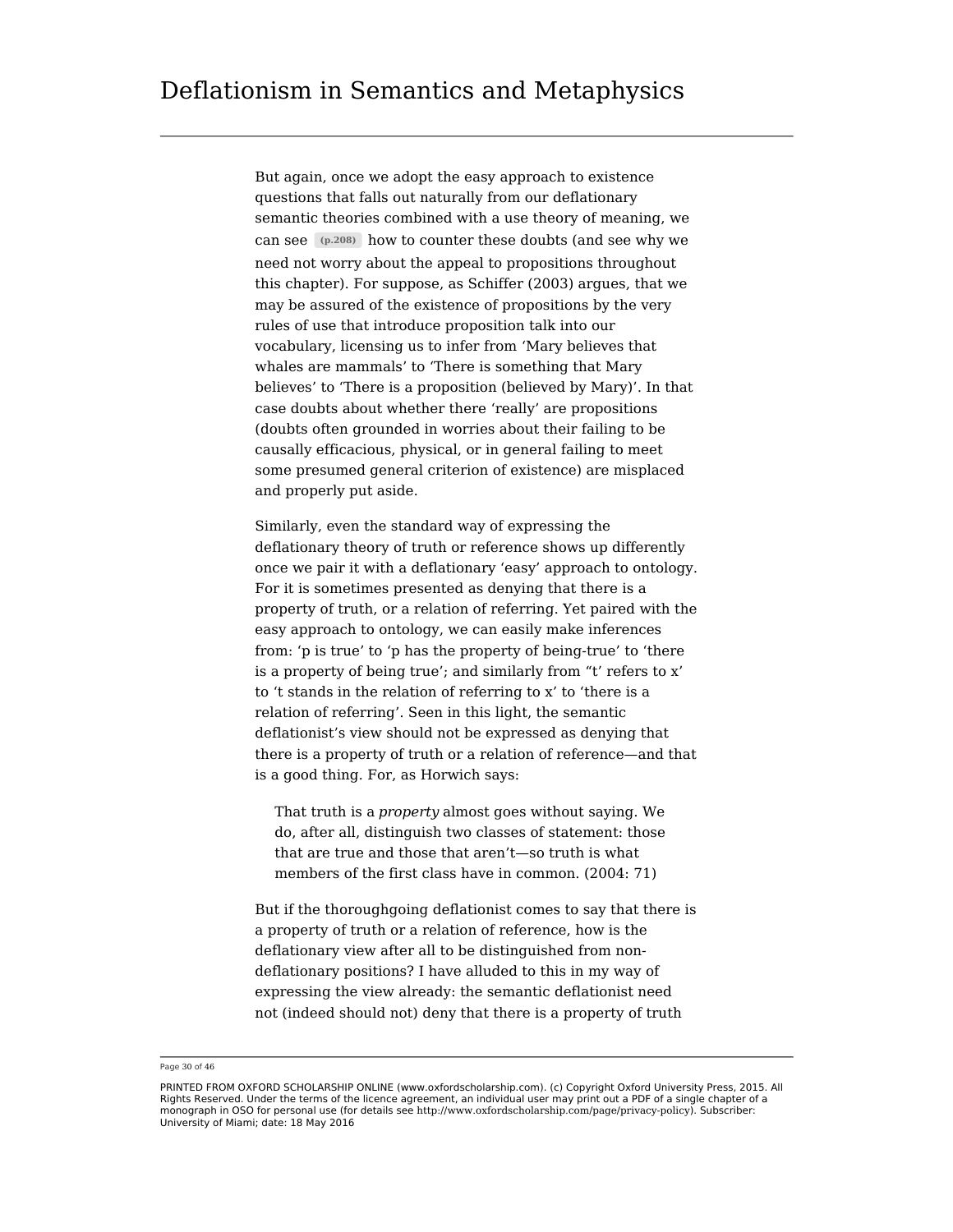or a relation of reference. But she does deny that there is a deep and substantive 'nature' of the 'truth property' or 'relation of reference' to be uncovered by a philosophical theory, so that it makes sense to seek some reductive view of what truth or reference 'really' is. The feeling that there is such a theory to be found is based on mistakenly treating the property of truth on analogy with properties referred to in scientific theories—such as being magnetic or conductive, where such 'discoveries' of an underlying nature make sense. And this in turn may be based on an unwarranted functional monism, that assumes that all predicative terms serve the same role of identifying some uniform feature of the world that we may go on to investigate (rather than some serving very different functions, such as serving as a device of generalization). But the very fact that we can (truly) speak of there being a property or relation here does not entail that such reductive analyses make any sense; it merely reflects the trivial rule of use that entitles us to infer from the claim that x is P to conclude that x has the property of being P, and from the claim that  $x R y$  (where  $R$  is a two-place predicate) to conclude that x stands in relation R to y.

### (p.209) 12 How deflationary semantics helps deflationary metaphysics

My central concern is more with defending deflationary metaphysical views than deflationary semantic views, however —in particular with defending the easy approach to ontology. So let us examine whether accepting deflationary semantic views may help avoid misunderstandings and difficulties thought to plague deflationary views in metaphysics.

I have already shown how a use theory of meaning may help us to formulate a deflationary approach to existence that clearly avoids the Frege-Geach problem, thus enabling us to offer a view of'exists' that neither takes it to refer to a special property or activity of which we can seek a substantive theory nor falls into the error of mistaking force for meaning.

We can also gain substantial advantages for the deflationary 'easy' approach to ontology by explicitly combining it with a deflationary semantic view. For deflationary meta-ontological

Page 31 of 46

PRINTED FROM OXFORD SCHOLARSHIP ONLINE (www.oxfordscholarship.com). (c) Copyright Oxford University Press, 2015. All Rights Reserved. Under the terms of the licence agreement, an individual user may print out a PDF of a single chapter of a monograph in OSO for personal use (for details see http://www.oxfordscholarship.com/page/privacy-policy). Subscriber: University of Miami; date: 18 May 2016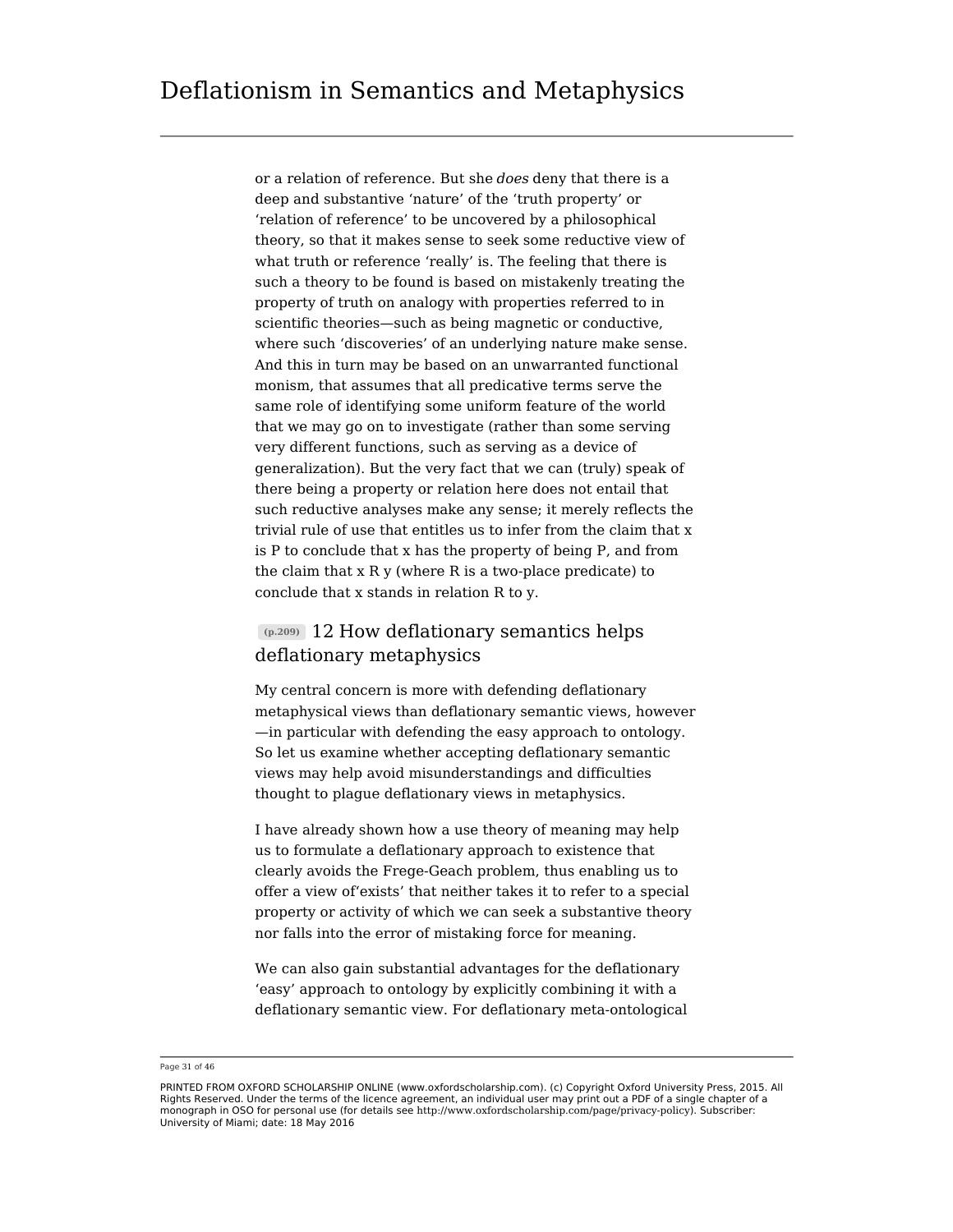views are quite commonly misunderstood. The easy ontologist typically accepts that there are disputed entities, such as numbers, properties, fictional characters, propositions, and the like, since we can infer the existence of these entities by way of trivial inferences (licensed by the introduction rules for the terms in question) from uncontroversial premises. Their opponents, however, often deny that the easy ontologist really holds (or is entitled to say) that the relevant entities exist. In the first instance, they are often held to not genuinely endorse the existence of numbers, properties, or propositions because these entities are not posited as truth-makers for our mathematical, descriptive, or semantic claims. The feeling commonly arises that although the easy ontologist may echo what the realist says (viz. that there are numbers, properties, or propositions, even that they are necessary entities, etc.), she is really holding something back—not genuinely endorsing a realist view of the questioned entities.

This point has been made most famously by David Lewis (2005), who argues that Simon Blackburn's quasi-realist view of the moral (though it is able to imitate all that the realist wants to say) is best understood as a form of fictionalism. For, Lewis argues, quasi-realism should be understood as implicitly prefacing all of the assertions that sound like realism (that there are moral facts, that these are objective, etc.) with a 'disowning preface' like the fictionalist's preface "according to the fiction…" (2005: 319). For Lewis reads Blackburn as taking the (traditional) moral realist to be making a mistake, namely thinking that "there are properties, perhaps nonnatural properties, such that we can somehow detect them; and such that when we do detect them, that inevitably evokes in us pro- or con-attitudes toward the things that we have detected to have these properties" (Lewis 2005: 315–16). On Lewis's reading, since the quasi-realist will not endorse those elements of (what Lewis takes to be) genuine realism, all the realist-sounding things the quasi-realist says must be understood as in the context of a 'disowning preface' like the one used by fictionalists.

(p.210) But once we explicitly combine the easy approach to ontology with deflationary semantics, we can see where this

Page 32 of 46

PRINTED FROM OXFORD SCHOLARSHIP ONLINE (www.oxfordscholarship.com). (c) Copyright Oxford University Press, 2015. All Rights Reserved. Under the terms of the licence agreement, an individual user may print out a PDF of a single chapter of a monograph in OSO for personal use (for details see http://www.oxfordscholarship.com/page/privacy-policy). Subscriber: University of Miami; date: 18 May 2016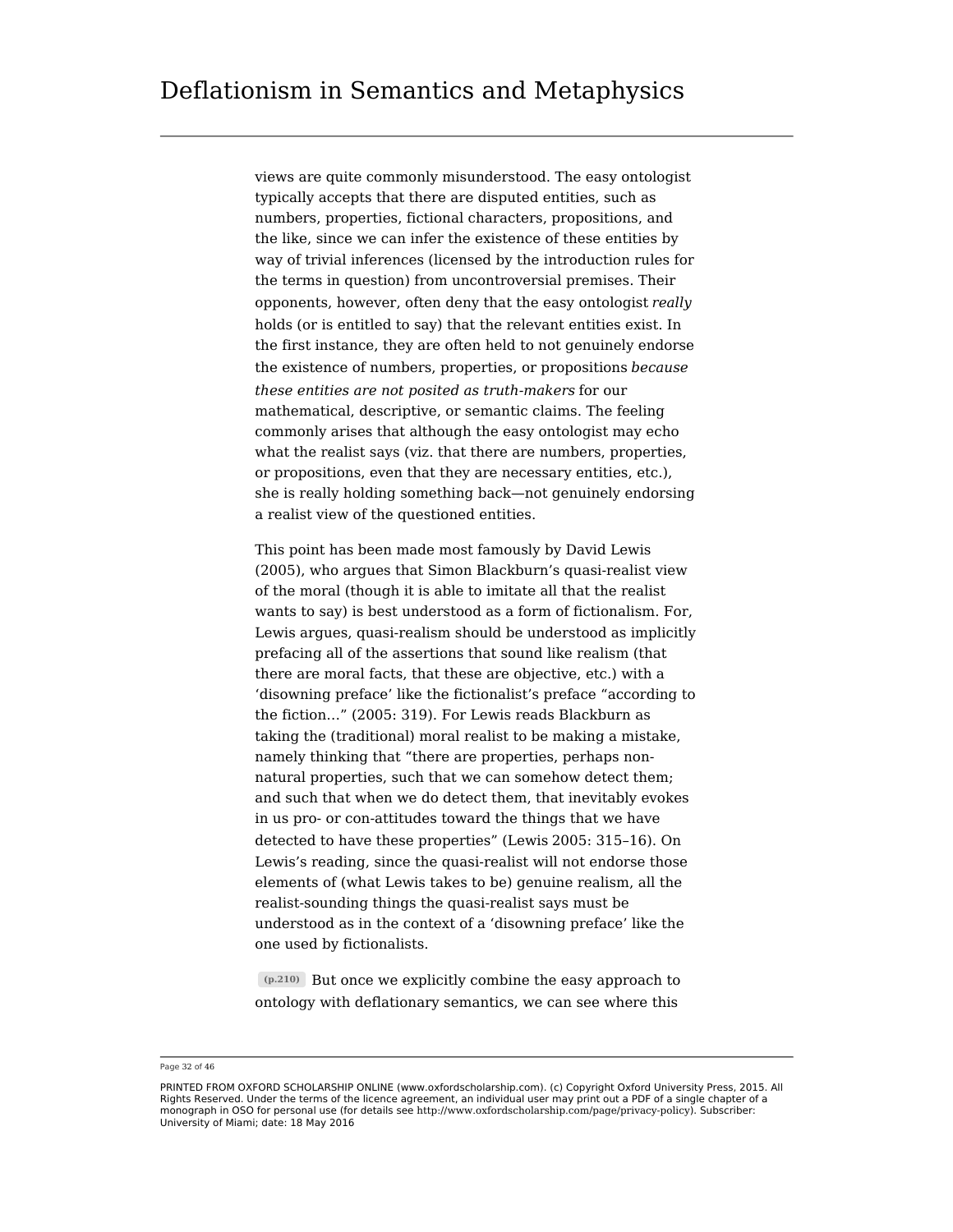line of thought goes astray. The easy ontologist who asserts a simple realist view that there are moral facts, or properties, or propositions, etc. does not mean to say that these existence claims are true only in some reduced, quasi-, or pretending sense. Instead, she holds that these existence assertions are true in the only sense in which we can make sense of them (compare Blackburn 2005:325). (It seems then that 'quasirealism' is a misleading choice of name for the view, and that simple' realism—as contrasted with 'explanatory realism' would be better.) The old-school Realist is mistaken not in asserting that there are moral facts, properties, propositions, etc., and that true existence claims maybe made about them. Instead, he is mistaken in the representationalist theory of truth that he attaches to the view: that for those claims to be really true, there would have to be discoverable entities that we could investigate and form a substantive philosophical theory about, and which would explain what makes the relevant claims true. Adopting a deflationism about truth enables us to make explicit that the easy ontologist can hold that our standard existence claims are perfectly true—true in the normal sense, in the only sense that has sense—not just 'true' in some reduced, held-back, or pretending sense.<sup>33</sup>

Explicitly combining meta-ontological deflationism with semantic deflationism also enables us to combat many of the standard criticisms raised against those who wield 'easy arguments' for the existence of entities of different kinds. One standard objection raised is that the inferences used to move from uncontroversial premises to reach conclusions that disputed entities exist leave "hostages to metaphysical fortune."34 For, as it is often put, what guarantees that the world really has enough objects to make good on the promises of the trivial inferences? But again if we make explicit the connection to a use theory of meaning, we can see that such worries are misguided. The principles that underwrite the trivial inferences are not to be treated as hypotheses, or parts of a (quasi-scientific) theory, but rather conceptual truths reflecting the very meanings of the terms ('number', 'proposition', 'object', etc.) in question. Thus if the initial premise of the easy argument is true, given the rules of use that are constitutive of the meanings of the nouns for the

Page 33 of 46

PRINTED FROM OXFORD SCHOLARSHIP ONLINE (www.oxfordscholarship.com). (c) Copyright Oxford University Press, 2015. All Rights Reserved. Under the terms of the licence agreement, an individual user may print out a PDF of a single chapter of a monograph in OSO for personal use (for details see http://www.oxfordscholarship.com/page/privacy-policy). Subscriber: University of Miami; date: 18 May 2016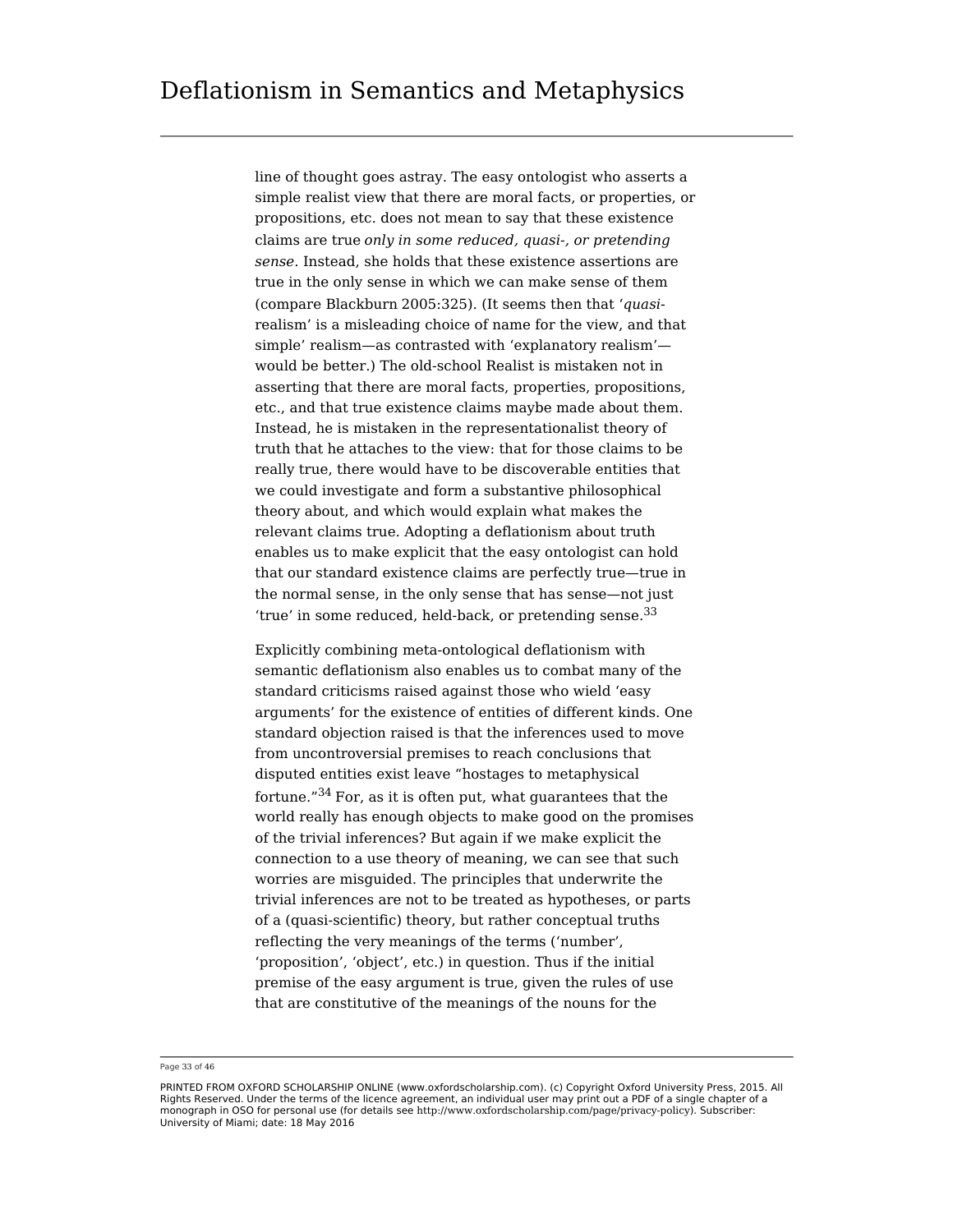disputed entities, there simply is no further meaningful question to be asked about whether there 'really' are numbers, properties or propositions—or more generally about whether there 'really' are enough objects to serve as truthmakers for the ontological conclusions of these arguments.

 $(p.211)$  Thus once we make explicit that the deflationary metaontological approach is to be combined with deflationary semantic views, we can both avoid misunderstandings of it (e.g. thinking of it as allied with fictionalist views) and show its resilience in the face of standard objections. This should make meta-ontological deflationism more palatable, and less of a liability for those who began only intending to embrace semantic deflationism. No doubt the deflationary metaphysical views (about existence and ontology) will remain unpopular among ambitious metaphysicians who have a vested interest in retaining ontological debates in their current form and defending their sense. But that need not worry a more neutral observer.

#### 13 Conclusion

The moral of the story is that, although discussions of these diverse forms of deflationism—about truth, reference, existence, and ontological debates—have been largely kept separate, these forms of deflationism go together. The familiar and relatively popular deflationism about truth entails a deflationism about reference and about existence, leading to the conclusion that ontological debates based on whether or not disputed entities satisfy some 'criterion of existence' are misguided. All three are best and most naturally paired with a use theory of meaning (the way for which is opened up by deflationism about truth). And if we do pair deflationism about existence with a use theory of meaning (combined with plausible views about the rules governing key terms), then that in turn entails a deeper form of meta-ontological deflationism, on which many disputed existence questions are so easy to answer that protracted debates about them are wrong-headed.

These deflationary views are most clearly seen as defensible when we see them as a package. For often one facet of the

Page 34 of 46

PRINTED FROM OXFORD SCHOLARSHIP ONLINE (www.oxfordscholarship.com). (c) Copyright Oxford University Press, 2015. All Rights Reserved. Under the terms of the licence agreement, an individual user may print out a PDF of a single chapter of a monograph in OSO for personal use (for details see http://www.oxfordscholarship.com/page/privacy-policy). Subscriber: University of Miami; date: 18 May 2016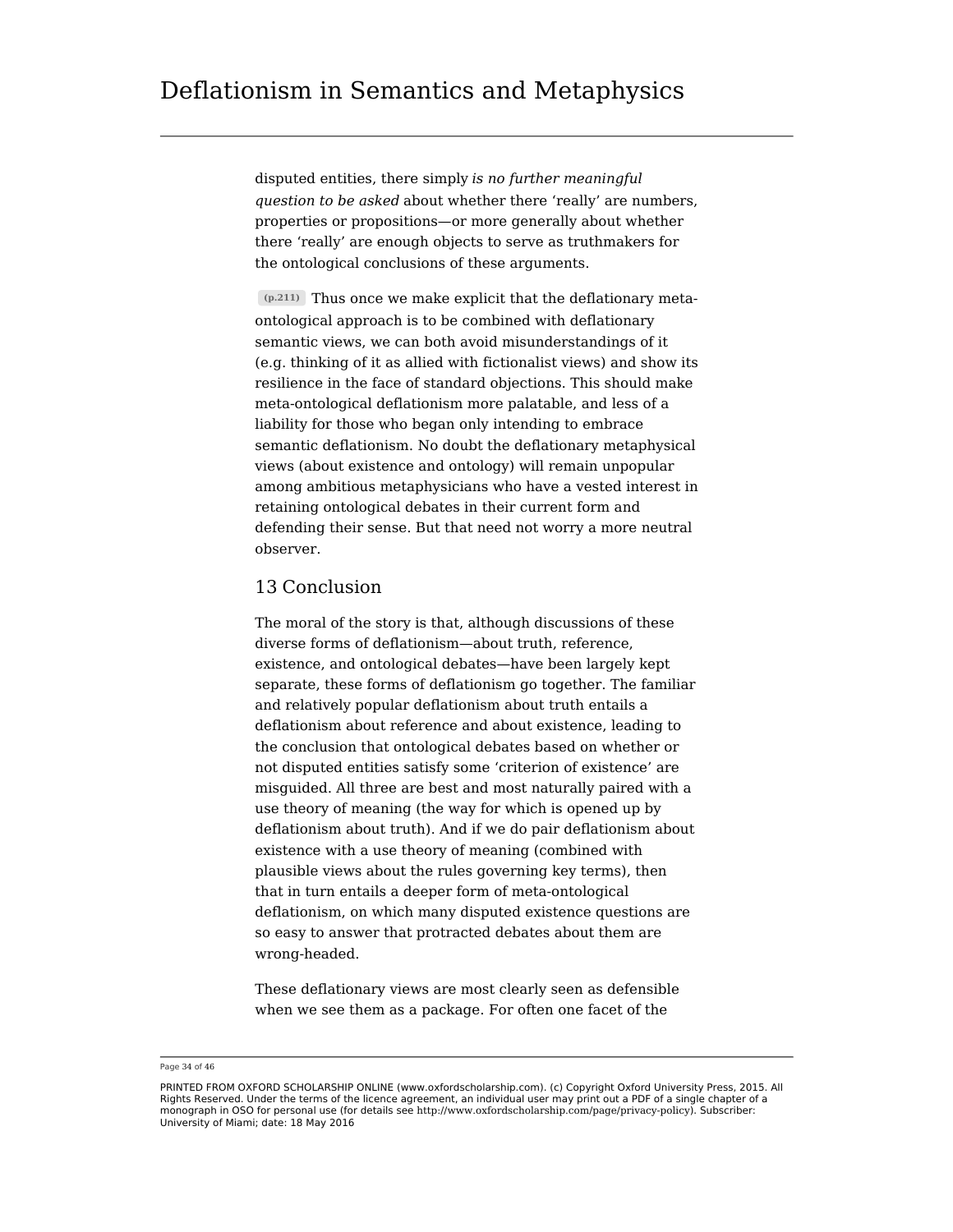total deflationary position enables us to see why standard criticisms of another are misguided, based on misunderstanding, or easily answered. Though deflationism about truth has been far more familiar and popular than forms of metaphysical deflationism, if what I have said is correct, this should not remain the case—those who embrace semantic deflationism must also embrace existence deflationism. And by evaluating these deflationary views as a package, we can better see the considerable strengths of the total deflationary picture.35

References

Bibliography references:

Armour-Garb, B. and Beall, J.C. (eds) (2005). Deflationary Truth. Chicago: Open Court.

Ayer, A.J. (1936/1952). Language, Truth and Logic. New York: Dover Publishing.

Blackburn, S. (1993). Essays in Quasi-Realism. New York: Oxford University Press.

Blackburn, S. (2005). "Quasi-Realism no Fictionalism". In M.E. Kalderon (ed.), Fictionalism in Metaphysics. Oxford: Oxford University Press, pp. 322–38.

Blackburn, S. (2006). "The Semantics of Non-factualism, Noncognitivism, and Quasi-Realism". In M. Devitt and R. Hanley (eds), The Blackwell Guide to the Philosophy of Language. Oxford: Blackwell, pp. 244–51.

Brandom, R. (1994). Making it Explicit. Cambridge, MA: Harvard University Press.

Burgess, A. (2012). "Review of Huw Price Naturalism without Mirrors". Philosophical Review 121(4): 619–22.

Burgess, A. (forthcoming). "An Inferential Account of Referential Success". In S. Gross, M. Williams, and N. Tebben (eds), Pragmatism, Minimalism, and Metaphysics. Oxford: Oxford University Press.

Page 35 of 46

PRINTED FROM OXFORD SCHOLARSHIP ONLINE (www.oxfordscholarship.com). (c) Copyright Oxford University Press, 2015. All Rights Reserved. Under the terms of the licence agreement, an individual user may print out a PDF of a single chapter of a monograph in OSO for personal use (for details see http://www.oxfordscholarship.com/page/privacy-policy). Subscriber: University of Miami; date: 18 May 2016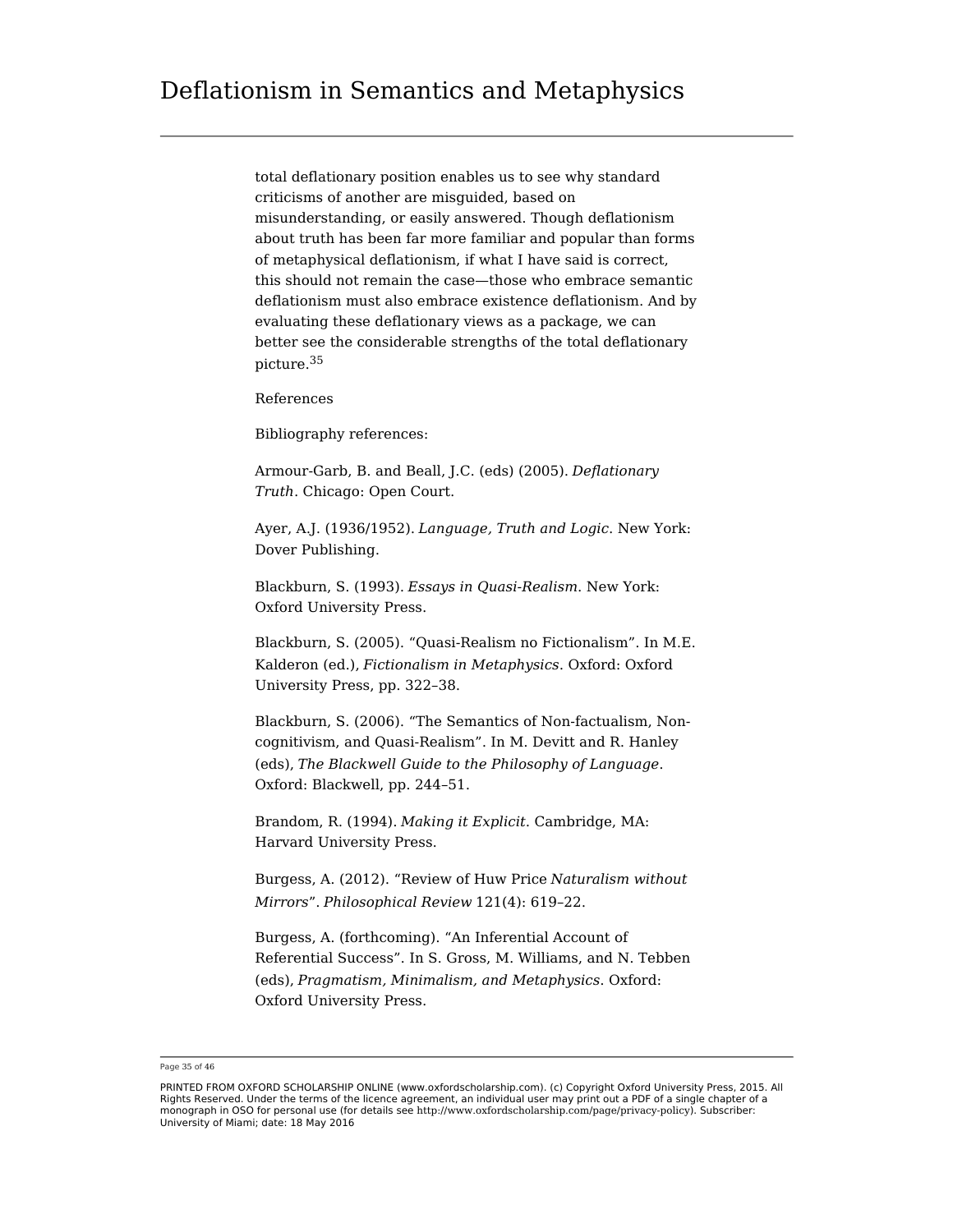Carnap, R. (1950/1956). "Empiricism, Semantics, and Ontology". In R. Carnap, Meaning and Necessity. 2nd edn. Chicago: University of Chicago Press, pp. 205–21.

Field, H. (1977). "Logic, Meaning and Conceptual Role". Journal of Philosophy 69: 379–409.

Field, H. (1994). "Deflationist Views of Meaning and Content". Mind 103(411): 249–85.

Forrai, G. (2009). "Brandom on Two Problems of Conceptual Role Semantics". In B. Merker (ed.), Verstehen nach Heidegger und Brandom. Hamburg: Felix Meiner Verlag, pp. 211–31.

Frege, G. (1956). "The Tought: A Logical Inquiry". Mind 65(259): 289–311.

Geach, P. (1965). "Assertion". Philosophical Review 74(4): 449–63.

Greenberg, M. (2005). "A New Map of Theories of Mental Content: Constitutive accounts and Normative Theories". Noûs 15(1): 299–320.

Greenberg, M. and Harman, G. (2006). "Conceptual Role Semantics". In E. Lepore and Barry C. Smith (eds), The Oxford Handbook of Philosophy of Language. Oxford: Oxford University Press, pp. 295–322.

Grice, H.P. and Strawson, P.F. (1956). "In Defense of a Dogma". Philosophical Review 65(2): 141–58.

Grover, D. (1992). A Prosententialist Theory of Truth. Princeton, NJ: Princeton University Press.

Hale, B. (2010). "The Bearable Lightness of Being". Axiomathes 20: 399–422.

Hale, B. and Wright, C. (2001). The Reason's Proper Study: Essays towards a Neo-Fregean Philosophy of Mathematics. Oxford: Clarendon.

Page 36 of 46

PRINTED FROM OXFORD SCHOLARSHIP ONLINE (www.oxfordscholarship.com). (c) Copyright Oxford University Press, 2015. All Rights Reserved. Under the terms of the licence agreement, an individual user may print out a PDF of a single chapter of a monograph in OSO for personal use (for details see http://www.oxfordscholarship.com/page/privacy-policy). Subscriber: University of Miami; date: 18 May 2016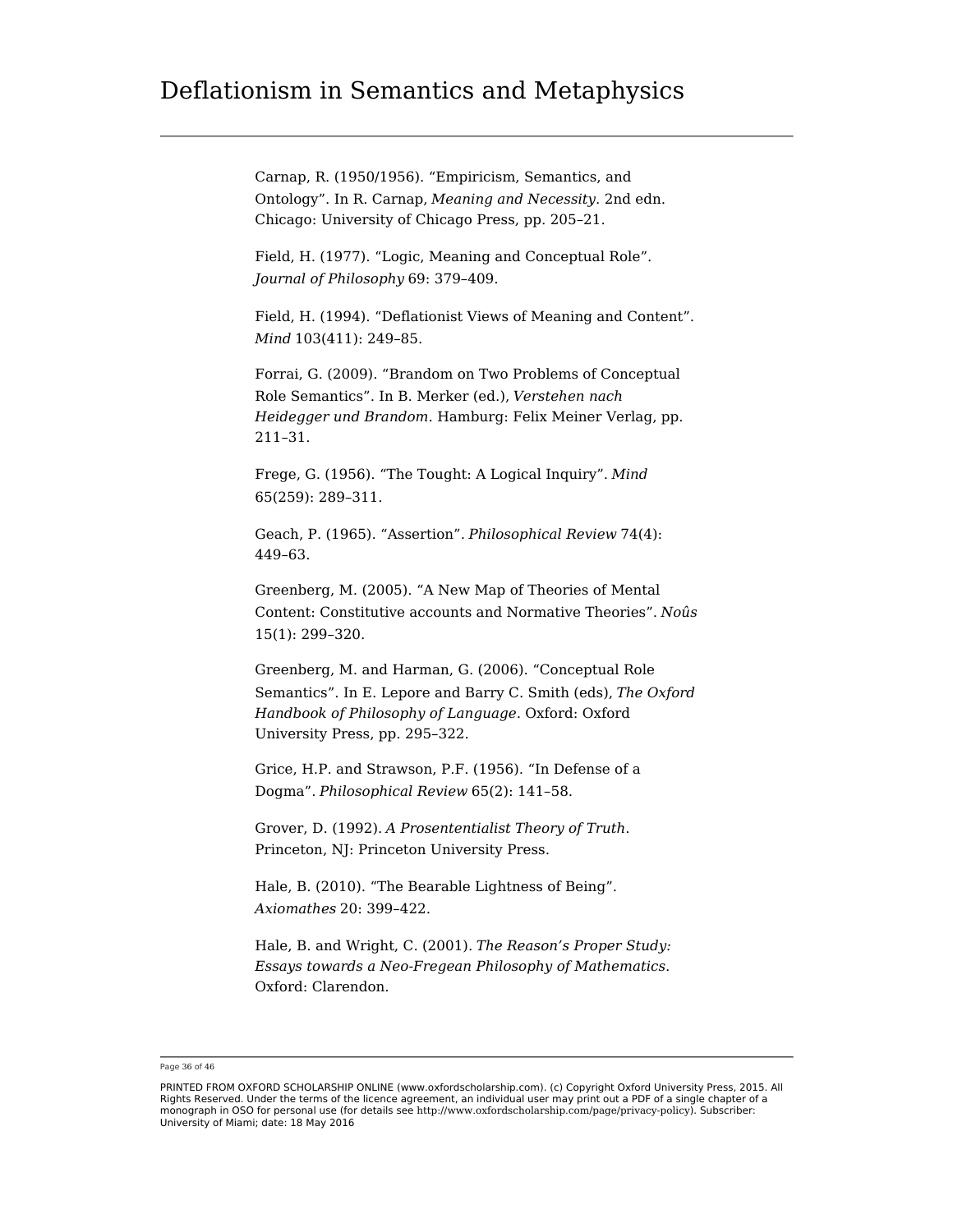Hale, B. and Wright, C. (2009). "The Metaontology of Abstraction". In D. Chalmers, D. Manley, and R. Wasserman (eds), Metametaphysics. Oxford: Oxford University Press, pp. 178–212.

Harman, G. (1999). Reasoning Meaning and Mind. Oxford: Oxford University Press.

Hill, C. (2006). Thought and World: An Austere Portrayal of Truth, Reference, and Semantic Correspondence. Cambridge: Cambridge University Press.

Horwich, P. (1990). Truth. Oxford: Oxford University Press.

Horwich, P. (1998). Meaning. Oxford: Oxford University Press.

Horwich, P. (2004). From a Deflationary Point of View. Oxford: Oxford University Press.

Horwich, P. (2005). Reflections on Meaning. Oxford: Oxford University Press.

Horwich, P. (2006). "The Nature of Meaning". In M. Devitt and R. Hanley (eds), The Blackwell Guide to the Philosophy of Language. Oxford: Blackwell, pp. 43–57

Horwich, P. (2010). Truth, Meaning Reality. Oxford: Oxford University Press.

Hume, D. (1739/1985). A Treatise of Human Nature. London: Penguin.

Kant, I. (2007). Critique of Pure Reason. Trans. Marcus Weigelt and Max Muller. London: Penguin.

Lance, M. and O-Leary Hawthorne, J. (1997). The Grammar of Meaning: Normativity and Semantic Discourse. Cambridge: Cambridge University Press.

Lewis, D. (2005). "Quasi-Realism is Fictionalism". In M.E. Kalderon (ed.), Fictionalism in Metaphysics. Oxford: Oxford University Press, pp. 314–21.

Page 37 of 46

PRINTED FROM OXFORD SCHOLARSHIP ONLINE (www.oxfordscholarship.com). (c) Copyright Oxford University Press, 2015. All Rights Reserved. Under the terms of the licence agreement, an individual user may print out a PDF of a single chapter of a monograph in OSO for personal use (for details see http://www.oxfordscholarship.com/page/privacy-policy). Subscriber: University of Miami; date: 18 May 2016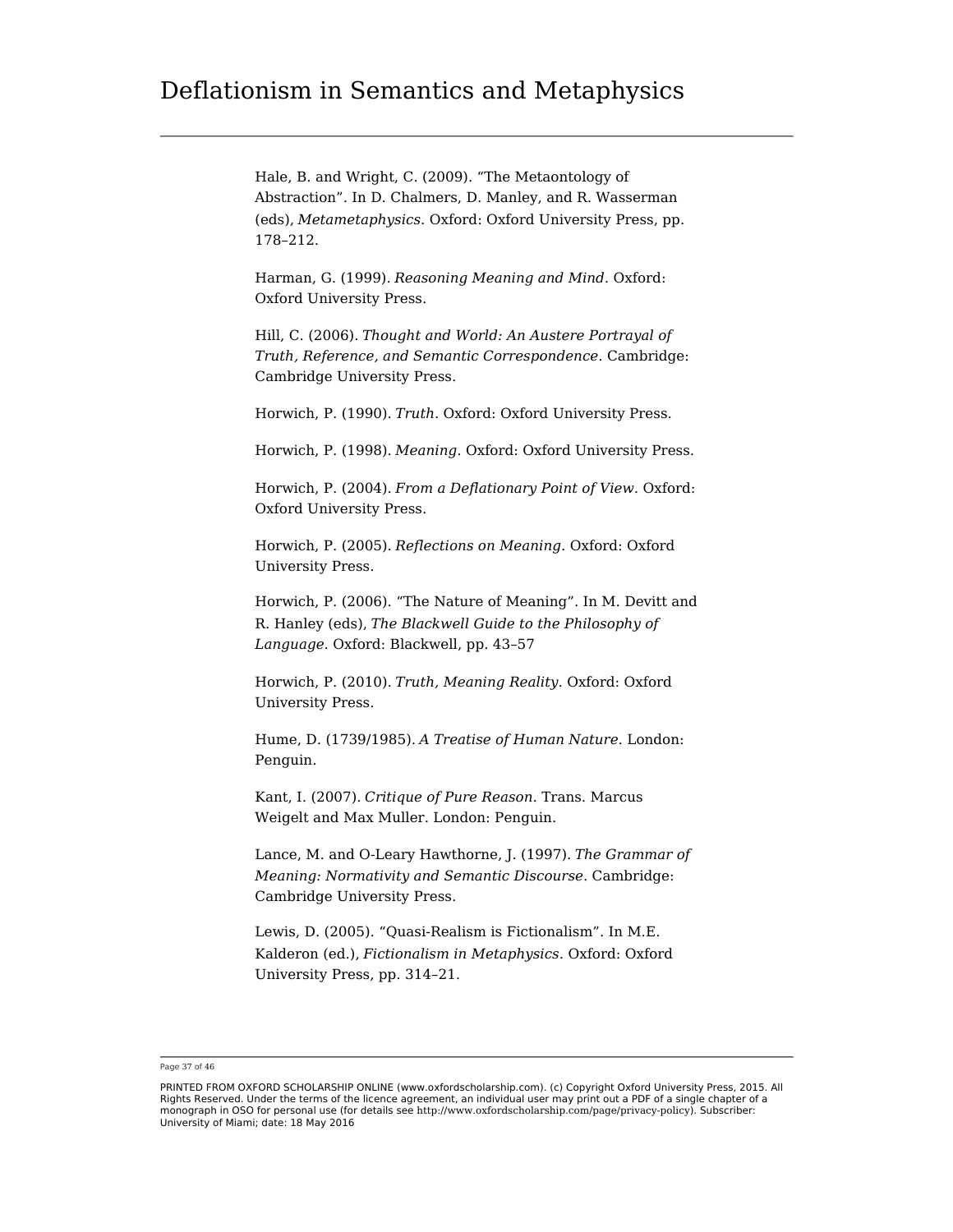Price, H. (2009). "Metaphysics after Carnap: the Ghost who Walks?" In D. Chalmers, D. Manley, and R. Wasserman (eds), Metametaphysics. Oxford: Oxford University Press, pp. 320– 46.

Price, H. (2011). Naturalism Without Mirrors. Oxford: Oxford University Press.

Quine, W.V.O. (1970). Philosophy of Logic. Prentice Hall: Englewood Cliffs, NJ.

Ramsey, F. (1927). "Facts and Propositions". Aristotelian Society (Supp. 7): 153–70.

Schiffer, S. (2003). The Tings We Mean. Oxford: Oxford University Press.

Schiffer, S. (2000). "Horwich on Meaning". Philosophical Quarterly 50(201): 532–6.

Searle, J. (1969). Speech Acts. Cambridge: Cambridge University Press.

Stoljar, D. and Damnjanovic, N. (2012). "The Deflationary Theory of Truth". In E.N. Zalta (ed.), Stanford Encyclopedia of Philosophy. <>.

Strawson, P.F. (1949). "Truth". Analysis 9: 83–97

Strawson, P.F. and Grice, H.P. (1956). "In Defense of a Dogma". Philosophical Review 65(2): 141–58.

Thomasson, A.L. (1999). Fiction and Metaphysics. Cambridge: Cambridge University Press.

Thomasson, A.L. (2007a). Ordinary Objects. New York: Oxford University Press.

Thomasson, A.L. (2007b)."ModalNormativism and the MethodsofMetaphysics". Philosophical Topics 35(1–2): 135–60.

Thomasson, A.L. (2008). "Existence Questions". Philosophical Studies 141(2008): 63–78.

Page 38 of 46

PRINTED FROM OXFORD SCHOLARSHIP ONLINE (www.oxfordscholarship.com). (c) Copyright Oxford University Press, 2015. All Rights Reserved. Under the terms of the licence agreement, an individual user may print out a PDF of a single chapter of a monograph in OSO for personal use (for details see http://www.oxfordscholarship.com/page/privacy-policy). Subscriber: University of Miami; date: 18 May 2016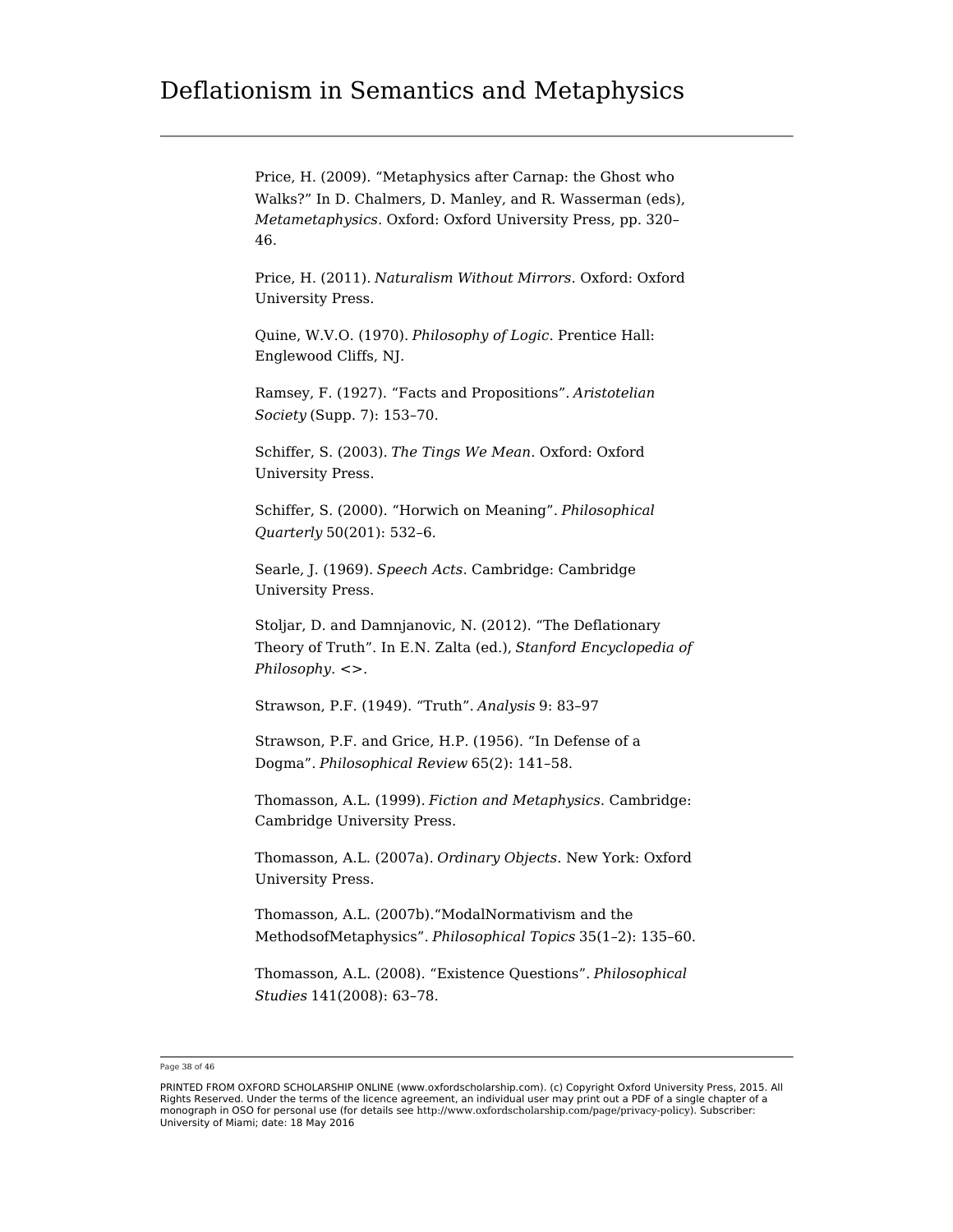Thomasson, A.L. (2009). "The Easy approach to Ontology". Axiomathes 19:1–15.

Thomasson, A.L. (2010). "Fiction, Existence and Indeterminacy". In J. Woods (ed.), Fictions and Models: New Essays. Munich: Philosophia Verlag, pp. 109–48.

Thomasson, A.L. (2014). "Fictionalism versus Deflationism". Mind, doi.10.1093/mind/fzt055.

Thomasson, A.L. (forthcoming). Ontology Made Easy. New York: Oxford University Press.

Whiting, D. (2009). "Conceptual Role Semantics". In Internet Encyclopedia of Philosophy, <>.

Williamson, T. (2007). The Philosophy of Philosophy. Oxford: Blackwell.

#### Notes:

 $(1)$  Among other things, of course. For one may also be metaphysically deflationist about particular entities, such as properties, propositions, or numbers; or meta-metaphysically deflationist about some or all debates in metaphysics. I shall have more to say about all of these forms of deflationism below.

 $(2)$  This of course does not mean that the deflationist must reject formal or analytic analyses of the relevant concepts and their conceptual interrelations. Nor does the deflationist have to deny that there is a relevant property or relation (of truth, reference, or existence). For we may undertake trivial inferences to acquire reference to the relevant properties or relations—though these cannot serve an explanatory function and we would be misguided to think of ourselves as discovering the true natures of these properties (in the way that we might discover the nature of water). See Section 11.

 $(3)$  With a few important exceptions. Contemporary authors who defend something like a deflationary approach to existence questions include Hale (2010) and Price (2011). At least in its most recent forms, Blackburn's quasi-realism may also be seen as defending a deflationary approach to at least

Page 39 of 46

PRINTED FROM OXFORD SCHOLARSHIP ONLINE (www.oxfordscholarship.com). (c) Copyright Oxford University Press, 2015. All Rights Reserved. Under the terms of the licence agreement, an individual user may print out a PDF of a single chapter of a monograph in OSO for personal use (for details see http://www.oxfordscholarship.com/page/privacy-policy). Subscriber: University of Miami; date: 18 May 2016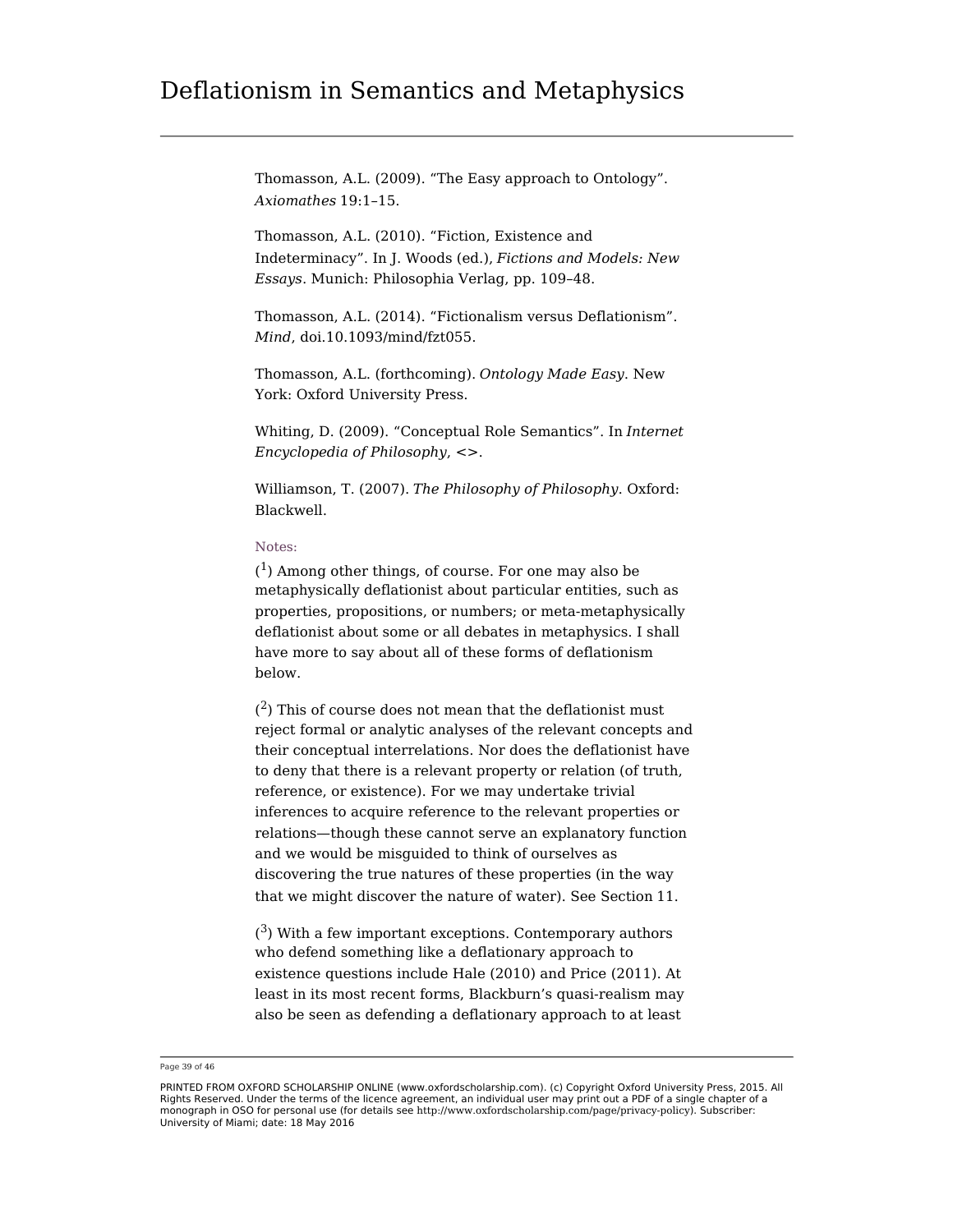some existence questions. Looking further back, Carnap may be thought to introduce a kind of deflationary approach to existence questions (see Carnap 1950; for interpretation along these lines, see Thomasson forthcoming, ch. 1).

( 4) While I argue here that semantic deflationism leads to deflationism about existence, some may wonder whether the reverse entailment holds: whether deflationism about existence leads to semantic deflationism. I do not mean to take a stand on that here: it seems plausible that there maybe some forms of deflationism about existence that do not entail semantic deflationism. Nonetheless, I will argue in Section 11 that adopting semantic deflationism is the key to defending the form of existence deflationism I shall discuss here against central objections raised against it, so the deflationist about existence is well advised to pair her view with semantic deflationism. Meta-ontological deflationism, taken simply as the view that something is wrong with contemporary ontological debates, of course, may be held for many different reasons, and need not entail either semantic deflationism or deflationism about existence.

 $(5)$  Other deflationary approaches to truth include, among others, Dorothy Grover's prosententialist theory (1992), Frank Ramsey's redundancy theory (1927), P.F. Strawson's performative theory (1949), and Quine's disquotational theory (1970). I will not take a stand on which of these is right here, but for simplicity will work with Horwich's version of truth deflationism.

 $(6)$  For another account of the relations between our concept of singular reference and the concept of truth, see Burgess (forthcoming).

 $(7)$  That is, barring difficulties in accounting for our attribution of reference to foreign terms, and for context-sensitive terms. For discussion of these, see Horwich (1998: 119–20). The structure of the view, however, will be easier to see if we put those complications aside.

 $(8)$  See Field (1994), for example, for a deflationary conception of what Kripke achieved.

Page 40 of 46

PRINTED FROM OXFORD SCHOLARSHIP ONLINE (www.oxfordscholarship.com). (c) Copyright Oxford University Press, 2015. All Rights Reserved. Under the terms of the licence agreement, an individual user may print out a PDF of a single chapter of a monograph in OSO for personal use (for details see http://www.oxfordscholarship.com/page/privacy-policy). Subscriber: University of Miami; date: 18 May 2016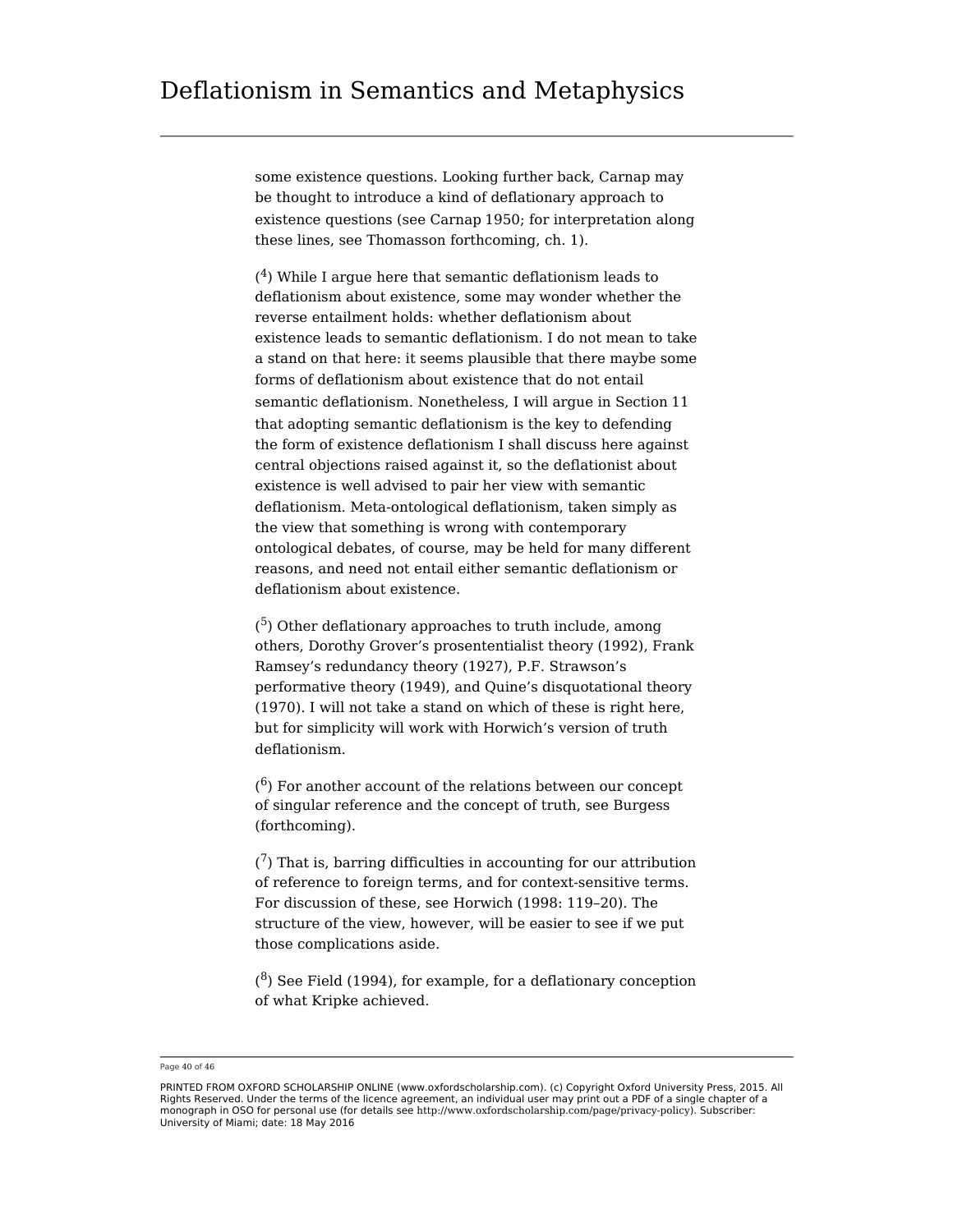$(9)$  It is easy enough to see how the account could be generalized to handle n-adic predicates, but for simplicity I will stick with monadic predicates here.

 $(10)$  As Horwich makes evident, deflationary theories of truth do not entail the use theory of meaning— this is just one theory of meaning consistent with deflationism. But truth deflationism does show to be mistaken one common reason given for rejecting use theories of meaning—thinking that we need to specify some non-semantic relation between a term and its extension (which specifying use properties cannot do) (Horwich 2004:113).

 $(11)$  On still other versions, the use regularities are seen as determining the meaning rather than giving it—playing a metasemantic rather than semantic role. See Greenberg and Harman (2006). I will leave these differences to the side here.

 $(1<sup>2</sup>)$  Naturalist versions of use theories of meaning are defended, e.g. by Horwich (1998, 2005), Field (1977), and Harman (1999), among others. The most prominent defender of a normativist version is Robert Brandom (1994). (For discussion of the differences between normative and nonnormative versions of inferential role semantics, see Greenberg 2005 and Whiting 2009.) Another important division lies in whether the theory identifies the meaningconstituting property with all regularities/norms of use, or only with a core subset. I prefer to make, and have made elsewhere (Thomasson 2007b), use of a normativist version of the approach, which identifies the meaning of an expression with core constitutive rules of use. Thus for consistency with my prior work, and simplicity here (avoiding long disjunctions) I will speak in those terms above, though I will not have space to argue for those choices here.

 $(1<sup>3</sup>)$  Here is some of what does hinge on it. Holding that some core subset of rules/regularities are constitutive enables one to preserve the idea that there are analytic/conceptual truths, which are essential to preserve the validity of the easy ontological inferences discussed below. It also enables one to better account for constancy of meaning across speakers and times. Adopting a normativist rather than naturalist version

Page 41 of 46

PRINTED FROM OXFORD SCHOLARSHIP ONLINE (www.oxfordscholarship.com). (c) Copyright Oxford University Press, 2015. All Rights Reserved. Under the terms of the licence agreement, an individual user may print out a PDF of a single chapter of a monograph in OSO for personal use (for details see http://www.oxfordscholarship.com/page/privacy-policy). Subscriber: University of Miami; date: 18 May 2016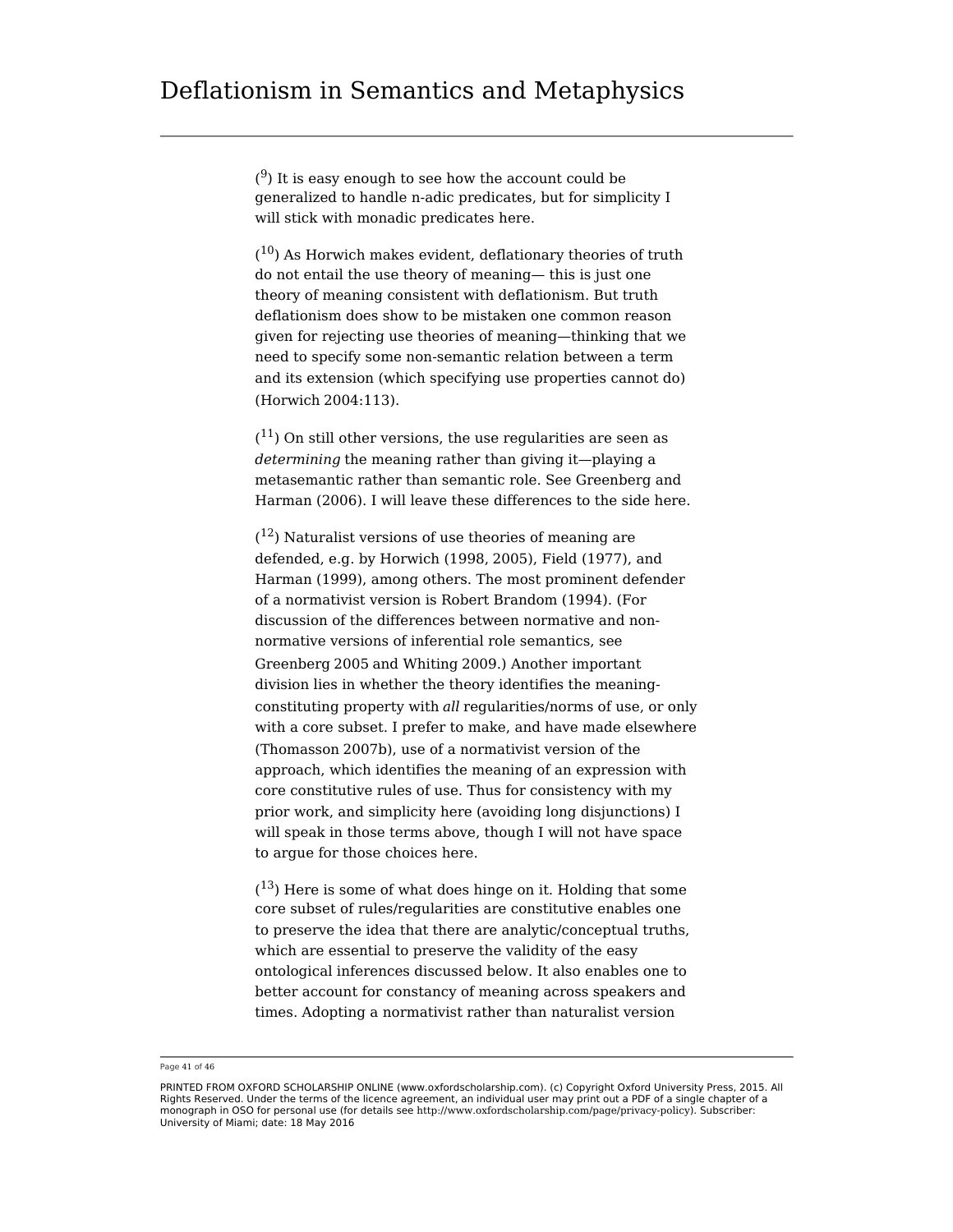enables one to better avoid objections such as Williamson's (2007) to the claim that there are analytic/conceptual truths. A normativist version is also better suited to avoid other prominent objections against a naturalist use theory of meaning such as Horwich's, including Schifer's (2000) objection that Horwich's acceptance properties cannot possibly account for meaning in a public language, since they have nothing to do with use in interpersonal communication. Public rules governing our linguistic interactions would seem to have a far better chance at accounting for the role of meaning in communication.

 $(14)$  I do not mean to take a stand on whether this is the right interpretation of Quine's actual view, only to say that this is how a so-called neo-Quinean methodology is commonly used in metaphysics. For doubts that neo-Quinean metaphysicians have correctly interpreted Quine, see Price (2009).

 $(15)$  This is not to deny that there may be a property in a deflationary sense of property (on which for any predicate P we may make inferences from a true sentence of the form 'Px' to 'x has the property of being P' to 'there is a property of being P (which x has)'). See Schifer (2003). The point is rather to deny that there is a property the substantive nature of which one may investigate. See Section 10.

 $(16)$  Subject to the usual restrictions, e.g. that the claim is atomic and < … is P> is not an intensional predicate (e.g. 'is worshipped', 'is believed to be fun', 'is possible'… ) or an existential claim (e.g. 'doesn't exist'). Propositions such as <Sherlock Holmes is a detective> on my view do not constitute counterexamples to (4), for on my view that proposition is not a literal truth (although <According to the story/pretence, Sherlock Holmes is a detective> is true). From 'Sherlock Holmes is a fictional character', on my view, we are licensed to make the inference to the existence of Holmes, the character (not the man). For details about how I handle claims about fictional and mythical characters, see Thomasson (1999) and update in Thomasson (2010).

 $(17)$  See Hale (2010: 406) for separate arguments that we may argue from there being certain true statements using singular

Page 42 of 46

PRINTED FROM OXFORD SCHOLARSHIP ONLINE (www.oxfordscholarship.com). (c) Copyright Oxford University Press, 2015. All Rights Reserved. Under the terms of the licence agreement, an individual user may print out a PDF of a single chapter of a monograph in OSO for personal use (for details see http://www.oxfordscholarship.com/page/privacy-policy). Subscriber: University of Miami; date: 18 May 2016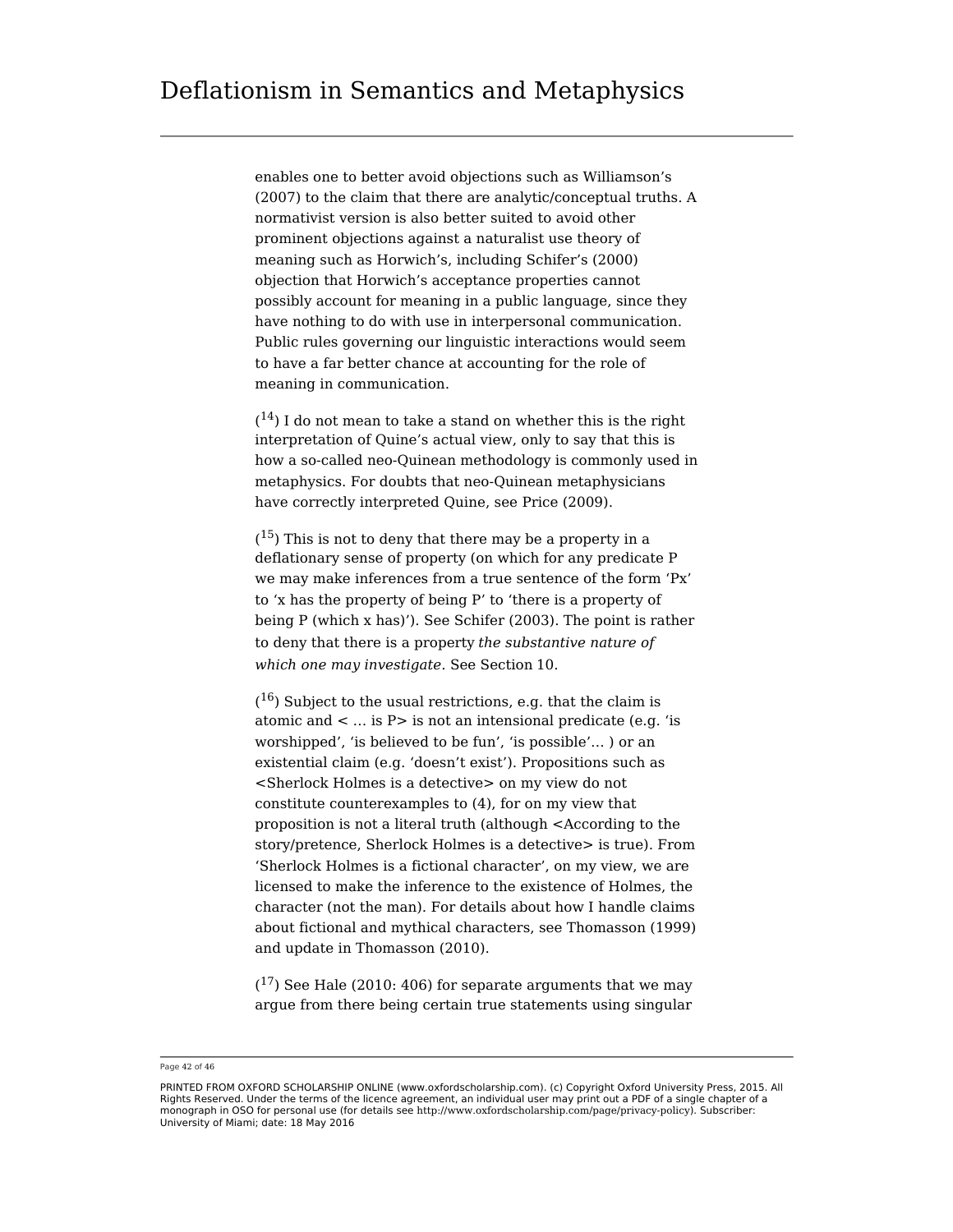terms that purport to refer to entities of a given kind, to the existence of entities of that kind. As he puts it:

[W]e can argue for the existence of entities of [a disputed] kind by arguing that there are true statements involving expressions of the relevant kind. If, for example, there are true statements incorporating expressions functioning as singular terms, then there are objects of some corresponding kind. If the singular terms are such that, if they have reference at all, they refer to numbers, there are numbers (Hale 2010: 406).

 $(18)$  See Horwich (2010: 299-322) for deflationary criticisms of truthmaker theory.

 $(19)$  Again, putting aside difficulties in accounting for our attribution of reference to foreign terms, and for contextsensitive terms. For discussion of how to accommodate those, see Horwich (1998:119–20).

 $(20)$  Of course for this equivalence to hold we must assume a plenitude of concepts, existing necessarily. I will not have space to defend this assumption here, only to suggest that it may be made good on not merely through a kind of heavy-duty Platonism about concepts, but alternatively through a pleonastic approach to concepts coherent with the deflationism advocated here. The equivalence clearly would not hold if we treated concepts as contingent mental entities; that is not the conception of concepts employed here.

 $(2<sup>1</sup>)$  For doubts about combining deflationism about existence and reference, however, see Burgess (forthcoming). I discuss one such doubt—about whether we can embrace both ontological and semantic defationism—later, in Section 7.

 $(22)$  Nonetheless, as mentioned above, we may allow that it names a property in a non-explanatory sense, as we may derive property talk by hypostatization from a true predicative statement.

 $(2<sup>3</sup>)$  Of course this is not to deny that, in some contexts—where no mistake is being made—names in fiction and myth may

Page 43 of 46

PRINTED FROM OXFORD SCHOLARSHIP ONLINE (www.oxfordscholarship.com). (c) Copyright Oxford University Press, 2015. All Rights Reserved. Under the terms of the licence agreement, an individual user may print out a PDF of a single chapter of a monograph in OSO for personal use (for details see http://www.oxfordscholarship.com/page/privacy-policy). Subscriber: University of Miami; date: 18 May 2016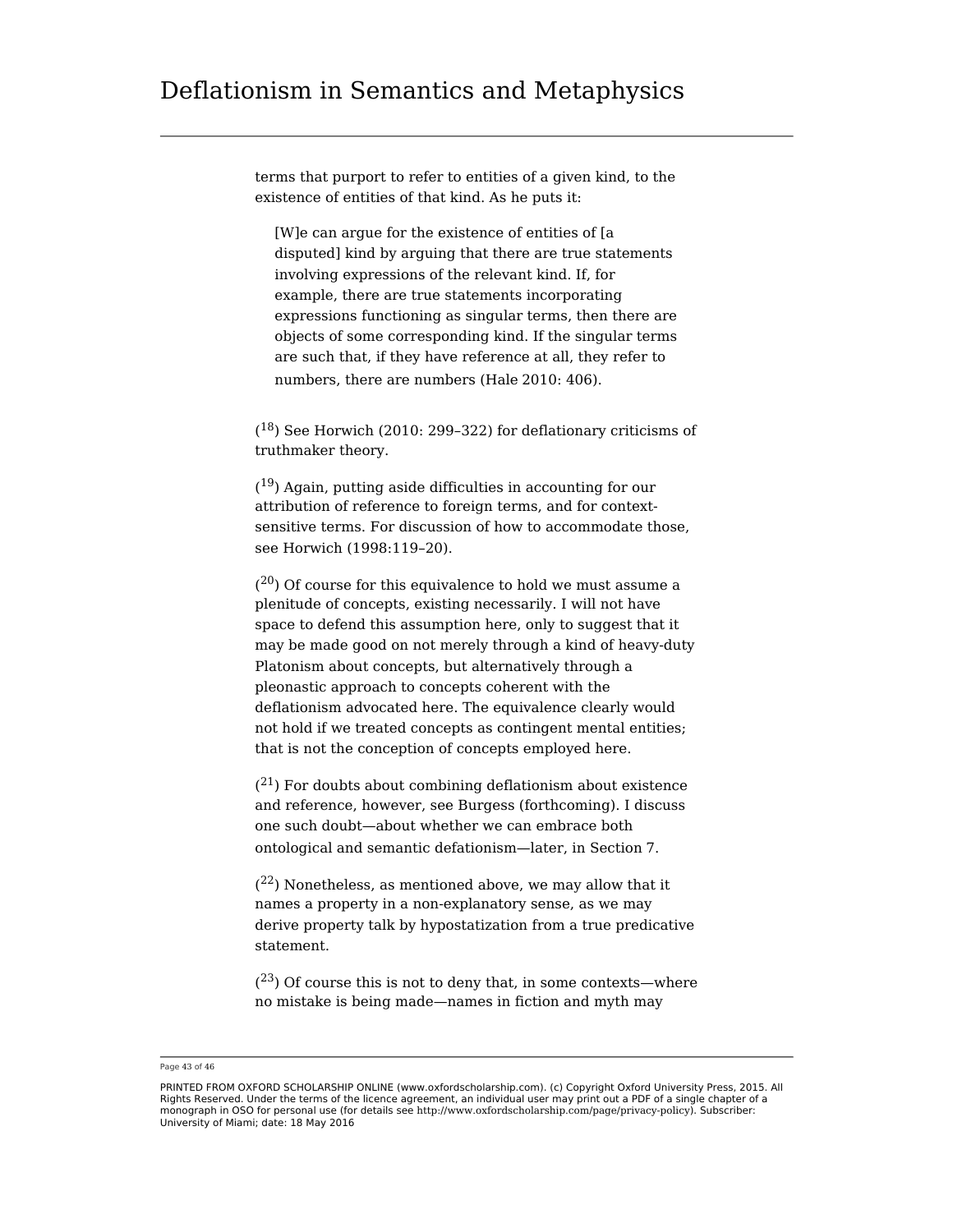refer to fictional and mythical characters (abstract artifacts not people). See Thomasson (2010) for fuller discussion of existence and nonexistence claims using fictional names.

 $(24)$  One might try to retain the neo-Quinean view by also denying that a concept refers unless the things allegedly referred to must be quantified over in our best scientific theories—and thus also denying that <hat> refers. But that imports a treatment of reference at odds with the deflationary/ pluralist position on which whether a concept refers is determined by its particular rules of use, which may vary for concepts of different types. As long as we acknowledge that pluralism, it will seem out of place to require as a condition of reference for all concepts whatsoever that their alleged referents be quantified over in our best scientific theories though this may be a relevant condition for certain scientific concepts.

 $(2<sup>5</sup>)$  Alexis Burgess argues against this idea (2012: 621), in part on grounds of doubts about whether one can coherently embrace both semantic and existence deflationism. For a response, see Section 7 above.

 $(26)$  This quietist position is in a sense the contemporary heir to the kind of anti-metaphysical stance proposed by Carnap (1950), who (with other members of the Vienna Circle) rejected both traditional forms of realism and anti-realism about numbers, the external world, etc. as lacking sense. For discussion of his view, why it does not rely on verificationism, and how it relates to the contemporary options, see Thomasson (forthcoming, ch. 1).

 $(27)$  In this respect it is much like Blackburn's (1993) quasirealism about the moral and modal, though I think that the 'quasi' here is misleading. See Section 12.

 $(28)$  Here I will just address general existence questions, as those are normally what are at issue in ontological debates. I have discussed singular existence questions elsewhere (Thomasson 2010).

 $(29)$  I have argued elsewhere that a term refers if the application conditions actually associated with it are fulfilled,

Page 44 of 46

PRINTED FROM OXFORD SCHOLARSHIP ONLINE (www.oxfordscholarship.com). (c) Copyright Oxford University Press, 2015. All Rights Reserved. Under the terms of the licence agreement, an individual user may print out a PDF of a single chapter of a monograph in OSO for personal use (for details see http://www.oxfordscholarship.com/page/privacy-policy). Subscriber: University of Miami; date: 18 May 2016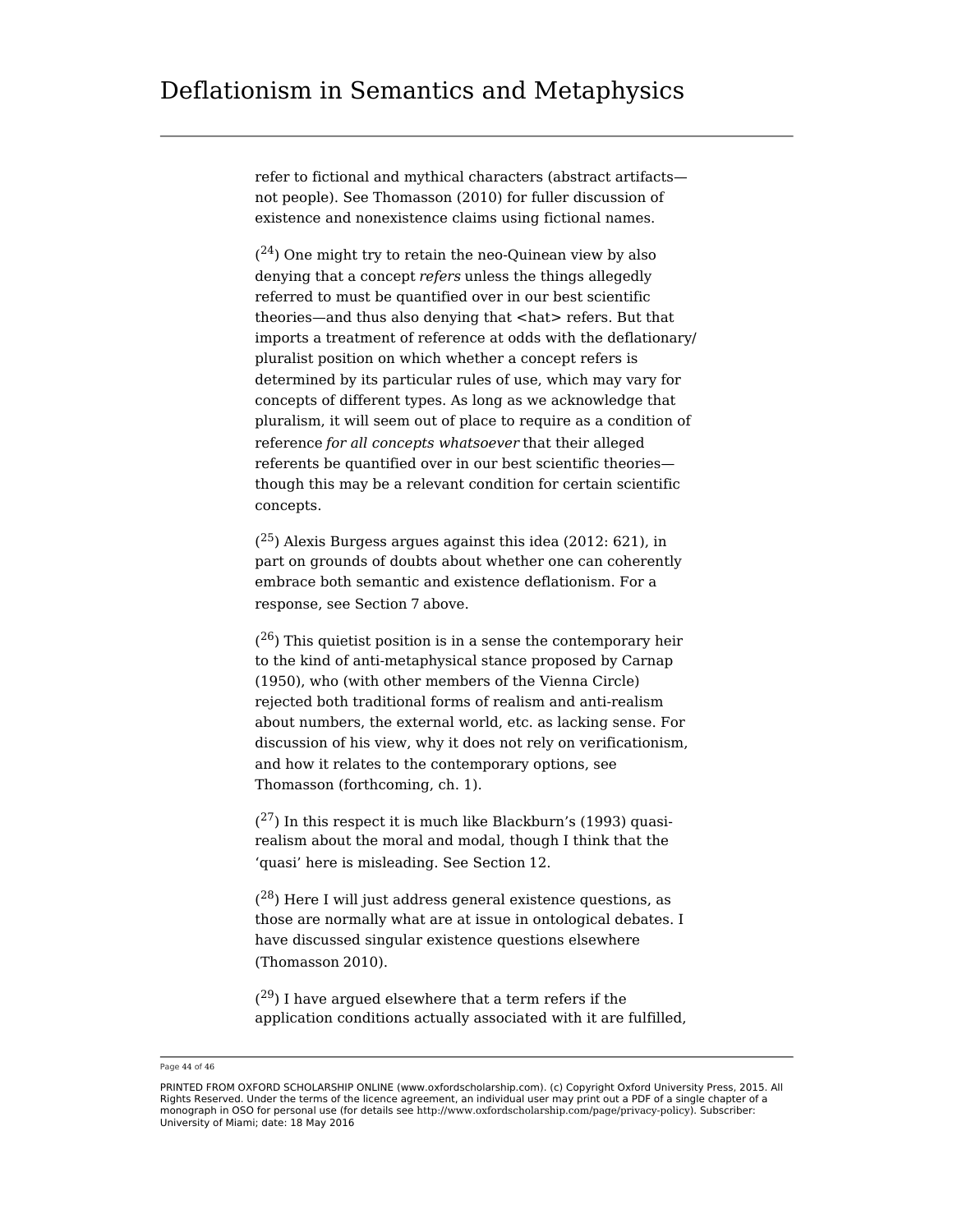see Thomasson (forthcoming). But here I will stick with speaking of concepts rather than terms, to avoid a long detour discussing the nature of application conditions (but see Thomasson (forthcoming: ch. 2) for details and discussion of how these two ways of expressing the position are related).

 $(30)$  Although notoriously some inferences from  $\langle x \rangle$  is P> to  $\langle x \rangle$ has the property of being P> may lead to contradiction (e.g. where P is the property of being a property that doesn't instantiate itself). For discussion of how to handle this and the general 'bad company' problem, see Schiffer (2003: 67–70 and my forthcoming: ch. 8).

 $(31)$  An easy approach to ontological questions like this one is applied to different issues by Hale and Wright (2001, 2009) for the case of numbers; by Schiffer (2003) for propositions, events, properties, states, and the like; and by myself (2007) for ordinary objects. For general discussion, see Thomasson (forthcoming).

 $(32)$  Although we can, as mentioned above, give a scientific explanation of why snow is white, e.g. in terms of its reflectance properties—but this is not an explanation of the metaphysical form:  $\langle$ snow is white> is true because there is a fact that snow is white. The latter is only a pseudoexplanation.

 $(33)$  This move, however, does not oblige us to accept that claims like 'Santa Claus exists' are true: here the relevant claims can be seen as merely fictional or pretenseful. For discussion of this point and further discussion of the differences between deflationism and fictionalism, and why deflationism is a better option for our discourse about numbers, properties and the like (though not about fictional or mythical beings), see Thomasson (2014).

 $(34)$  As Hale and Wright (2009: 201-8) put it in responding to this line of objection. See also Thomasson (2009) for discussion of this line of objection.

(<sup>35</sup>) Many thanks to Alexis Burgess, Brett Sherman, Stephen Neale, and Stephen Schiffer, and audiences at NYU and MIT for very helpful comments that led to improvements in this

Page 45 of 46

PRINTED FROM OXFORD SCHOLARSHIP ONLINE (www.oxfordscholarship.com). (c) Copyright Oxford University Press, 2015. All Rights Reserved. Under the terms of the licence agreement, an individual user may print out a PDF of a single chapter of a monograph in OSO for personal use (for details see http://www.oxfordscholarship.com/page/privacy-policy). Subscriber: University of Miami; date: 18 May 2016